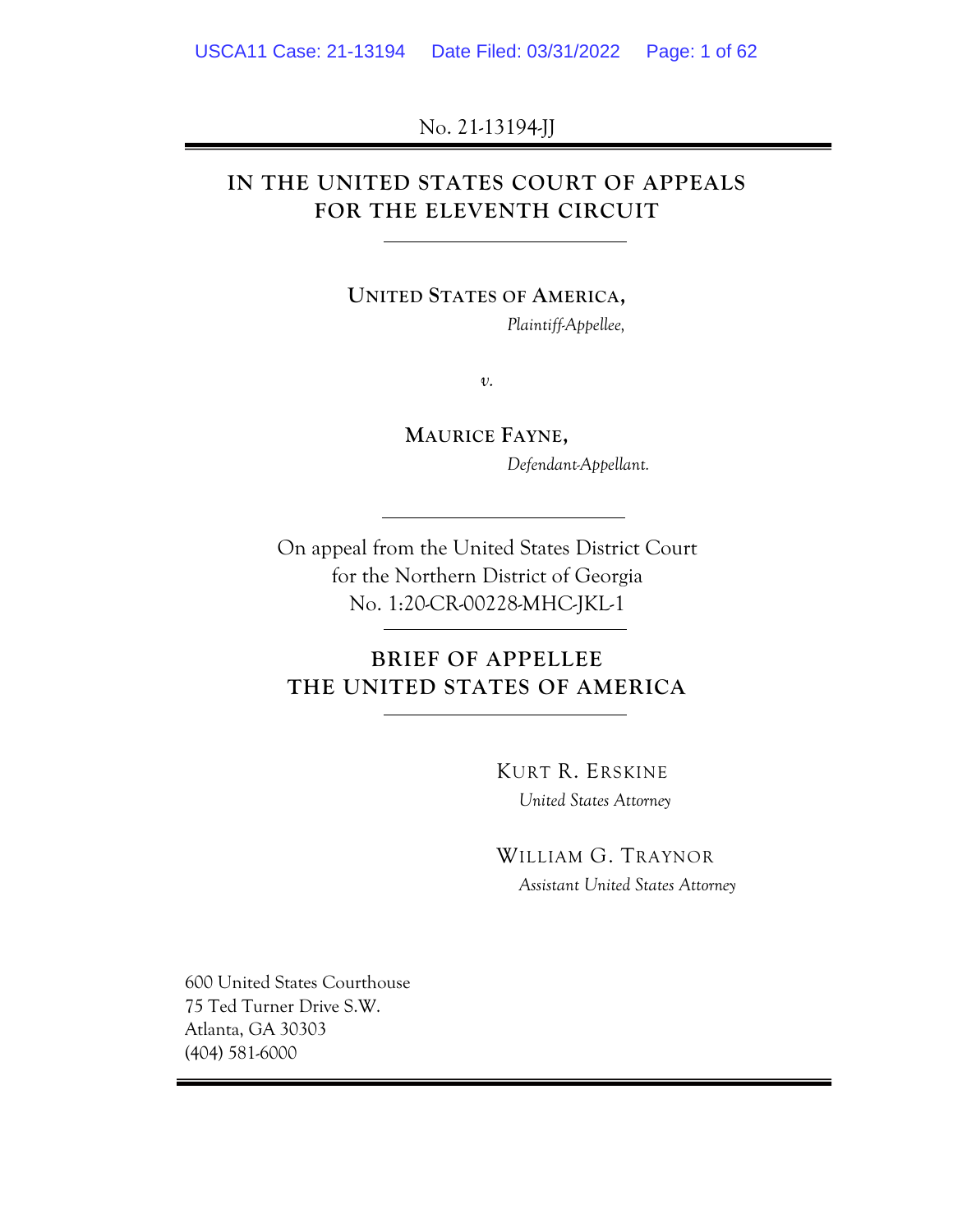USCA11 Case: 21-13194 Date Filed: 03/31/2022 Page: 2 of 62

No. 21-13194-JJ

*United States of America v. Maurice Fayne*

## **CERTIFICATE OF INTERESTED PERSONS AND CORPORATE DISCLOSURE STATEMENT**

In addition to those listed in Appellant's brief, these people and entities have an interest in the outcome of this appeal:

Sommerfeld, Lawrence R., Assistant United States Attorney Traynor, William G., Assistant United States Attorney United States of America, Appellee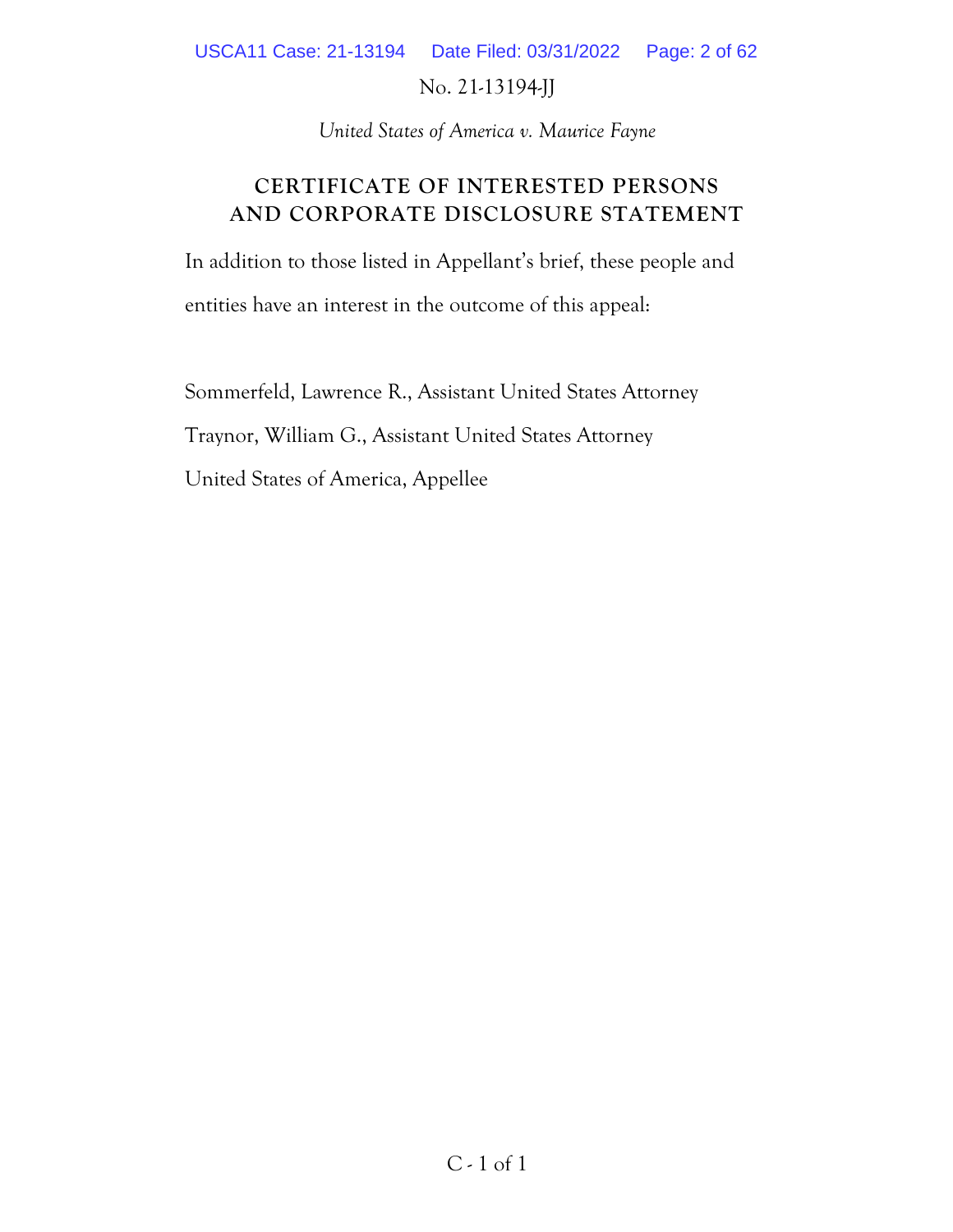### **STATEMENT REGARDING ORAL ARGUMENT**

Oral argument is unnecessary in this case. The issues and positions of the parties, as presented in the record and briefs, are sufficient to enable the Court to reach a just determination.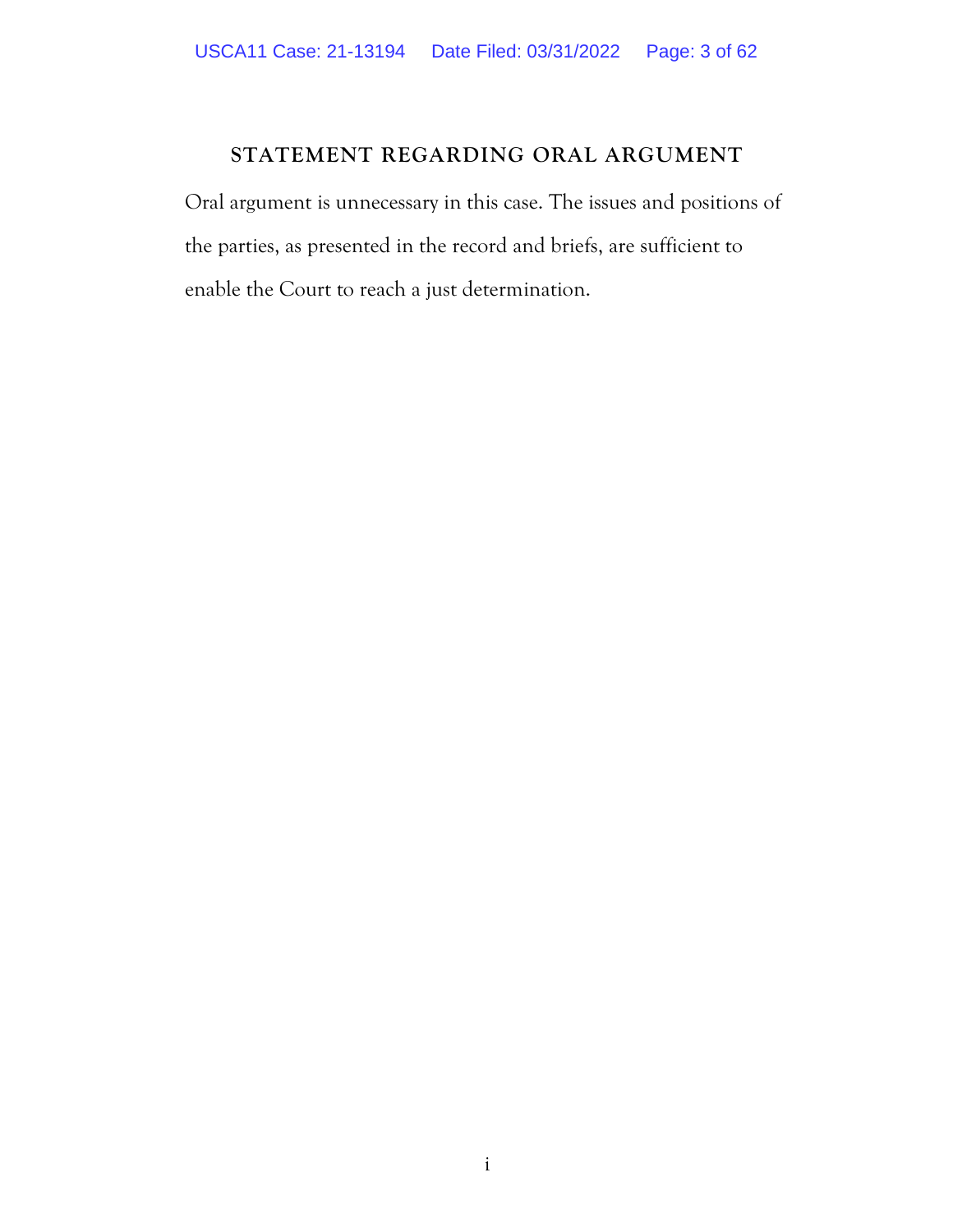# **TABLE OF CONTENTS**

| Certificate of Interested Persons and Corporate Disclosure                                                                                                                                                                                                                                                     |
|----------------------------------------------------------------------------------------------------------------------------------------------------------------------------------------------------------------------------------------------------------------------------------------------------------------|
|                                                                                                                                                                                                                                                                                                                |
|                                                                                                                                                                                                                                                                                                                |
|                                                                                                                                                                                                                                                                                                                |
|                                                                                                                                                                                                                                                                                                                |
|                                                                                                                                                                                                                                                                                                                |
|                                                                                                                                                                                                                                                                                                                |
|                                                                                                                                                                                                                                                                                                                |
|                                                                                                                                                                                                                                                                                                                |
|                                                                                                                                                                                                                                                                                                                |
|                                                                                                                                                                                                                                                                                                                |
|                                                                                                                                                                                                                                                                                                                |
| 3. Fayne contacts a victim and his bond is revoked13                                                                                                                                                                                                                                                           |
| 4.                                                                                                                                                                                                                                                                                                             |
| Fayne's Presentence Investigation Report Calculations 17<br>5.                                                                                                                                                                                                                                                 |
|                                                                                                                                                                                                                                                                                                                |
|                                                                                                                                                                                                                                                                                                                |
|                                                                                                                                                                                                                                                                                                                |
|                                                                                                                                                                                                                                                                                                                |
| Fayne cannot carry his burden of showing plain error where<br>(1) the prosecutor did not breach the plea agreement by<br>arguing against the defense's request for a lower sentence, and<br>(2) the district court rejected both parties' sentencing<br>recommendations and imposed a low-end guidelines<br>29 |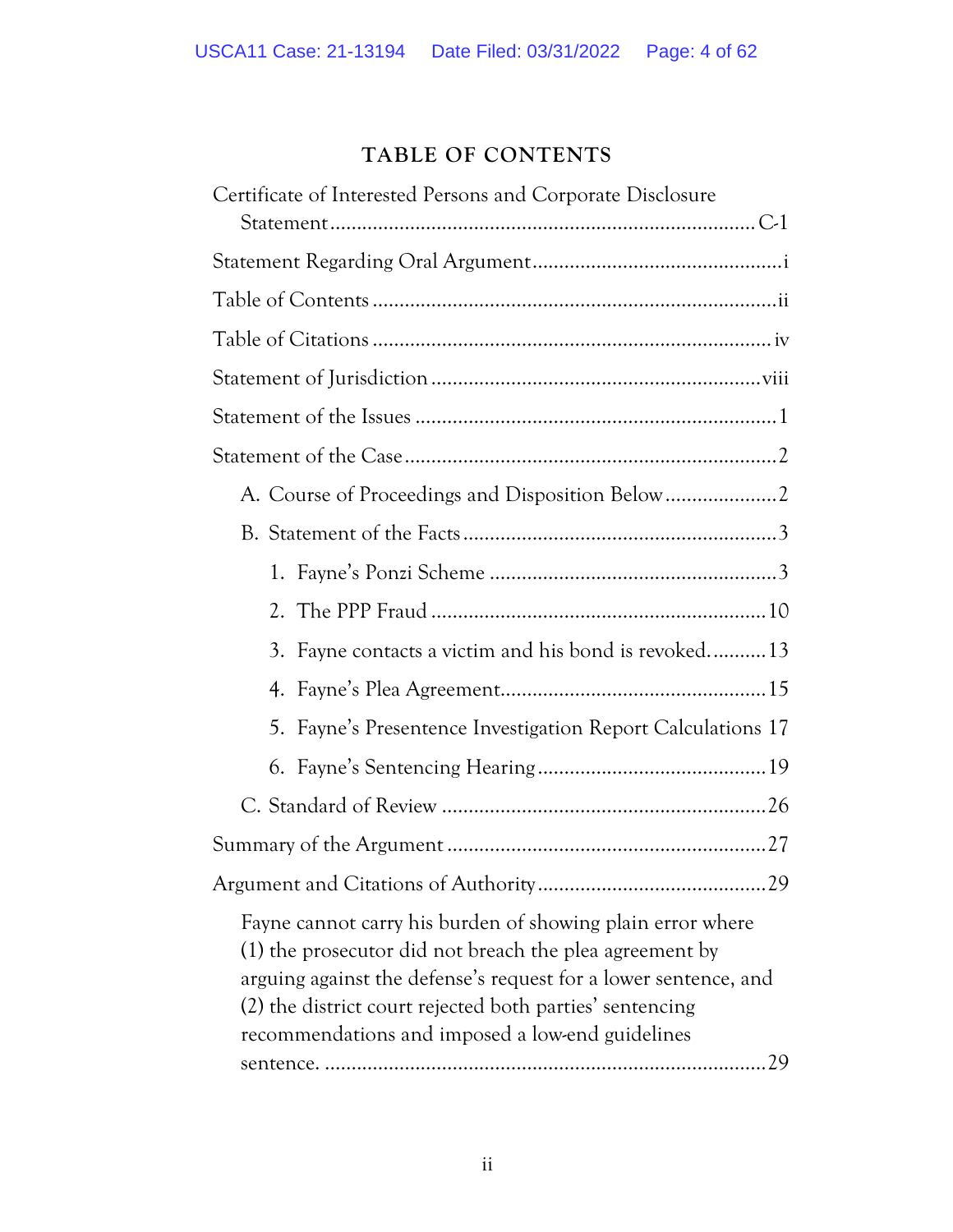| A. Fayne cannot show that the prosecutor breached the plea                                                                                                                                                                                       |
|--------------------------------------------------------------------------------------------------------------------------------------------------------------------------------------------------------------------------------------------------|
| agreement where the prosecutor consistently maintained                                                                                                                                                                                           |
| the plea agreement's recommendation of 151 months                                                                                                                                                                                                |
| while arguing against Fayne's request for an even lower                                                                                                                                                                                          |
|                                                                                                                                                                                                                                                  |
| B. Fayne has not carried his burden of showing that any error<br>that purportedly occurred at his sentencing was "plain."40                                                                                                                      |
| C. Fayne cannot show plain error because he cannot show that<br>the alleged breach of his plea agreement affected his<br>sentence, particularly where the district court rejected both<br>parties' recommendations and explained the sentence it |
|                                                                                                                                                                                                                                                  |
|                                                                                                                                                                                                                                                  |
|                                                                                                                                                                                                                                                  |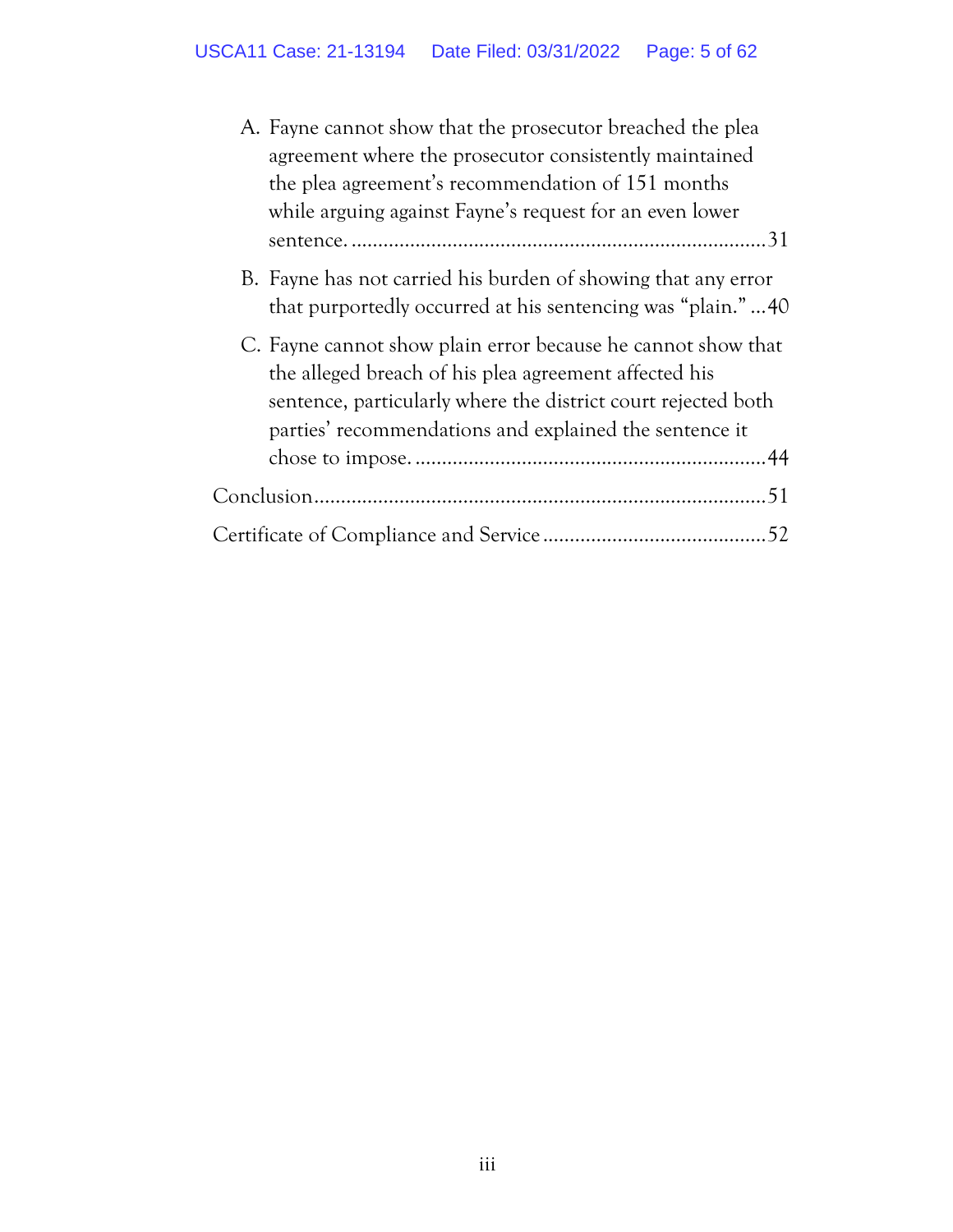## **TABLE OF CITATIONS**

## **Federal Cases**

| Bonner v. City of Prichard,                             |  |
|---------------------------------------------------------|--|
|                                                         |  |
| Raulerson v. United States,                             |  |
|                                                         |  |
| Santobello v. New York,                                 |  |
|                                                         |  |
| United States v. Anderson,                              |  |
| 641 F. App'x 937 (11th Cir. 2016)  32, 33, 39, 40, 43   |  |
| United States v. Bankston,                              |  |
|                                                         |  |
| *United States v. Carrazana,                            |  |
|                                                         |  |
| United States v. Cochran,                               |  |
|                                                         |  |
| *United States v. De La Garza,                          |  |
|                                                         |  |
| United States v. Dominguez Benitez,                     |  |
|                                                         |  |
| United States v. Grandinetti,                           |  |
|                                                         |  |
| *United States v. Horsfall,                             |  |
|                                                         |  |
| United States v. Hunter,                                |  |
|                                                         |  |
| *Citations primarily relied upon. 11th Cir. R. 28-1(e). |  |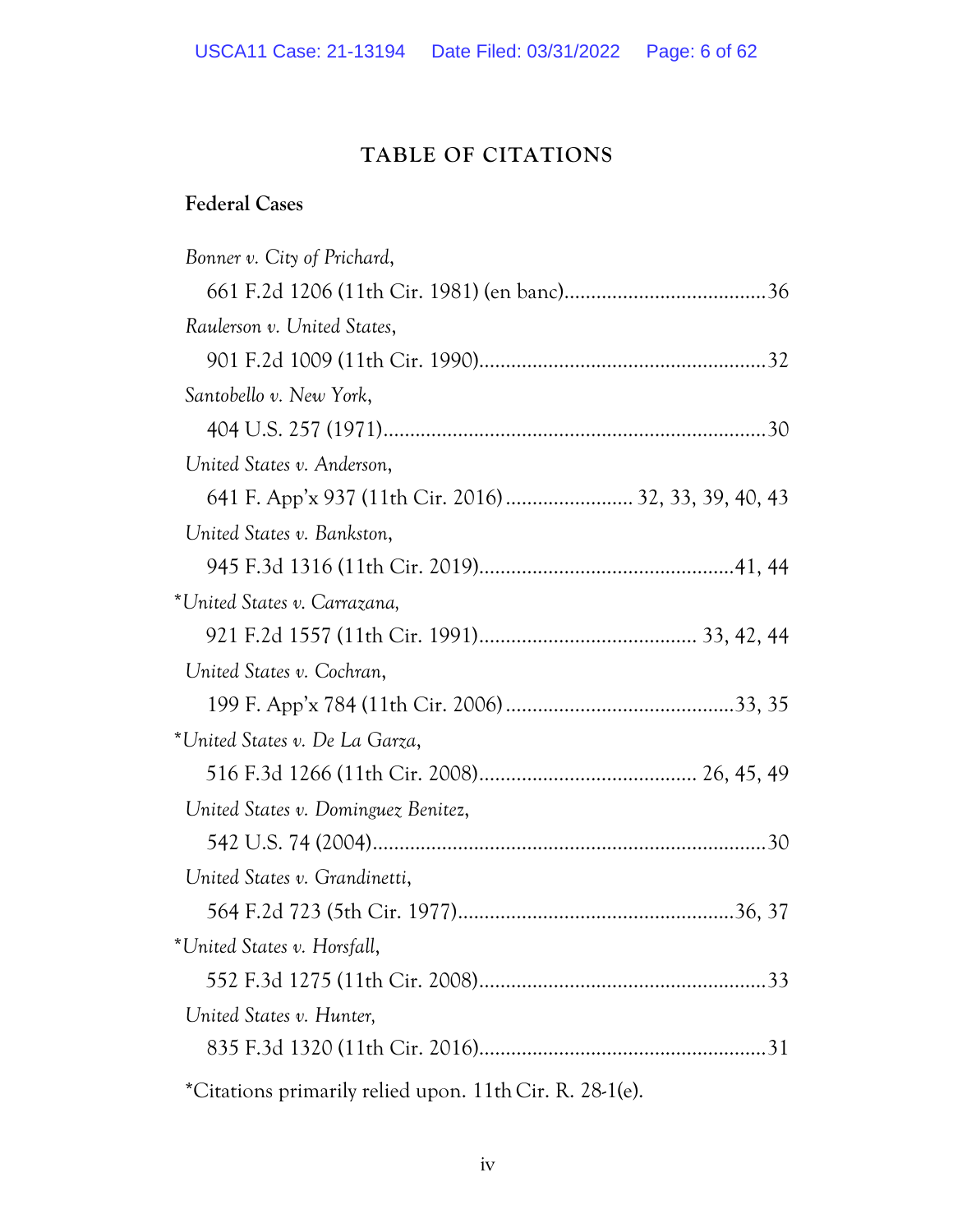| United States v. Innocent,         |
|------------------------------------|
|                                    |
| United States v. Johnson,          |
|                                    |
| United States v. Lejarde-Rada,     |
|                                    |
| United States v. Lynn,             |
|                                    |
| United States v. Margarita-Garcia, |
|                                    |
| United States v. Olano,            |
|                                    |
| United States v. Pitts,            |
|                                    |
| *United States v. Puckett,         |
|                                    |
| United States v. Rodriguez,        |
|                                    |
| United States v. Schmitz,          |
|                                    |
| United States v. Taylor,           |
|                                    |
| United States v. Tilly,            |
|                                    |
| United States v. Wade,             |
|                                    |

\*Citations primarily relied upon. 11th Cir. R. 28-1(e).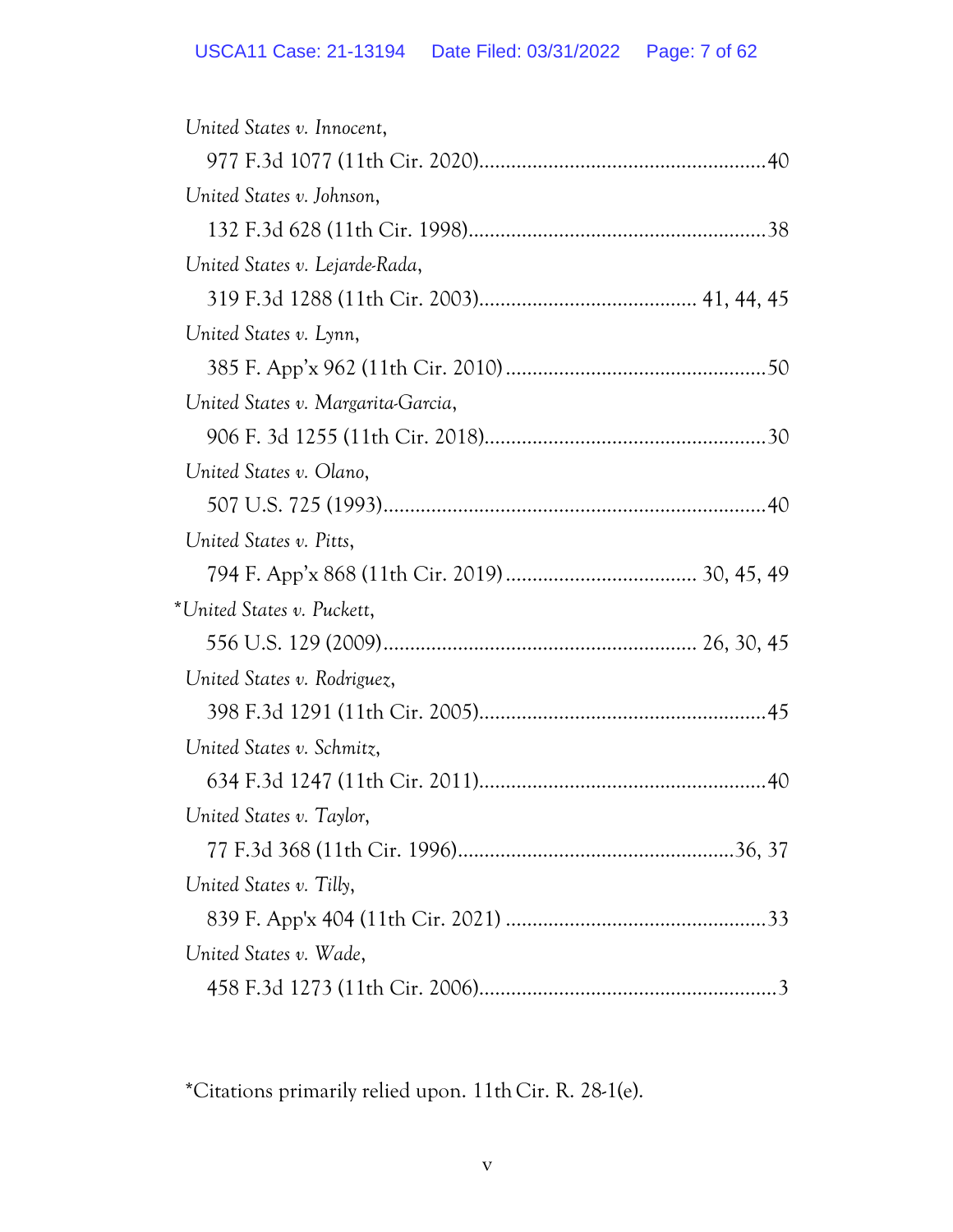| United States v. Williams, |
|----------------------------|
|                            |
| United States v. Wilson,   |
|                            |
| United States v. Yedor,    |
|                            |

## **Federal Statutes**

\*Citations primarily relied upon. 11th Cir. R. 28-1(e).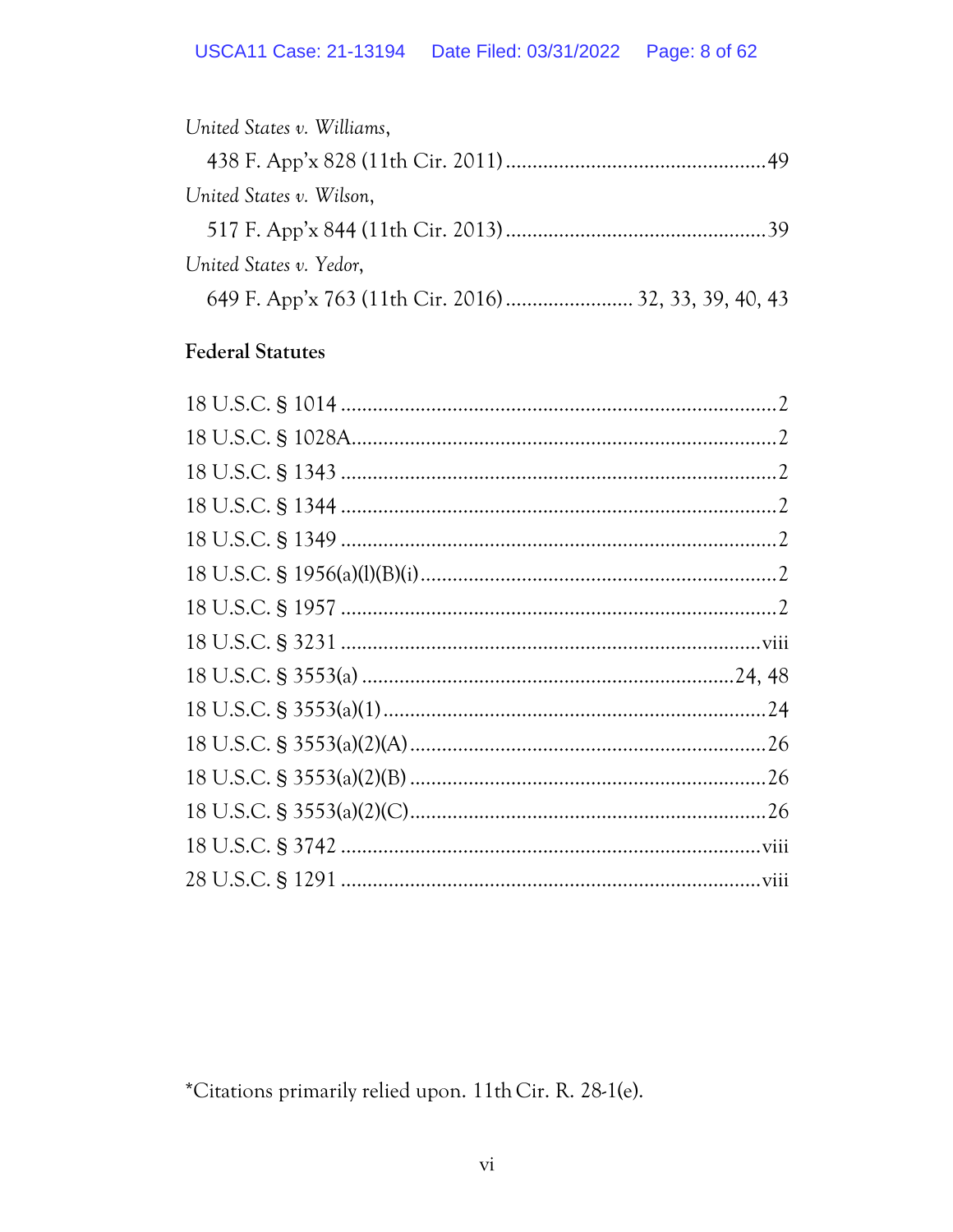# **Federal Rules**

## **Sentencing Guidelines**

## **Other Authorities**

| Bureau of Prisons,                                       |
|----------------------------------------------------------|
| https://www.bop.gov/inmateloc/ (accessed March 4, 2022)3 |
| U.S. Department Of The Treasury,                         |
| https://home.treasury.gov/system/files/136/PPP%20-       |
|                                                          |
| CarAndDriver,                                            |
| https://www.caranddriver.com/rolls-royce/wraith 13       |

\*Citations primarily relied upon. 11th Cir. R. 28-1(e).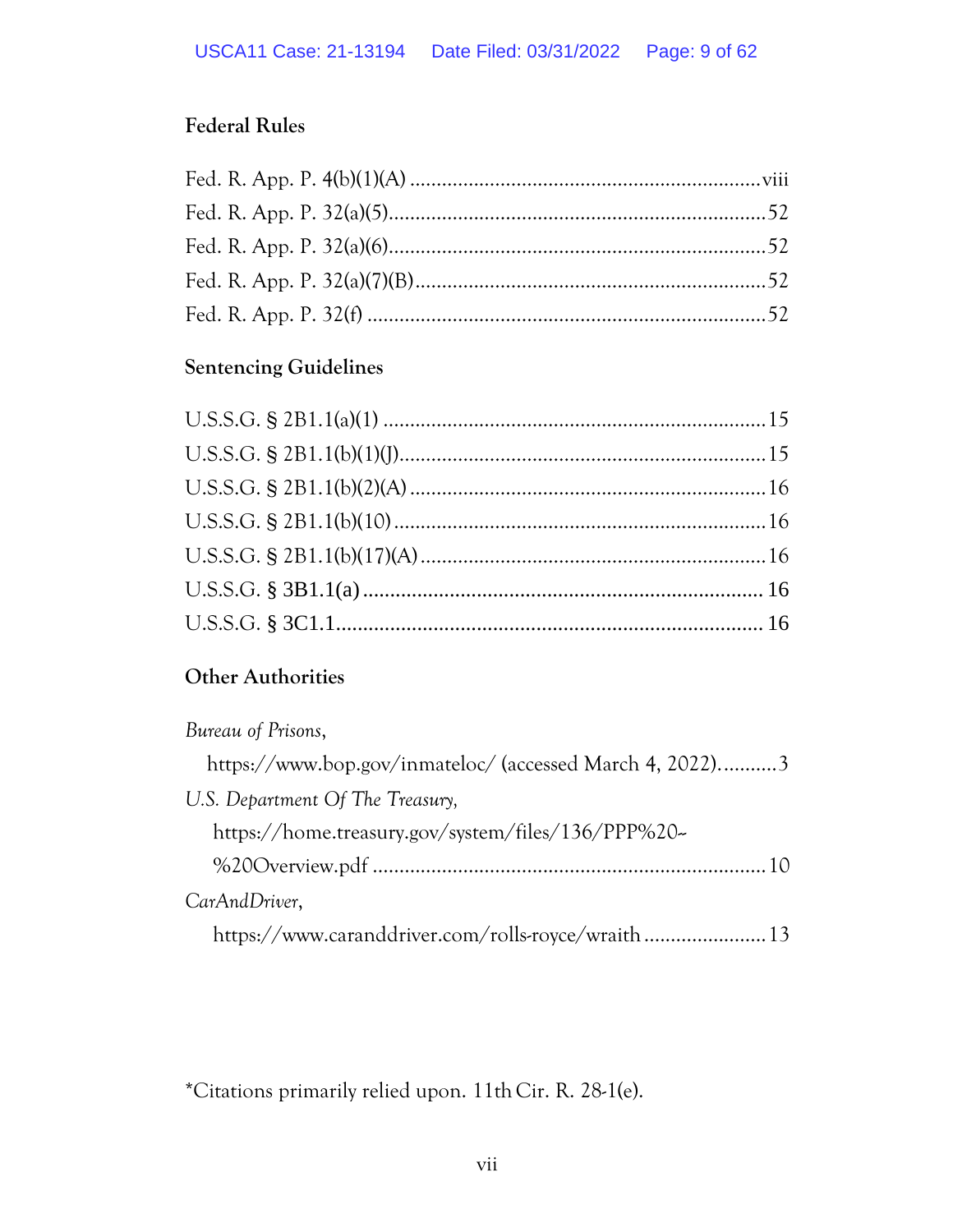No. 21-13194-JJ

## **IN THE UNITED STATES COURT OF APPEALS FOR THE ELEVENTH CIRCUIT**

**UNITED STATES OF AMERICA,**

*Plaintiff-Appellee,*

*v.*

**MAURICE FAYNE,** *Defendant-Appellant.*

### **STATEMENT OF JURISDICTION**

- (A) The district court had subject matter jurisdiction over this criminal case under 18 U.S.C. § 3231.
- (B) This Court of Appeals has jurisdiction over this direct appeal from the judgment and sentence of the district court under 18 U.S.C. § 3742 and 28 U.S.C. § 1291.
- (C) Fayne timely filed his notice of appeal on September 16, 2021, the day after the district court entered its judgment and commitment order. Fed. R. App. P. 4(b)(1)(A).
- (D) This appeal is from a final judgment and commitment order that disposes of all the parties' claims in this criminal case.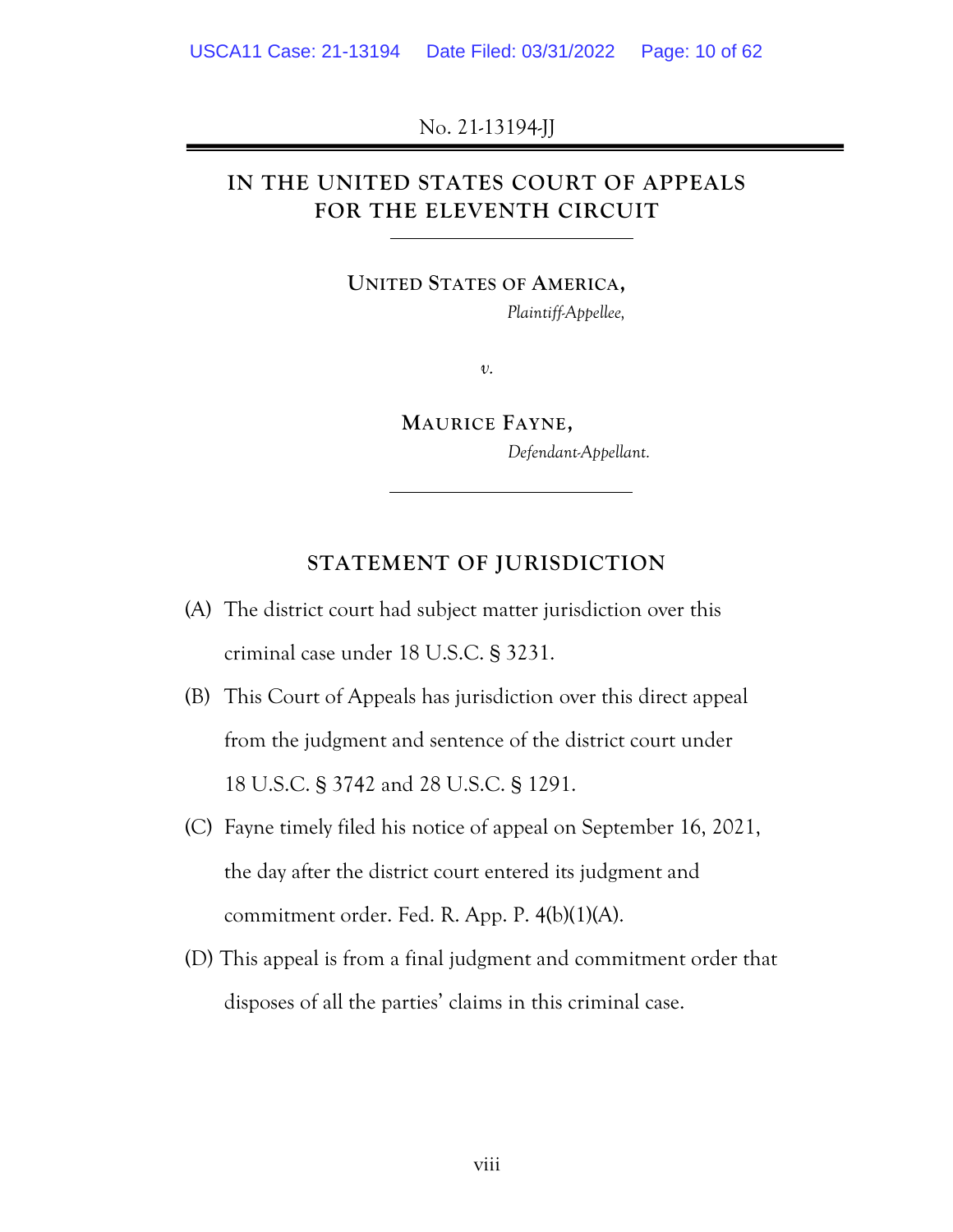#### **STATEMENT OF THE ISSUES**

Defendant Maurice Fayne stole millions of dollars through his Ponzi scheme and a separate PPP fraud. At sentencing, the government maintained its below-guidelines recommendation and argued against the even-lower sentence that Fayne requested. The district court rejected the parties' requests for downward variances and imposed a low-end sentence after finding that Fayne had "earned" a guidelines sentence. Did the district court plainly err by not finding that the government breached the plea agreement?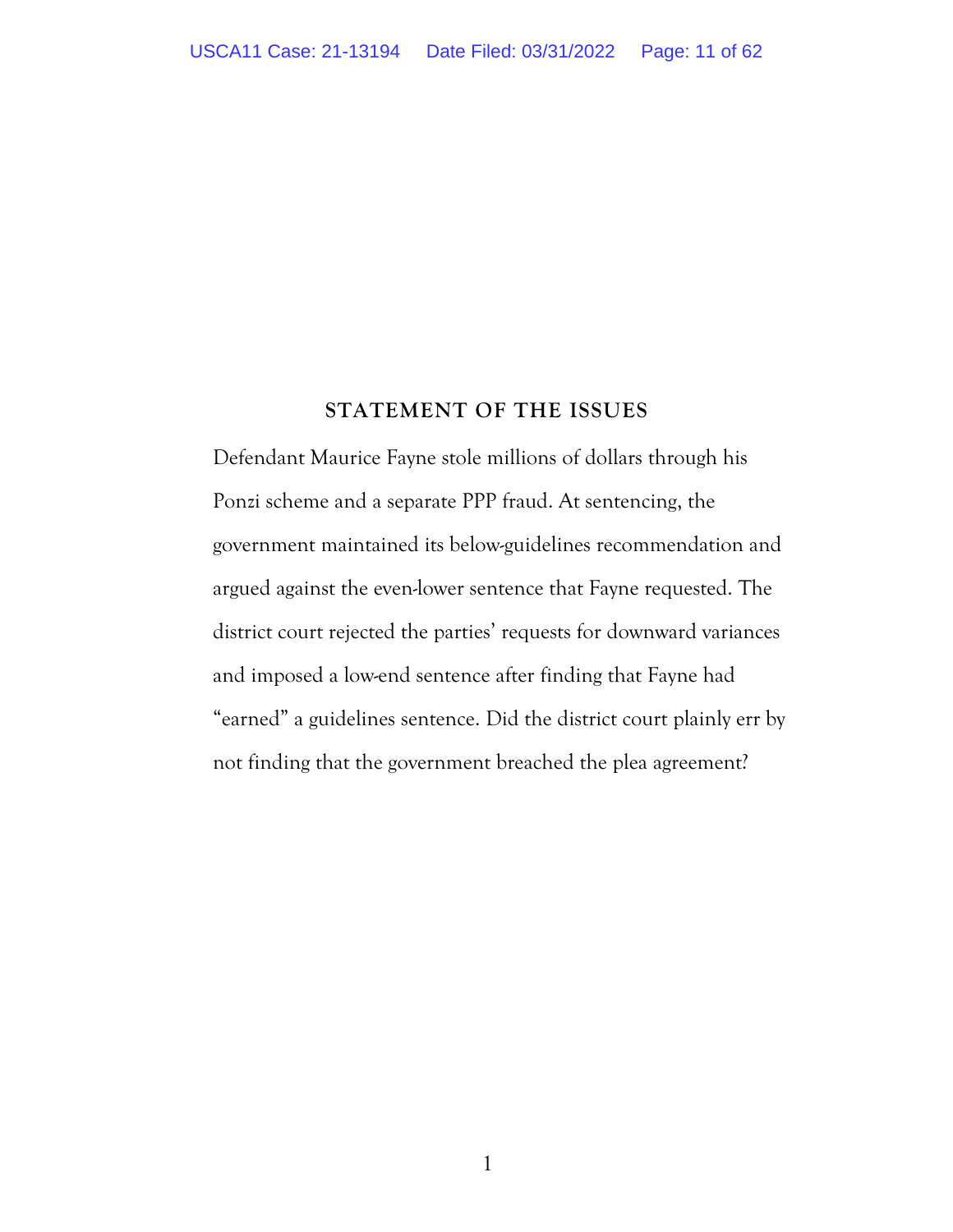### **STATEMENT OF THE CASE**

Fayne pleaded guilty to running two fraud schemes: (1) a Ponzi scheme in which he and his codefendants defrauded over 20 victim investors of more than \$5 million over seven years, and (2) fraudulently obtaining a Paycheck Protection Program (PPP) loan of more than \$3.7 million.

### **A. Course of Proceedings and Disposition Below**

On November 19, 2020, the grand jury issued a second superseding indictment that charged Fayne with committing 20 offenses:

- Count 1: conspiracy to commit wire fraud, in violation of 18 U.S.C. § 1349;
- Counts 2 through 4: wire fraud, in violation of 18 U.S.C. § 1343;
- Count 5: bank fraud, in violation of 18 U.S.C. § 1344;
- Count 6: making a false statement to a financial institution insured by the FDIC, in violation of 18 U.S.C. § 1014;
- Counts 7 through 16: concealment money laundering, in violation of 18 U.S.C. § 1956(a)(l)(B)(i);
- Counts 17 through 19: transactional money laundering, in violation of 18 U.S.C. § 1957; and
- Count 20: aggravated identity theft, in violation of 18 U.S.C. § 1028A.<sup>1</sup>

 $1$  Doc. 96.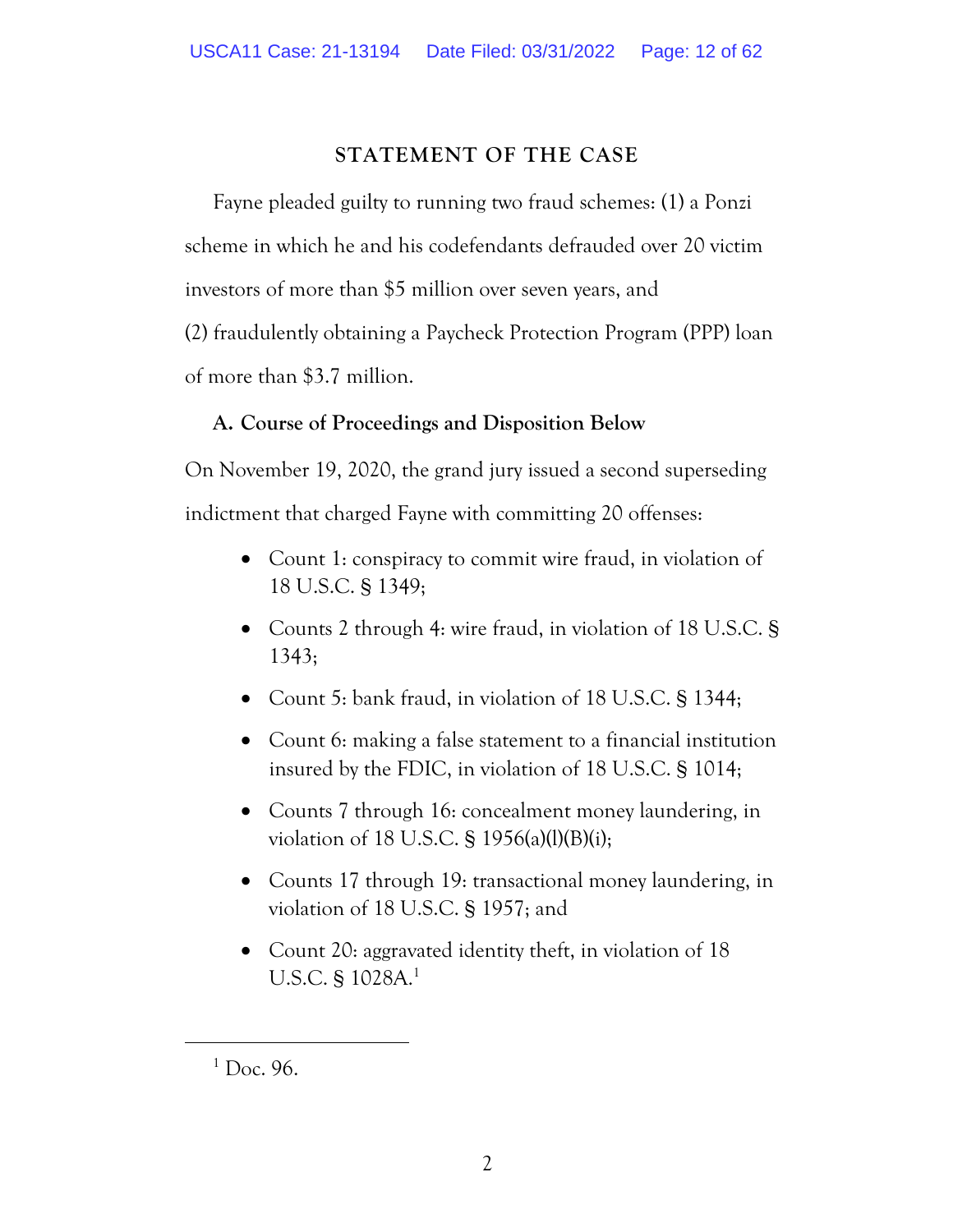Fayne entered a negotiated guilty plea to Counts 1 through 6.<sup>2</sup> The district court sentenced him to a low-end guidelines sentence of 210 months in prison and five years' supervised release, and ordered him to pay  $$4,465,865.55$  in restitution.<sup>3</sup> Fayne timely filed his notice of appeal.<sup>4</sup> He is incarcerated.<sup>5</sup>

### **B. Statement of the Facts**

### **1. Fayne's Ponzi Scheme<sup>6</sup>**

From 2013 through May 2020, Fayne owned a trucking company that he held out to be profitable. <sup>7</sup> But in truth, Fayne's company did not

 $3$  Docs. 231, 246 (sentencing hearing transcript) at 39, 42. In citing to the record, this brief will cite the court reporter's page numbers in the upper right corner of the transcript pages. In the sentencing hearing transcript, the court reporter's pagination matches the Court's ECF pagination. *See11th* Cir. R. 28-5.

 $<sup>4</sup>$  Doc. 235.</sup>

<sup>5</sup> https://www.bop.gov/inmateloc/ (accessed March 4, 2022).

<sup>6</sup> The offense conduct was either admitted by Fayne during his guilty plea hearing (Doc. 202 [plea hearing transcript] at 24-35), or not objected to in the PSR and adopted by the district court. (PSR ¶¶ 24- 113) (Doc. 246 [sentencing hearing transcript] at 3-4) *see United States v. Wade*, 458 F.3d 1273, 1277 (11th Cir. 2006) (defendant who fails to object to allegations of fact in a PSR admits those facts for sentencing purposes).

<sup>7</sup> PSR ¶¶ 25, 29-32.

 $2$  Doc. 186.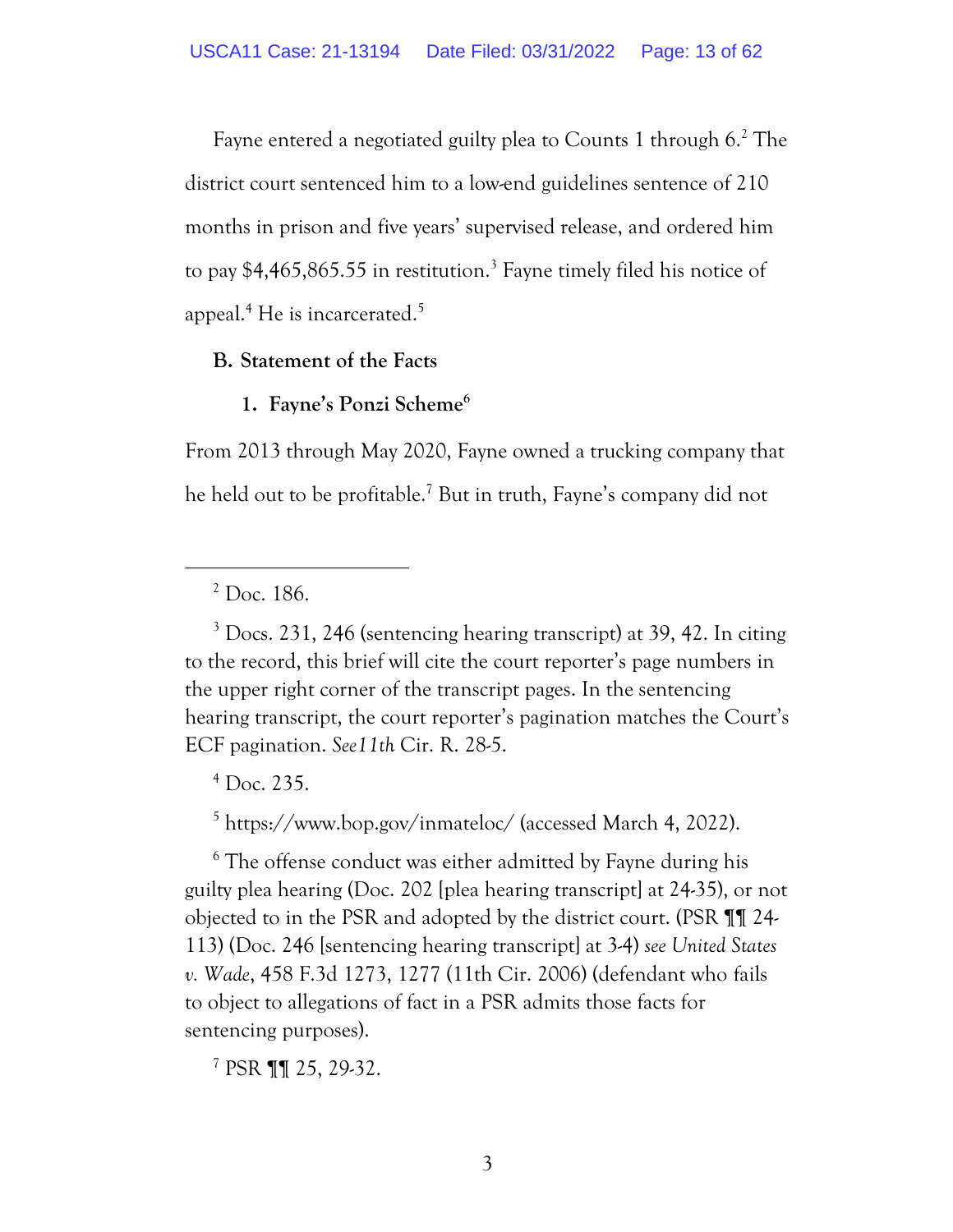make enough money to cover its expenses.<sup>8</sup> And because his company repeatedly failed to pay its bills, it was hit with multiple tax liens, civil lawsuits, and judgments.<sup>9</sup> To stay one step ahead of his creditors—and to avoid scrutiny by government agencies that regulated the trucking industry—Fayne repeatedly changed the name and location of his trucking company.<sup>10</sup>

Fayne met his three codefendants when they all lived in Texas in 2014. <sup>11</sup> Fayne asked his codefendants to help him recruit people to invest in his trucking company, and they agreed.<sup>12</sup>

Together, Fayne and his codefendants fraudulently caused more than 20 people to invest over \$5 million in Fayne's trucking company.<sup>13</sup> The defendants fraudulently led investors to believe that Fayne's trucking company would generate enormous profits when, as the defendants knew, that was not true.<sup>14</sup> The defendants misled investors by providing them with fraudulent documents to support

8 *Id*.

9 *Id*.

<sup>10</sup> *Id*.

- <sup>11</sup> *Id*. at ¶ 29.
- <sup>12</sup> *Id*. at ¶¶ 29-30.
- <sup>13</sup> *Id*. at ¶¶ 28-30.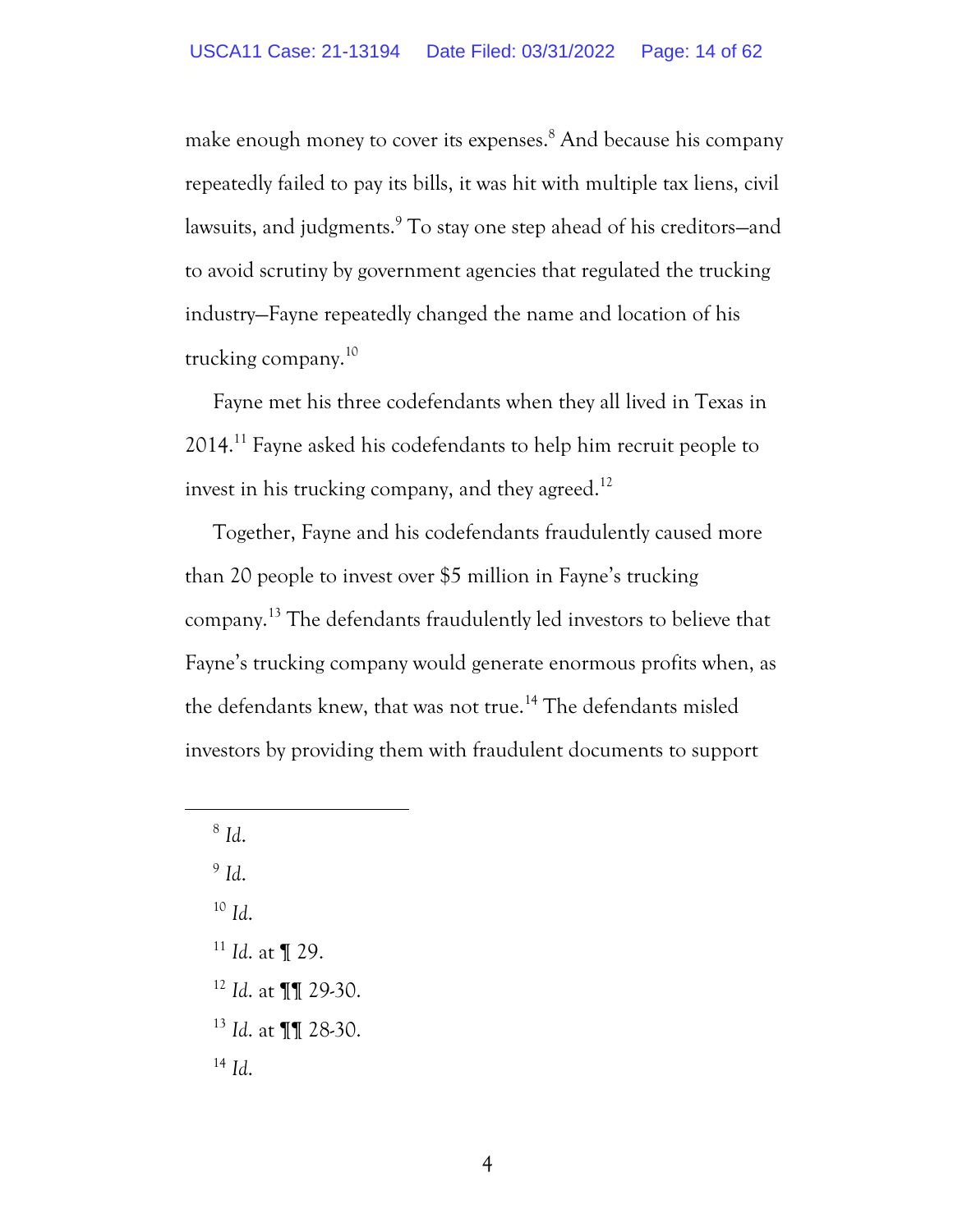their false claims. <sup>15</sup> To keep the fraud going, Fayne gave false information about his company to the Federal Motor Carrier Safety Administration and other agencies knowing that investors could review that information on the agencies' websites.<sup>16</sup>

Fayne and his codefendants told investors countless lies. They fraudulently overstated the number of trucks and drivers that Fayne's trucking company had.<sup>17</sup> They falsely told investors that the trucking company was about to obtain a multi-million-dollar contract with Walmart.<sup>18</sup> They falsely told investors that Walmart was ready to sign the contract as soon as Fayne's trucking company paid a particular bill-a bill that, in truth, did not exist.<sup>19</sup> They asked investors for money to pay the fictional bill and promised to repay the investors in full, with generous interest, when the contract was signed.<sup>20</sup> They would then return to the investors and ask for money to pay another nonexistent bill, which the defendants would falsely say had to be

- <sup>16</sup> *Id*. at ¶ 31.
- <sup>17</sup> *Id*. at ¶ 30.
- <sup>18</sup> *Id*. at ¶ 32.
- <sup>19</sup> *Id*.
- <sup>20</sup> *Id*.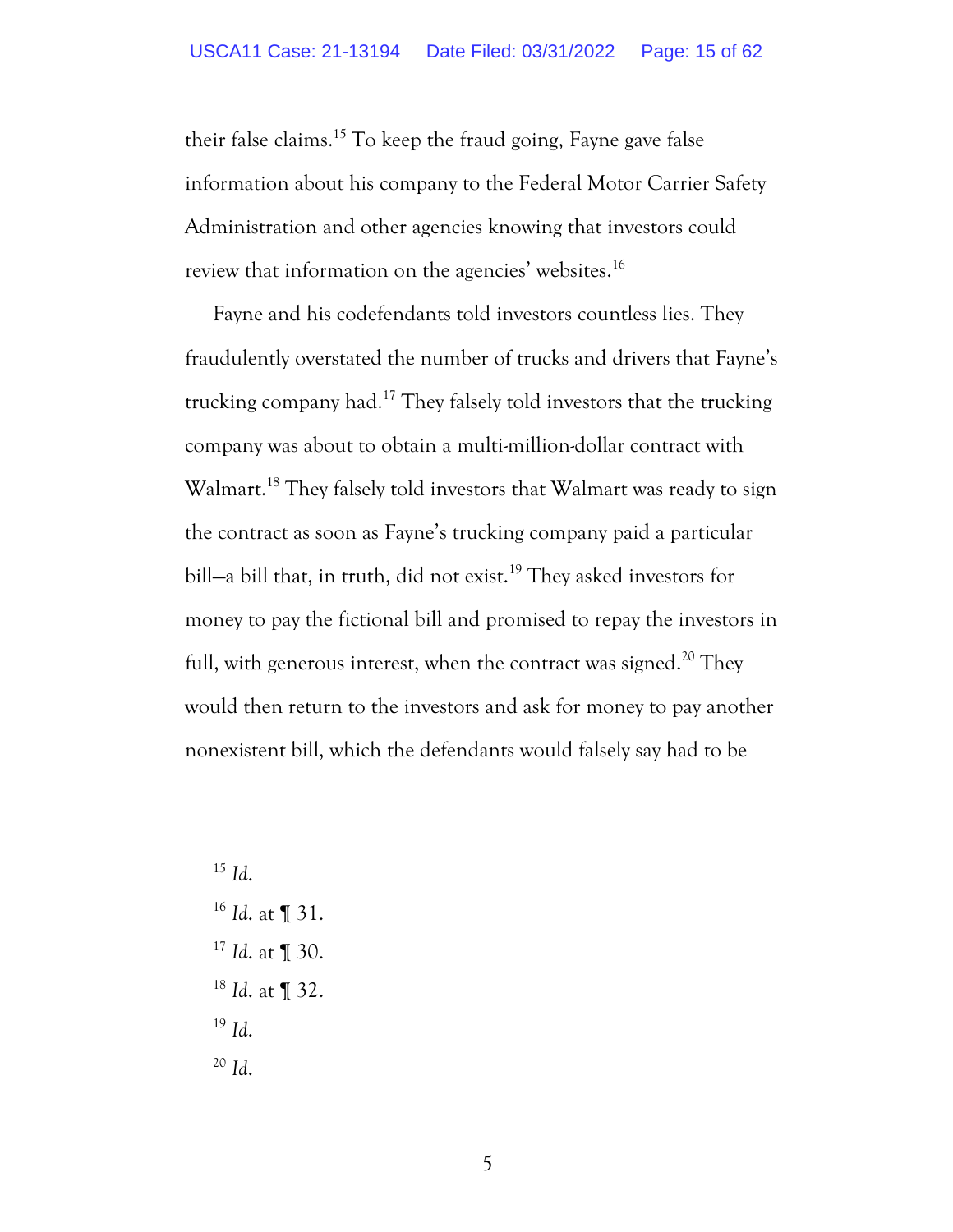paid to prevent the deal from falling apart.<sup>21</sup> The investors would usually come up with the added money because they were afraid of losing everything they had invested until then.<sup>22</sup> This cycle repeated for years, until the investors either ran out of money or finally realized that they had been conned.<sup>23</sup>

Fayne and his codefendants falsely assured the investors that a senior Walmart executive named M.B. had invested a large amount of his money in Fayne's trucking company and was helping the defendants secure the contract.<sup>24</sup> The defendants sent investors phony text messages from someone posing as M.B. and someone posing as T.M., a nonexistent Walmart insider.<sup>25</sup> To keep the Walmart story going, Fayne disguised his voice and posed as M.B. and T.M. in phone conversations with investors.<sup>26</sup>

 $^{21}$  *Id.* 

<sup>22</sup> *Id*.

<sup>23</sup> *Id*.

<sup>24</sup> *Id*. at ¶ 33-34.

<sup>25</sup> *Id*.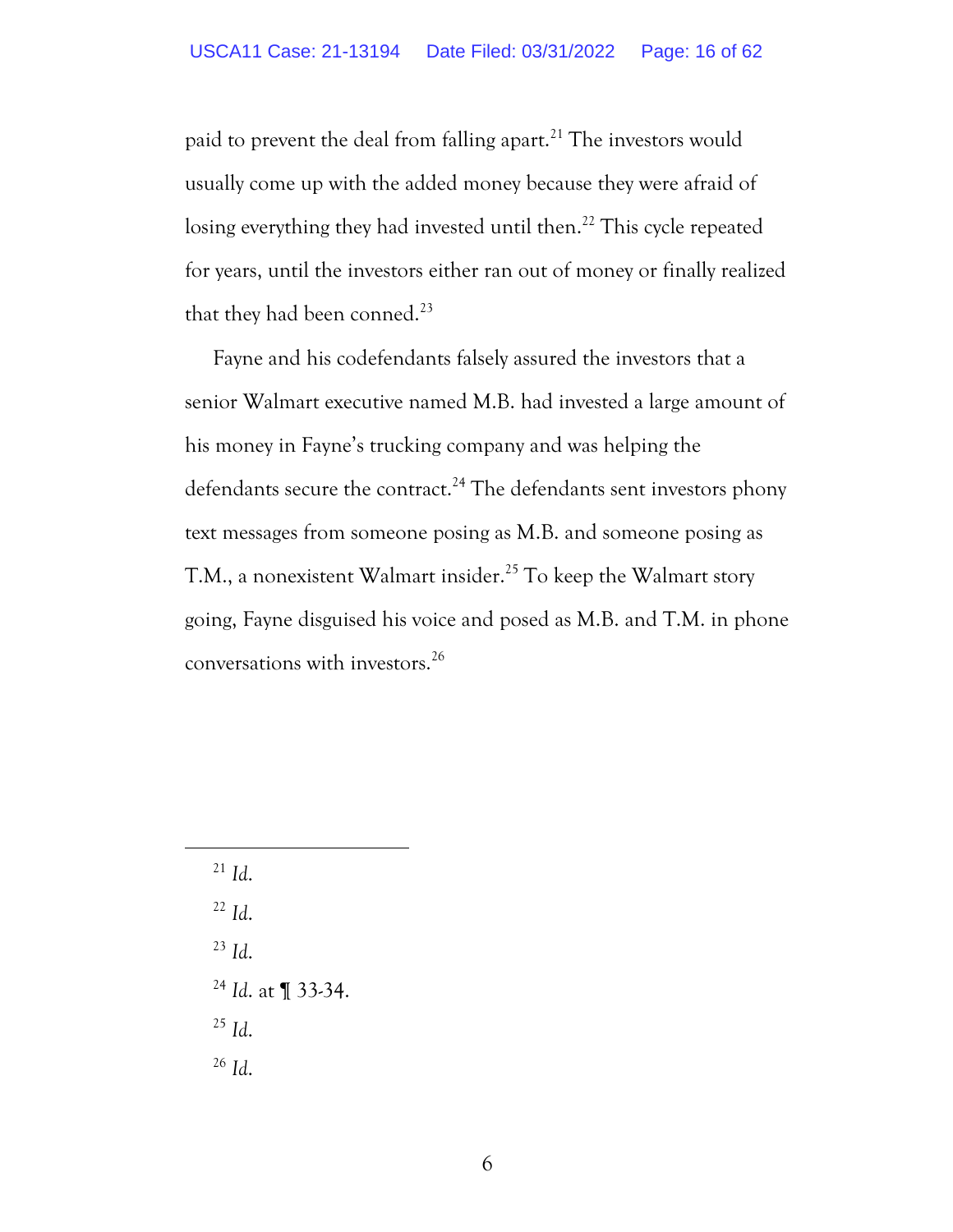M.B. is a real person and was a senior executive at Walmart.<sup>27</sup> But M.B. never spoke to any of the defendants.<sup>28</sup> And neither M.B. nor any other Walmart executive ever invested in Fayne's trucking company.<sup>29</sup>

To prevent investors from discovering the truth about the phony Walmart deal, the defendants told investors not to contact Walmart directly.<sup>30</sup> The defendants falsely claimed that secrecy was necessary because Walmart would cancel the contract if it found out that one of its executives had invested in Fayne's trucking company.<sup>31</sup>

The defendants falsely told investors that one of Fayne's bank accounts had millions of dollars in it, and they falsely claimed that the IRS had temporarily frozen the account.<sup>32</sup> To further that story, the defendants sent investors a fraudulently altered bank record that overstated the amount of money in the account.<sup>33</sup> The defendants then persuaded investors to pay more phony company expenses,

<sup>27</sup> *Id*.

<sup>28</sup> *Id*.

<sup>29</sup> *Id*.

<sup>30</sup> *Id*.

<sup>31</sup> *Id*.

<sup>32</sup> *Id*. at ¶ 37.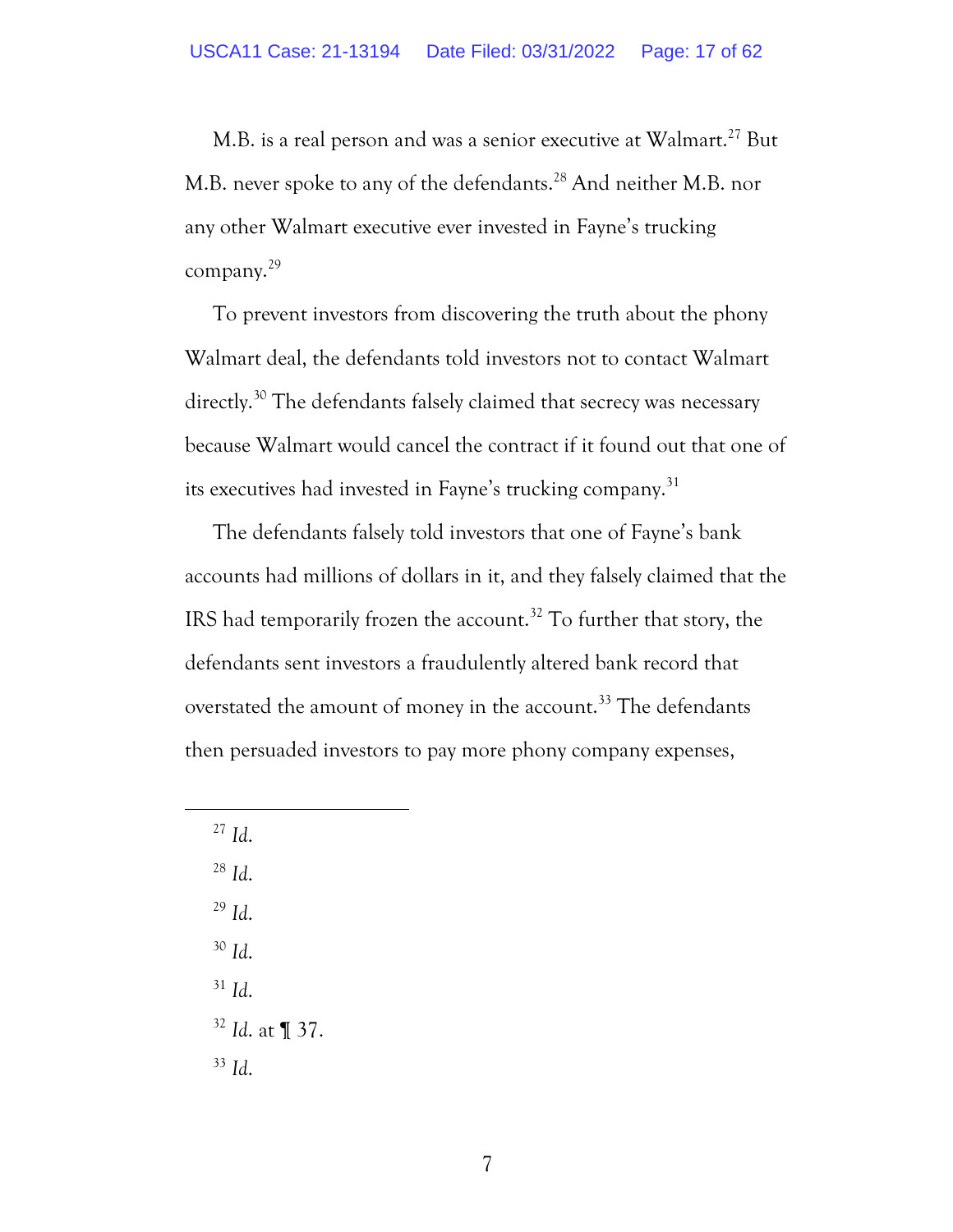promising that they would be repaid with interest as soon as the account was unfrozen.<sup>34</sup>

Fayne falsely told victim-investor J.R. that he would receive a return of \$200,000 in return for investing \$80,000 to buy two trucks.<sup>35</sup> J.R. wired the money to Fayne, who made weekly payments to J.R. for several weeks.<sup>36</sup> Fayne persuaded J.R. to invest another \$27,600 in the company, and then cut off all contact with  $\text{him.}^{37}$ 

Fayne told victim-investor S.F. that investing \$10,000 in his trucking company would earn a return of "a couple of thousand dollars."<sup>38</sup> Between November 2017 and January 2018 S.F. exhausted all of his resources and gave about \$300,000 to Fayne, based in large part on the promised return on the promised Walmart contract.<sup>39</sup> S.F. eventually contacted Walmart and learned that Fayne had no contract and had given S.F. falsified documents on Walmart letterhead.<sup>40</sup>

<sup>34</sup> *Id*.

<sup>35</sup> *Id*. at ¶ 61.

<sup>36</sup> *Id*.

<sup>37</sup> *Id*.

<sup>38</sup> *Id*. at ¶¶ 62-65.

<sup>39</sup> *Id*.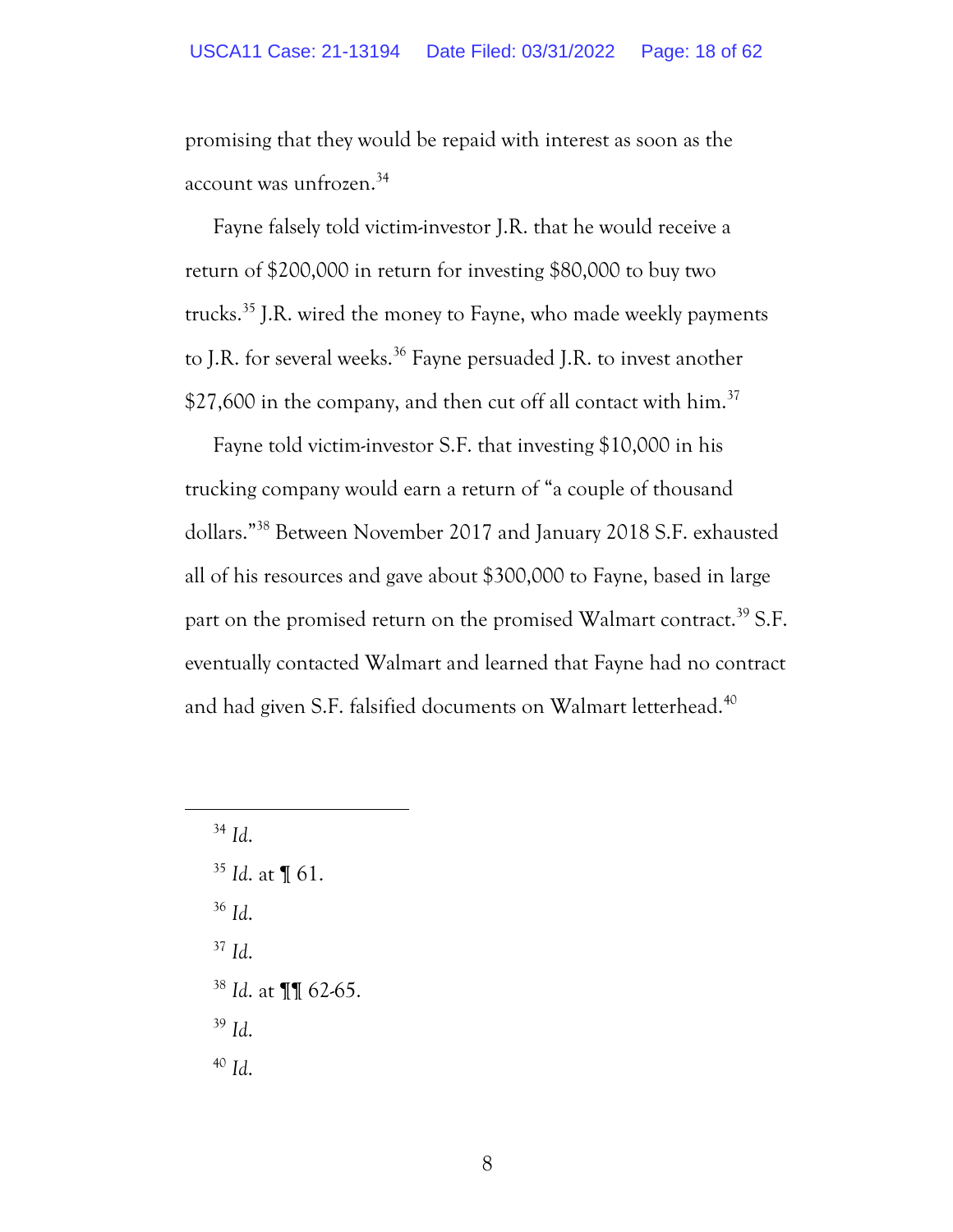S.F.'s girlfriend, L.W., a single mother, invested about \$236,000 with Fayne with the hope of being able to buy a house for her children.<sup>41</sup> Fayne promised she would receive a return of \$1 million on her investment.<sup>42</sup> Later, he asked L.W. to send her diamond earrings to him so that he could sell them to help fund the trucking company.<sup>43</sup> L.W. never received any money from Fayne and ended up bankrupt, homeless, and sleeping in her car with her two children, ages 4 and 6. 44

To make Fayne's trucking company appear legitimate, and to lull investors into a false sense of security and delay or prevent their complaints to law enforcement or regulatory agencies, the defendants made payments to some investors that they falsely represented to be trucking company profits.<sup>45</sup>

But most investors never received any of their investment proceeds back.<sup>46</sup> Instead, the defendants used most of the investors' money to

<sup>42</sup> *Id*.

<sup>43</sup> *Id*.

<sup>44</sup> *Id*.; Doc. 246 at 23-25.

<sup>45</sup> PSR at ¶ 39.

<sup>46</sup> PSR ¶ 39.

<sup>41</sup> *Id*. at ¶¶ 66-69.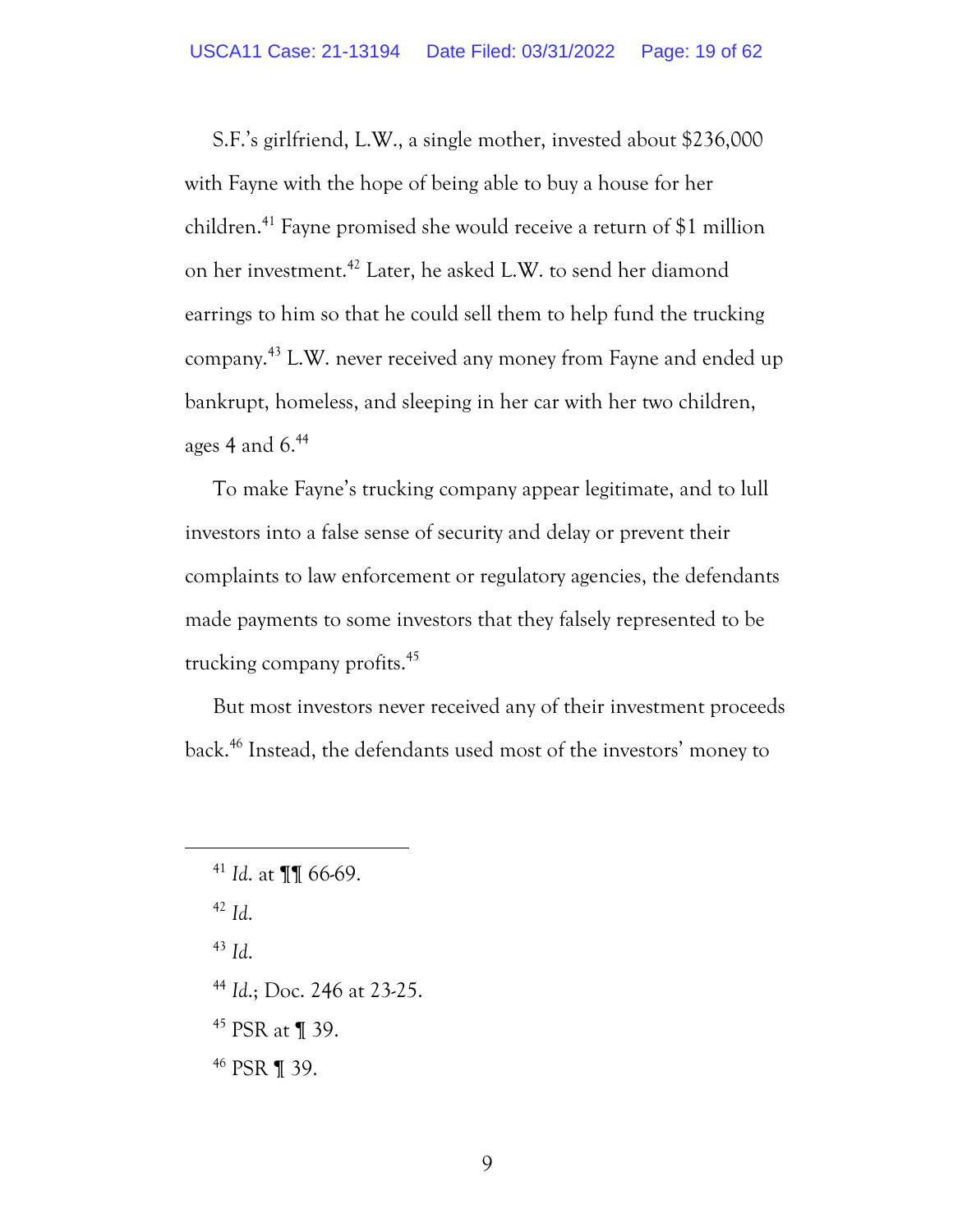pay their personal debts and expenses.<sup>47</sup> As the organizer and leader of the scheme, Fayne kept most of the fraud proceeds.<sup>48</sup> During the seven-year course of the conspiracy, Fayne transferred more than \$5 million to the Choctaw Casino and Resort in Oklahoma to cover his personal gambling and entertainment expenses.<sup>49</sup>

In late 2018 or early 2019, Fayne moved to Georgia to evade law enforcement and regulatory officials.<sup>50</sup> Agents discovered the Ponzi scheme in 2020 while investigating Fayne's phony application for a PPP loan. 51

#### **2. The PPP Fraud**

Congress created the Paycheck Protection Program in 2020 to help small businesses survive the pandemic by paying payroll costs and operating expenses. <sup>52</sup> United Community Bank was a lender in the program. 53

<sup>47</sup> *Id*. <sup>48</sup> *Id*. <sup>49</sup> *Id*. <sup>50</sup> *Id*. at ¶ 29. <sup>51</sup> *Id*.

<sup>52</sup> https://home.treasury.gov/system/files/136/PPP%20-- %20Overview.pdf

<sup>53</sup> *Id*. at ¶ 40.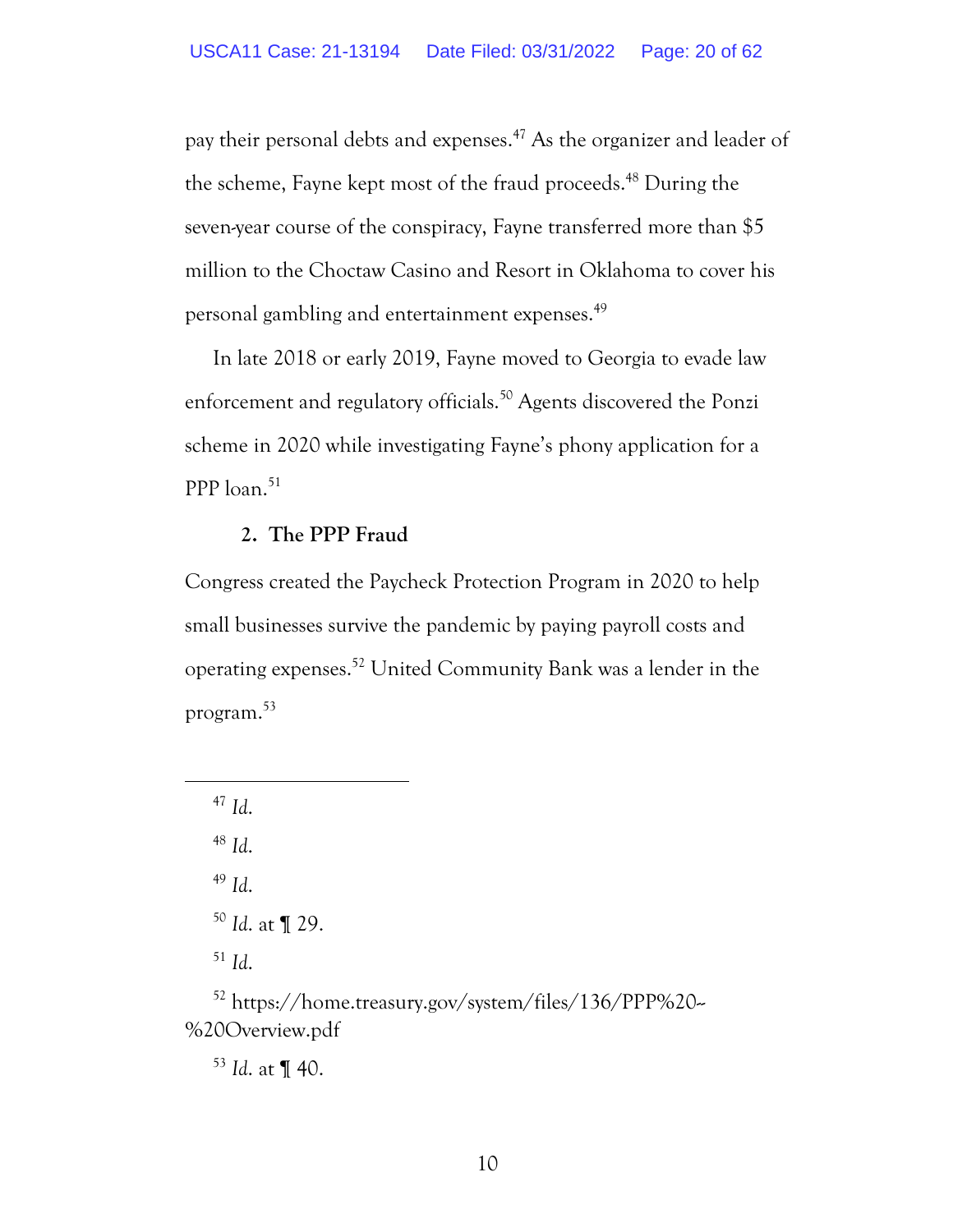On April 25, 2020, Fayne submitted a fraudulent application on behalf of his trucking company for a PPP loan from United Community Bank.<sup>54</sup> Fayne falsely represented on his application that his company had 107 employees and an average monthly payroll of about  $$1.5$  million.<sup>55</sup> To support his claimed monthly payroll, Fayne gave the bank what he represented to be October, November, and December 2019 bank statements for his company's account at Arvest Bank.<sup>56</sup> But Fayne knew those bank statements were phony, because Arvest Bank had closed his company's account in September 2019.<sup>57</sup> Fayne requested and initially received a PPP loan of \$3,725,500, which the bank later reduced to \$2,045,800 based on the program's loan limits. 58

Fayne used the PPP loan proceeds to pay his personal debts and expenses, including the following:

- \$40,000 for past-due child support;
- \$50,000 for restitution owed in a previous fraud case;
- \$65,000 in cash withdrawals;
- \$85,000 for custom-made jewelry;
- <sup>54</sup> *Id*.
- <sup>55</sup> *Id*.
- <sup>56</sup> *Id*. at ¶ 45.
- <sup>57</sup> *Id*.
- <sup>58</sup> *Id*. at ¶¶ 40-41.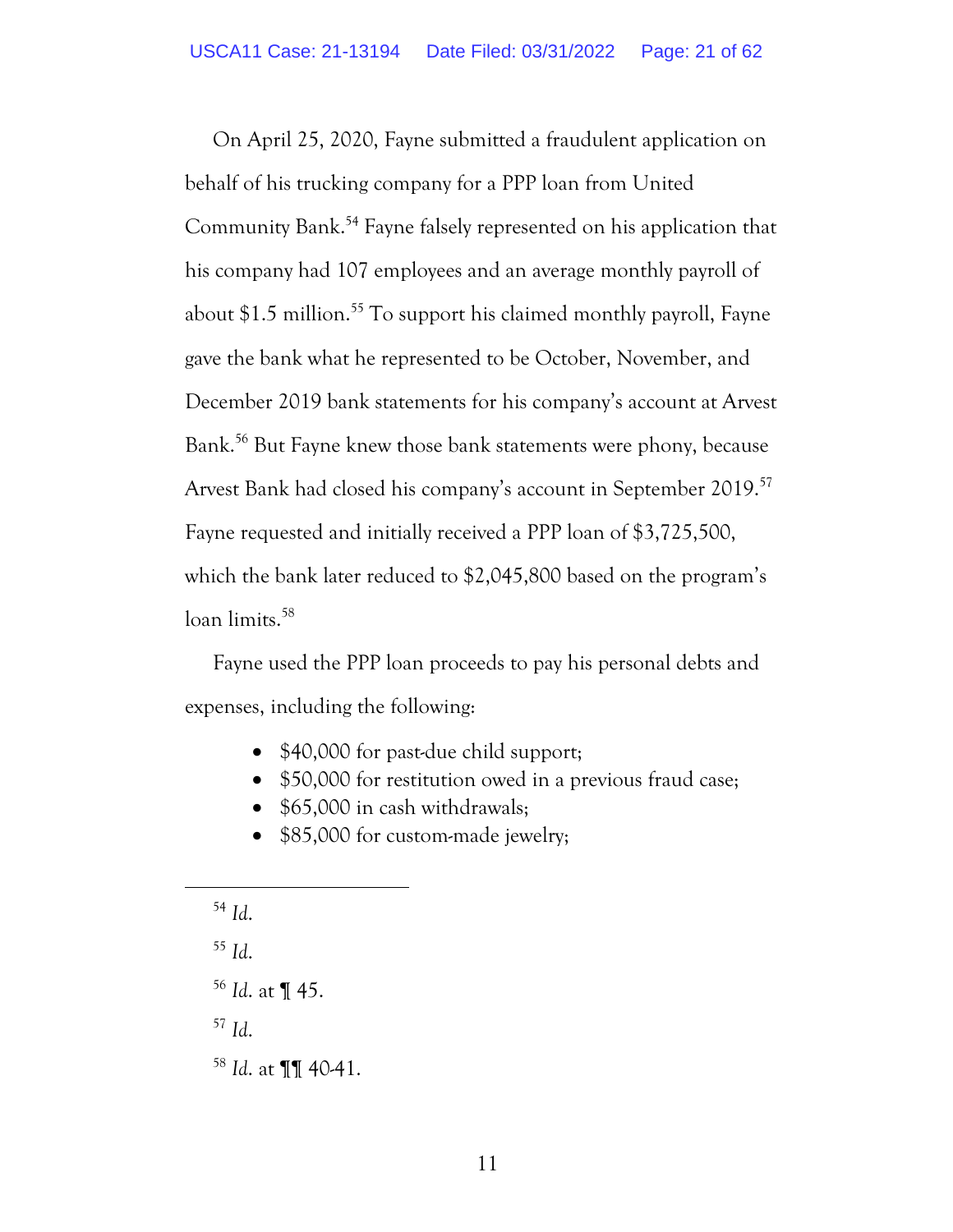- \$136,000 down payment to lease a new Rolls-Royce Wraith coupe;
- \$230,000 in Ponzi payments to investors; and
- \$907,000 for startup expenses related to a new company called C.R. Wilkins Trucking, LLC, which was not incorporated until after Fayne applied for the PPP loan.<sup>59</sup>

When agents interviewed Fayne in early May 2020, he admitted applying for the PPP loan, but insisted that he used the loan proceeds to pay his company's payroll and business expenses.<sup>60</sup> He denied using any loan proceeds for personal purposes.<sup>61</sup> Agents seized about \$503,000 in PPP loan proceeds from three of Fayne's bank accounts.<sup>62</sup> When agents searched his house in Dacula, Georgia on May 11, 2020, they found a bag that contained exactly \$70,000 in cash. <sup>63</sup> Fayne said that was his "personal money."<sup>64</sup> Most of that cash was in \$2,000 bundles that were wrapped with United Community Bank wrappers.<sup>65</sup>

 *Id*. at ¶¶ 42, 59. *Id*. at ¶ 51. <sup>61</sup> *Id*. *Id*. at ¶ 52. *Id*. at ¶¶ 53-54. *Id*. at ¶¶ 54-55. <sup>65</sup> *Id*.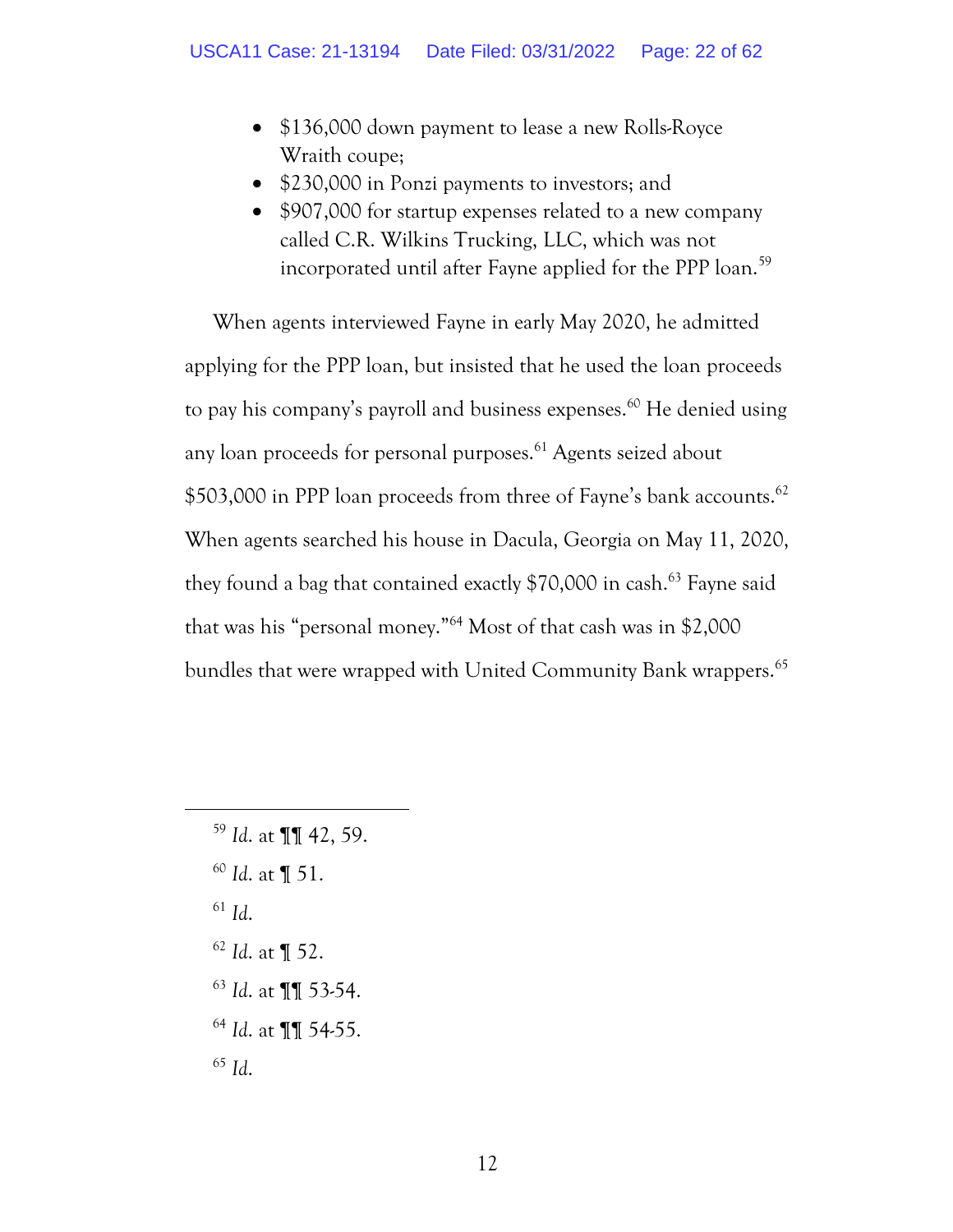Agents also seized about \$9,400 in cash from the pockets of the clothes Fayne was wearing.<sup>66</sup>

During the search agents asked Fayne about the three pieces of jewelry that he had bought recently for \$85,000, including a custommade diamond-studded Rolex watch.<sup>67</sup> He said that he could use PPP money to buy jewelry as "working capital." <sup>68</sup> Agents asked Fayne if he had used PPP funds to buy the Rolls-Royce in his garage.<sup>69</sup> He said, "kinda, sorta, not really."<sup>70</sup>

### **3. Fayne contacts a victim and his bond is revoked.**

After his arrest in May 2020, the magistrate judge released Fayne on a bond.<sup>71</sup> One bond condition required him to avoid contact with any person who might be a victim or potential witness in the investigation or Fayne's prosecution.<sup>72</sup> In December 2020, the supervising probation officer petitioned to revoke Fayne's bond because he had

<sup>66</sup> *Id*.

<sup>69</sup> *Id*. at ¶ 58. The manufacturer's suggested retail price for a 2021 Wraith is \$343,350. https://www.caranddriver.com/rollsroyce/wraith.

<sup>71</sup> Docs. 8, 9.

<sup>67</sup> *Id*. at ¶¶ 48, 55.

<sup>68</sup> *Id*. at ¶ 55.

<sup>70</sup> PSR at ¶ 58.

 $72$  Doc. 9 at 2 (condition 8(j)); PSR  $\P$  122.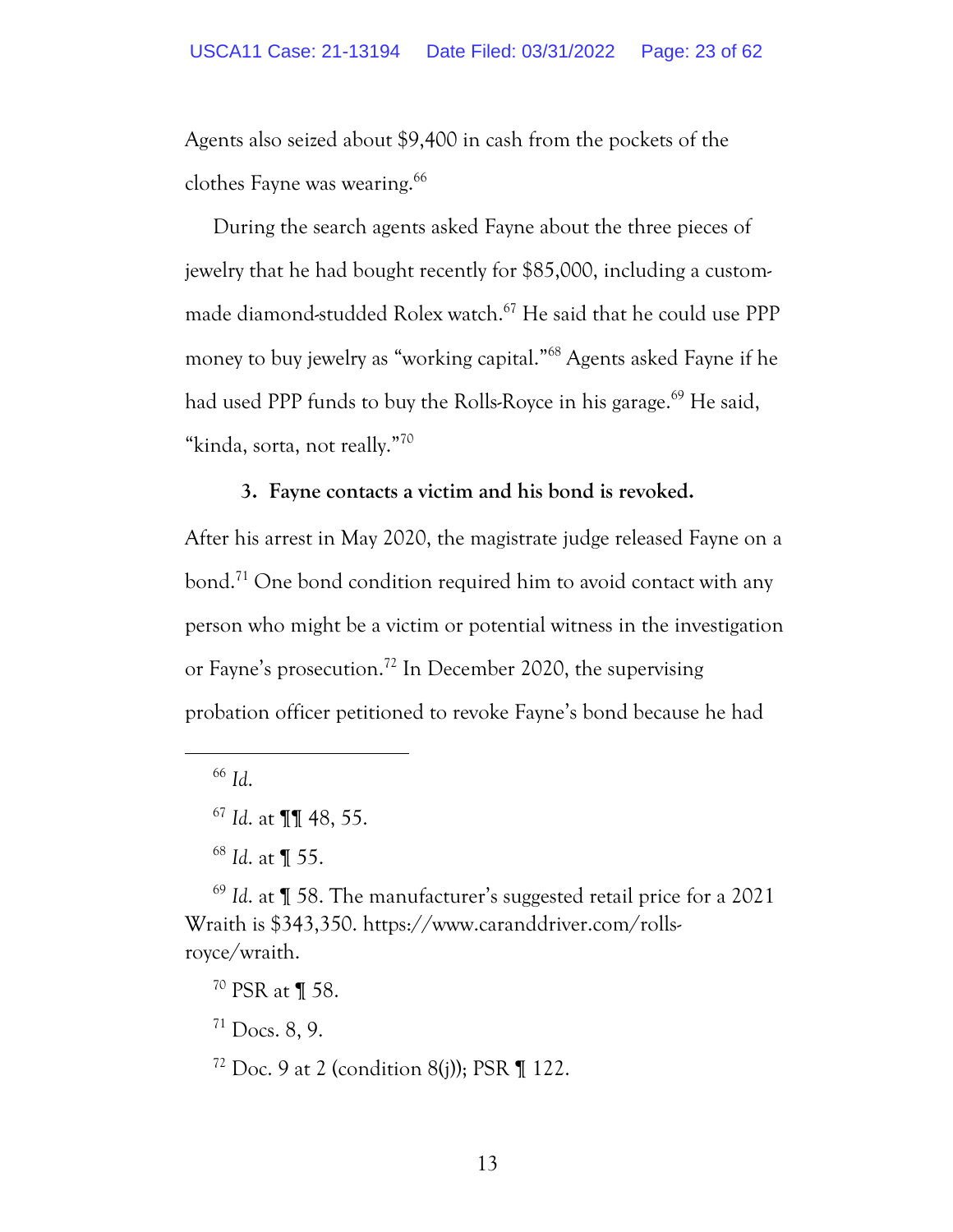contacted J.C., a victim-investor in the Ponzi scheme, and told her to drop a lawsuit she had filed against him.<sup>73</sup>

At the bond revocation hearing, Fayne testified falsely under oath by claiming that (1) J.C.'s lawsuit was unrelated to this case, (2) he did not know that J.C. was a potential witness against him, and (3) he had not seen J.C.'s civil complaint against him.<sup>74</sup> In truth, however, when Fayne contacted J.C., he knew that J.C. was a victim of the Ponzi scheme charged in the superseding indictment that was then pending against him.<sup>75</sup> The civil and criminal cases were related because J.C.'s civil complaint and the superseding indictment both involved claims against Fayne based on J.C.'s investment in Fayne's trucking company.<sup>76</sup> Moreover, while Fayne testified that he had never seen J.C.'s complaint, he had actually received personal service of the pleading six months earlier.<sup>77</sup> The magistrate judge revoked Fayne's bond.<sup>78</sup> In his plea agreement, Fayne agreed that his contact with J.C.

- <sup>73</sup> Doc. 125; PSR ¶ 122.
- <sup>74</sup> PSR ¶ 122.
- $^{75}$  Doc. 41.
- <sup>76</sup> PSR ¶ 122.
- <sup>77</sup> *Id*.
- <sup>78</sup> *Id*.; Doc. 126.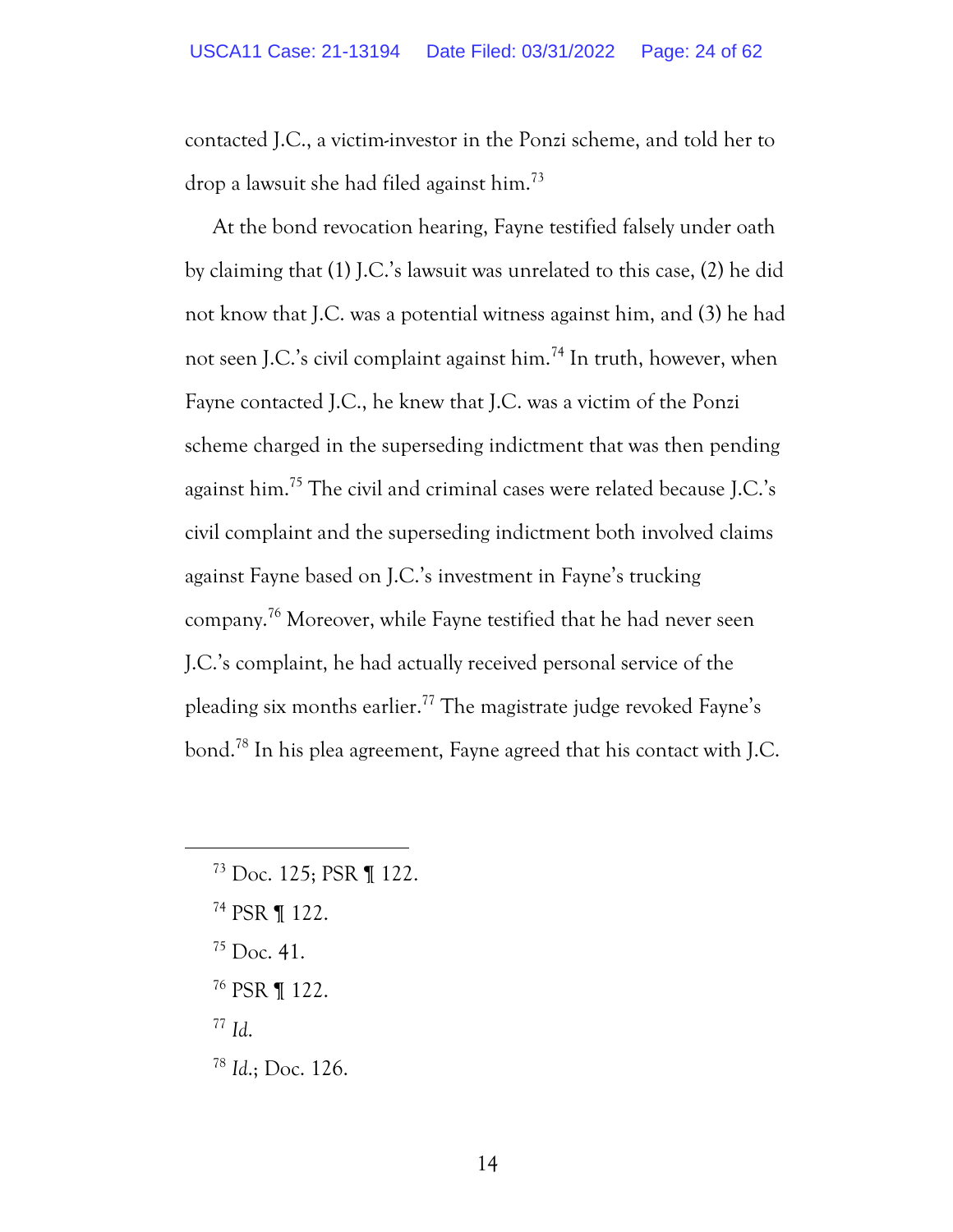merited a two-level enhancement for obstructing justice.<sup>79</sup> At sentencing, Fayne did not object to receiving that enhancement. $^{\rm 80}$ 

### **4. Fayne's Plea Agreement**

Fayne pleaded guilty to Counts 1 through  $6^{81}$  Counts 1, 2, 3, and 4 charged wire fraud conspiracy and three substantive wire fraud counts based on the trucking company Ponzi scheme.<sup>82</sup> Counts 5 and 6 charged bank fraud and making false statements to a federally insured bank based on Fayne's fraudulent PPP loan application.<sup>83</sup> The parties made several joint recommendations in Fayne's plea agreement concerning the application of the Sentencing Guidelines:

- The base offense level was 7 under § 2B1.1(a)(1);
- The amount of loss resulting from the offenses of conviction was between \$3.5 million and \$9.5 million, which resulted in an 18-level upward adjustment under § 2B1.1(b)(1)(J);
- The offense involved 10 or more victims; and it resulted in substantial financial hardship to one or more victims, which

- <sup>80</sup> PSR ¶ 122; Doc. 246 at 7-11.
- $81$  Doc. 186-1 at  $\P$  1.
- <sup>82</sup> Doc. 96 at ¶¶ 1-7.
- <sup>83</sup> *Id*. at ¶¶ 8-15.

 $79$  Doc. 186-1 at  $\P$  13(g).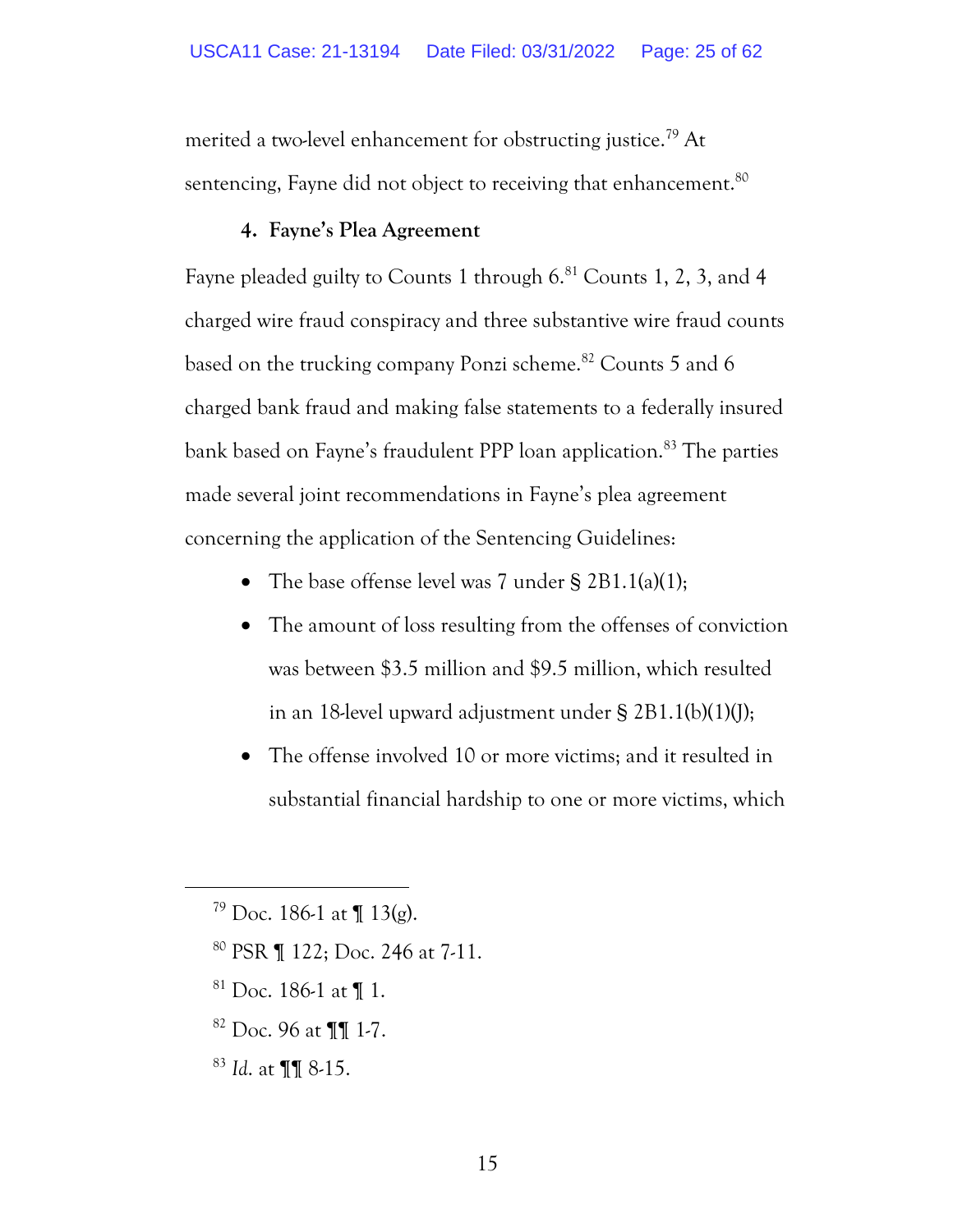resulted in a 2-level upward adjustment under § 2B1.1(b)(2)(A);

- Fayne relocated a fraudulent scheme to another jurisdiction to evade law enforcement or regulatory officials; and Fayne intentionally engaged in or caused the conspiracy use sophisticated means, which resulted in a 2-level upward adjustment under § 2B1.1(b)(10);
- Fayne derived more than \$1 million in gross receipts from one or more financial institutions as a result of the offense, which resulted in a 2-level upward adjustment under § 2B1.1(b)(17)(A);
- Fayne was an organizer or leader in criminal activity that involved five or more people or was otherwise extensive, which resulted in a 4-level upward adjustment under § 3B1.1(a); and
- Fayne willfully obstructed or impeded justice, or attempted to do so, with respect to the investigation of the offense of conviction, which resulted in a 2-level upward adjustment under § 3C1.1. 84

The United States agreed in the plea agreement to recommend that Fayne (1) receive a 3-level downward adjustment for acceptance of

 $84$  Doc. 186-1 at ¶ 13.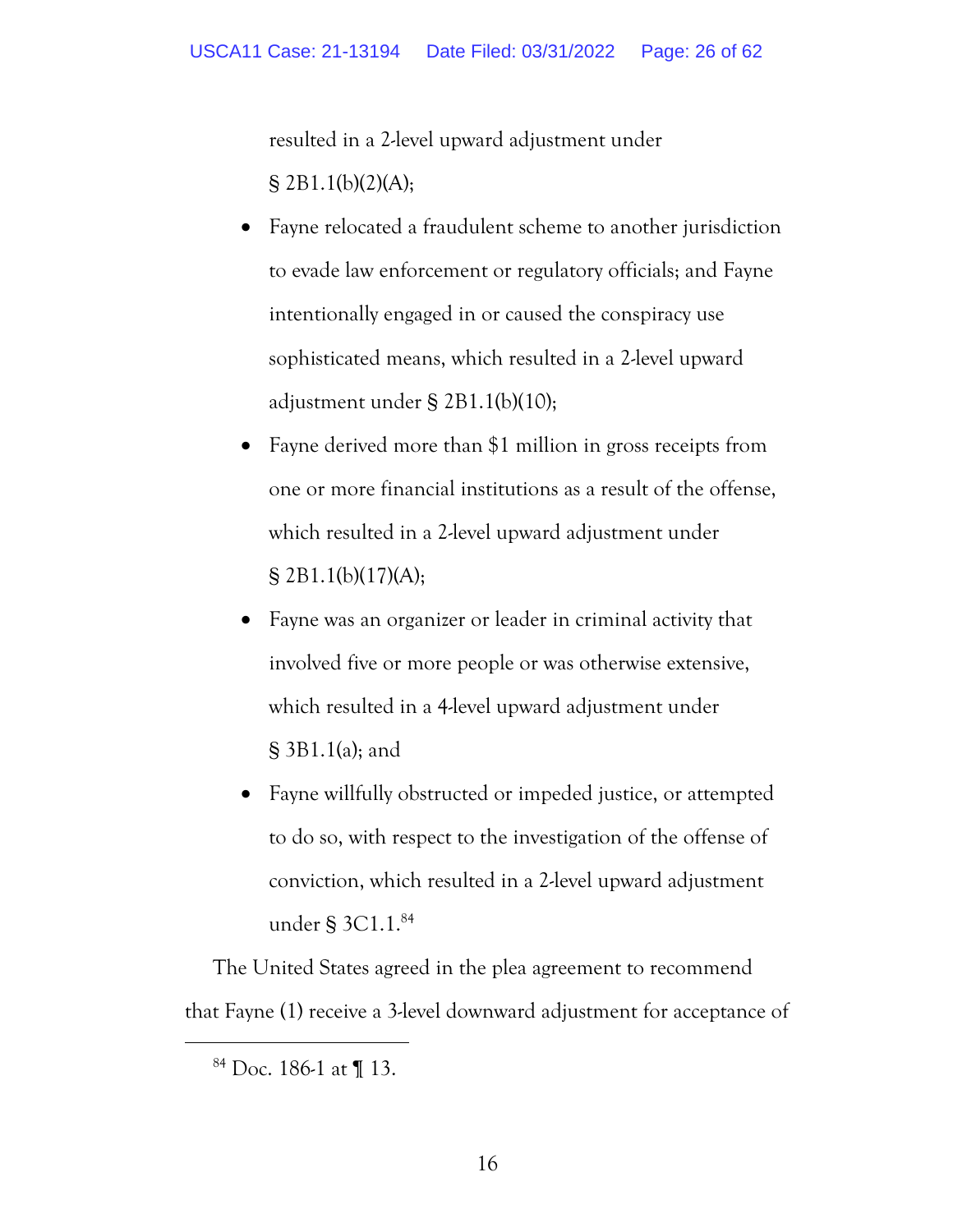responsibility for his criminal conduct, and (2) be sentenced to prison for 151 months. <sup>85</sup> Both parties reserved the right "to inform the Court and the Probation Office of all facts and circumstances regarding the Defendant and this case," to respond to questions from the Court, and to respond to any misstatements of fact or law.<sup>86</sup>

#### **5. Fayne's Presentence Investigation Report Calculations**

The PSR agreed with and applied all the Guidelines enhancements and adjustments in the plea agreement, which resulted in a total offense level of 34.<sup>87</sup> The PSR listed the following five convictions in Fayne's criminal history::

• In August 2002 Fayne pleaded guilty in Pulaski County, Arkansas state court to one count of forgery and was sentenced to three years of probation. His probation was revoked in 2003 and again in 2005, and in the second revocation Fayne was sentenced to five years' imprisonment, to serve three years, with the balance of the sentence suspended;88

- <sup>86</sup> *Id*. at ¶ 16.
- <sup>87</sup> *Id*. at ¶¶ 114-128.
- <sup>88</sup> *Id*. at ¶ 131.

<sup>85</sup> *Id*. at ¶¶ 15, 18.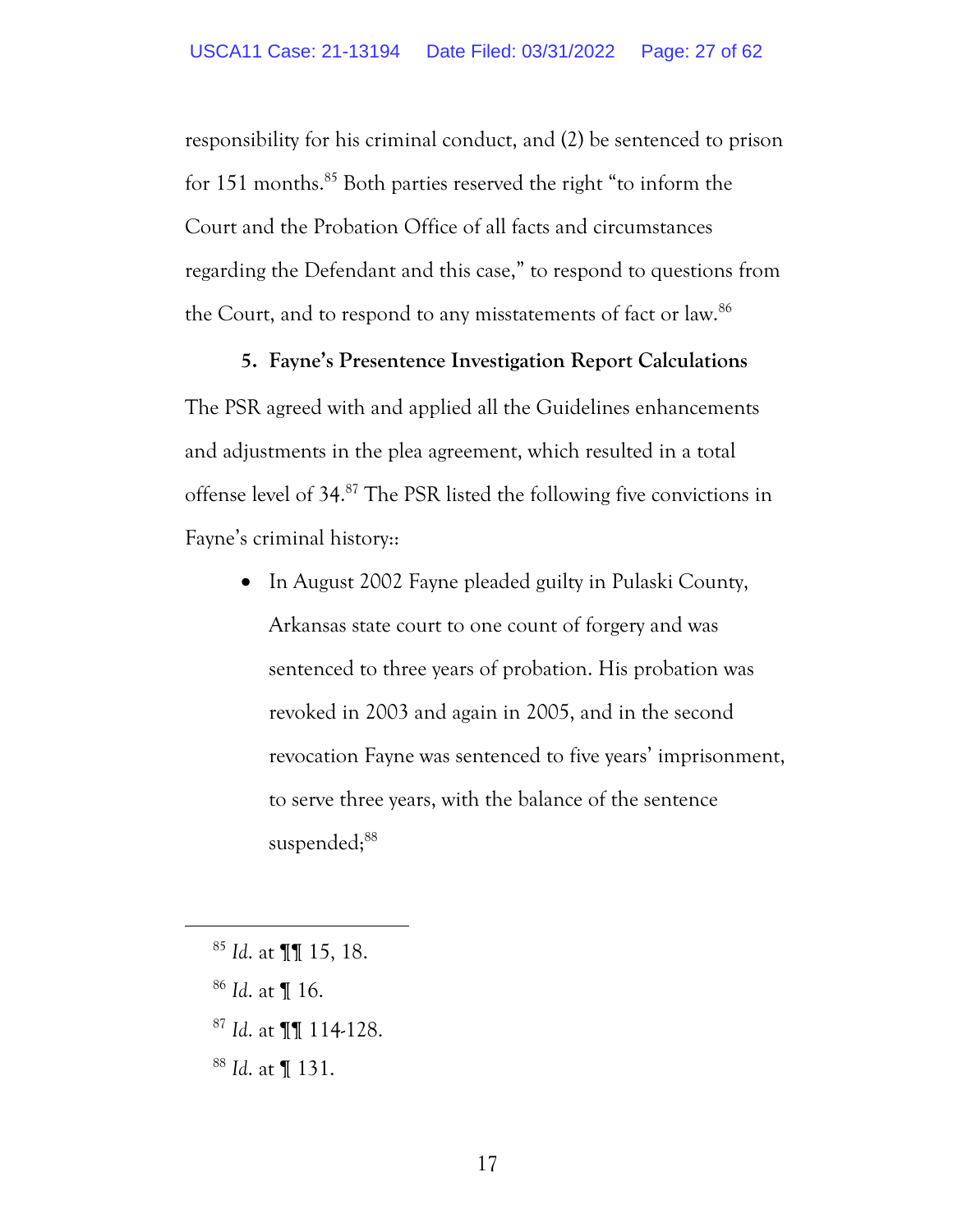- On May 31, 2005, Fayne pleaded guilty to first-degree battery in Crittenden County, Arkansas state court and received a suspended sentence of 120 months' imprisonment;<sup>89</sup>
- Also on May 31, 2005, Fayne pleaded guilty in the same Crittenden County court to one count of forgery and received a suspended sentence of 60 months'  $imprisonment; 90$
- In October 2012 Fayne pleaded guilty in the Pulaski County state court to one count of domestic battering and received a suspended sentence of one year of imprisonment; $91$  and
- In February 2019, Fayne was convicted in Desha County, Arkansas state court of two counts of defrauding secured creditors and received a suspended and probated sentence of 60 months.<sup>92</sup> The court ordered Fayne to pay restitution

- <sup>89</sup> *Id*. at ¶ 130.
- <sup>90</sup> *Id*. at ¶ 132;
- <sup>91</sup> *Id*. at ¶ 133.
- <sup>92</sup> *Id*. at ¶ 134.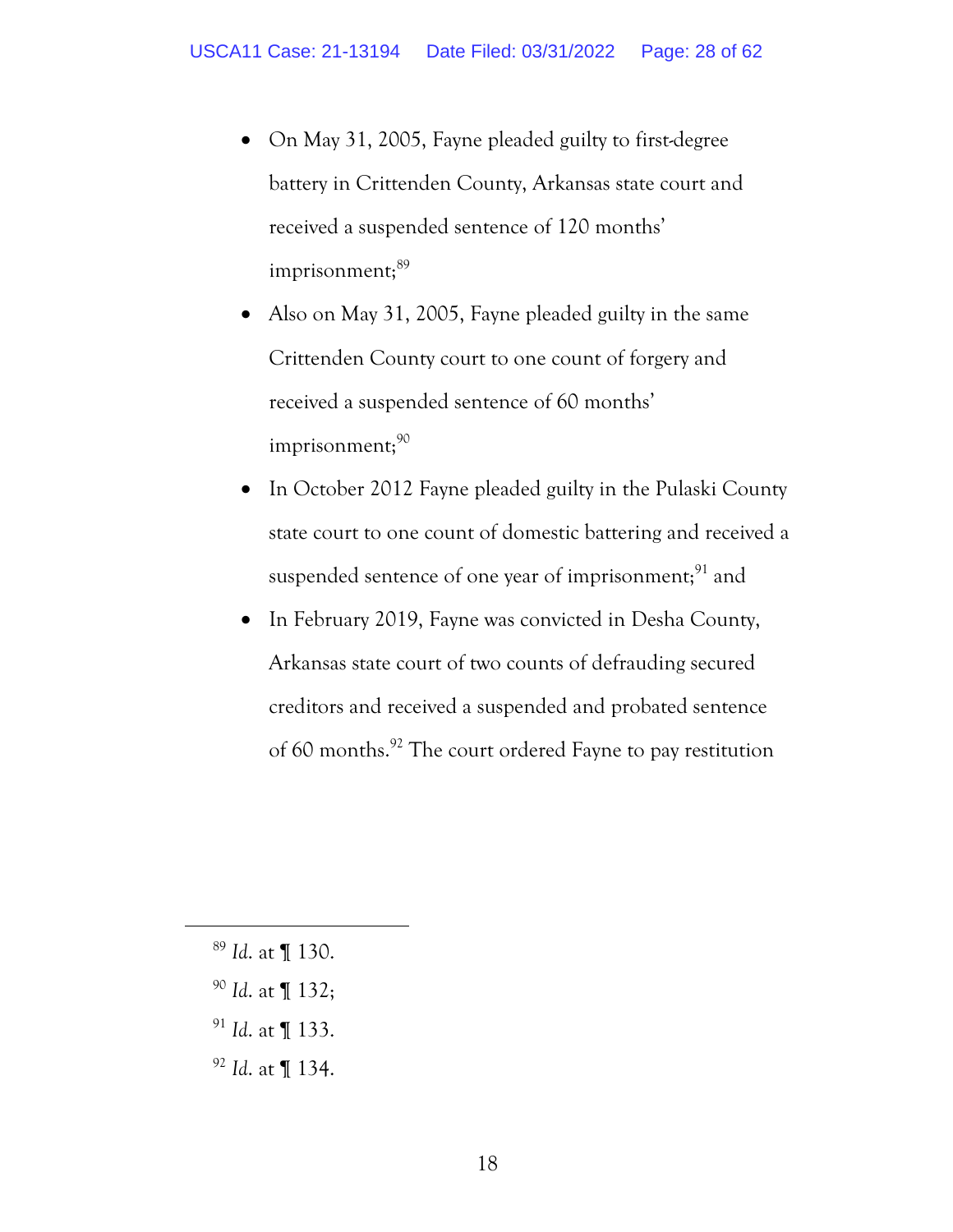of \$120,000.<sup>93</sup> A petition to revoke Fayne's probation was filed in 2019 and remains pending.<sup>94</sup>

Fayne's convictions, and his commission of the Ponzi scheme and PPP fraud while he was on probation for Arkansas state convictions, placed him in Criminal History category IV.<sup>95</sup> With a total offense level of 34, Fayne's custodial guideline range was 210-262 months.<sup>96</sup> The statutory maximum penalty for each count of conviction was 30 years' imprisonment.<sup>97</sup>

### **6. Fayne's Sentencing Hearing**

Fayne did not object to any of the findings of fact, conclusions of law, or guidelines calculations in the PSR.<sup>98</sup> He did not object to the district court's finding that he owed over \$4.4 million in restitution.<sup>99</sup> He did not object to the finding that his guideline range was 210–262

<sup>94</sup> *Id*.

<sup>95</sup> *Id*. at ¶ 137.

<sup>96</sup> *Id*. at Part D ("Sentencing Options").

<sup>97</sup> *Id*.

<sup>98</sup> Doc. 246 at 3-11.

<sup>99</sup> *Id*. at 10.

<sup>93</sup> *Id*.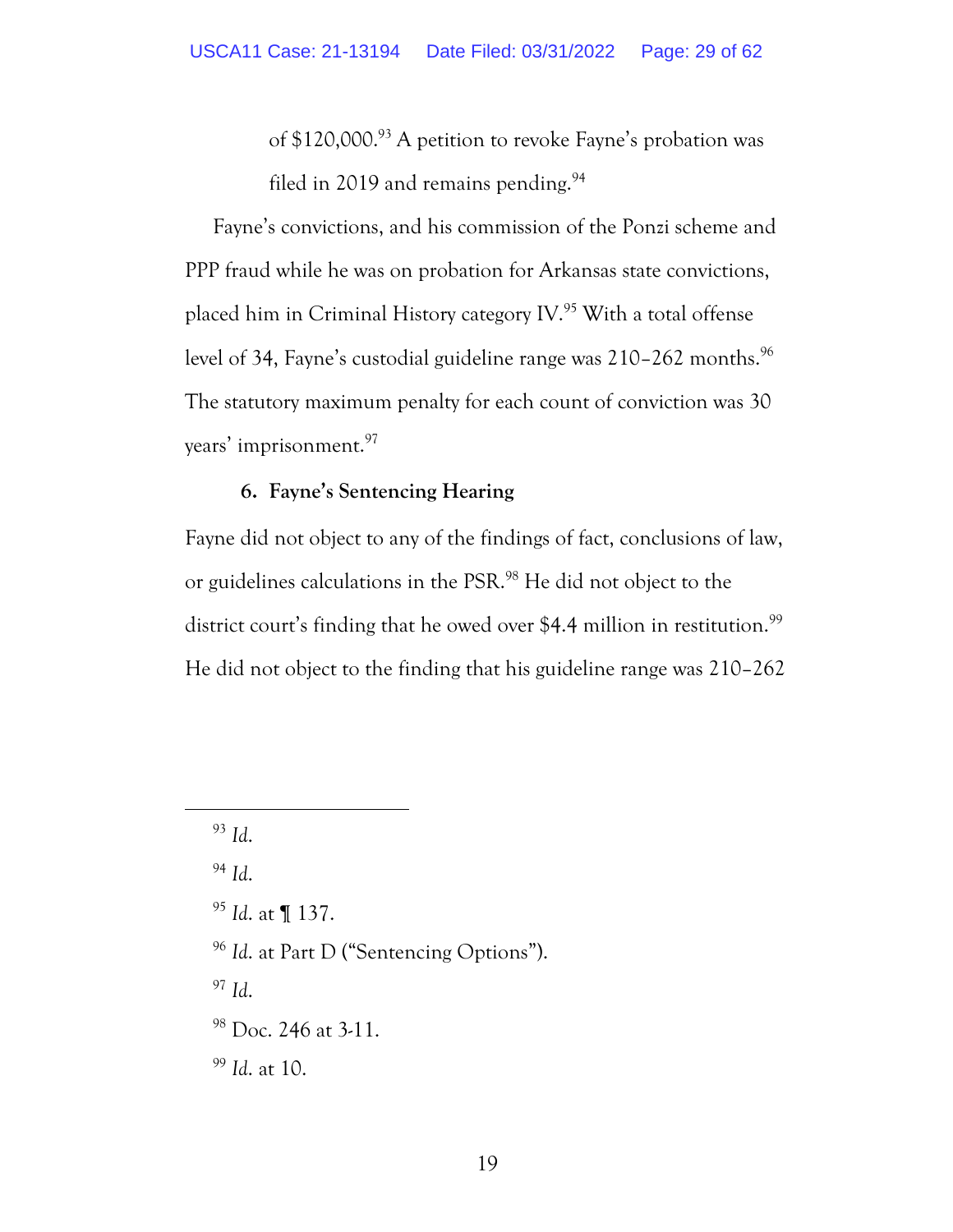months.<sup>100</sup> Fayne asked that the court vary downwardly by about 43% from that range and sentence him to 120 months.<sup>101</sup>

The PSR contained reports of how Fayne's fraud devasted 12 of his victims.<sup>102</sup> In estimating the losses that Fayne caused, the PSR noted that during the conspiracy, he transferred "*at least* \$5 million" to a casino in Oklahoma to pay for his personal gambling and entertainment.<sup>103</sup> Fayne objected that there was no evidence that all the millions he spent at that casino came from his fraud schemes. 104 But he also recognized that in his plea agreement he agreed that his schemes caused losses of between \$3.5 million and \$9.5 million.<sup>105</sup> Neither Fayne nor his trucking company filed federal income tax returns in 2017, 2018, or 2019.<sup>106</sup>

In reviewing the PSR's guideline calculations, the district court noted that Fayne "was the leader of this extensive criminal activity."<sup>107</sup>

 $102$  PSR **[1]** 60-110.

<sup>103</sup> *Id*. at ¶ 111 (emphasis in original).

<sup>104</sup> *Id*.

- <sup>106</sup> *Id*. at ¶ 171.
- <sup>107</sup> Doc. 246 at 6.

<sup>100</sup> *Id*.

 $101$  Doc. 215.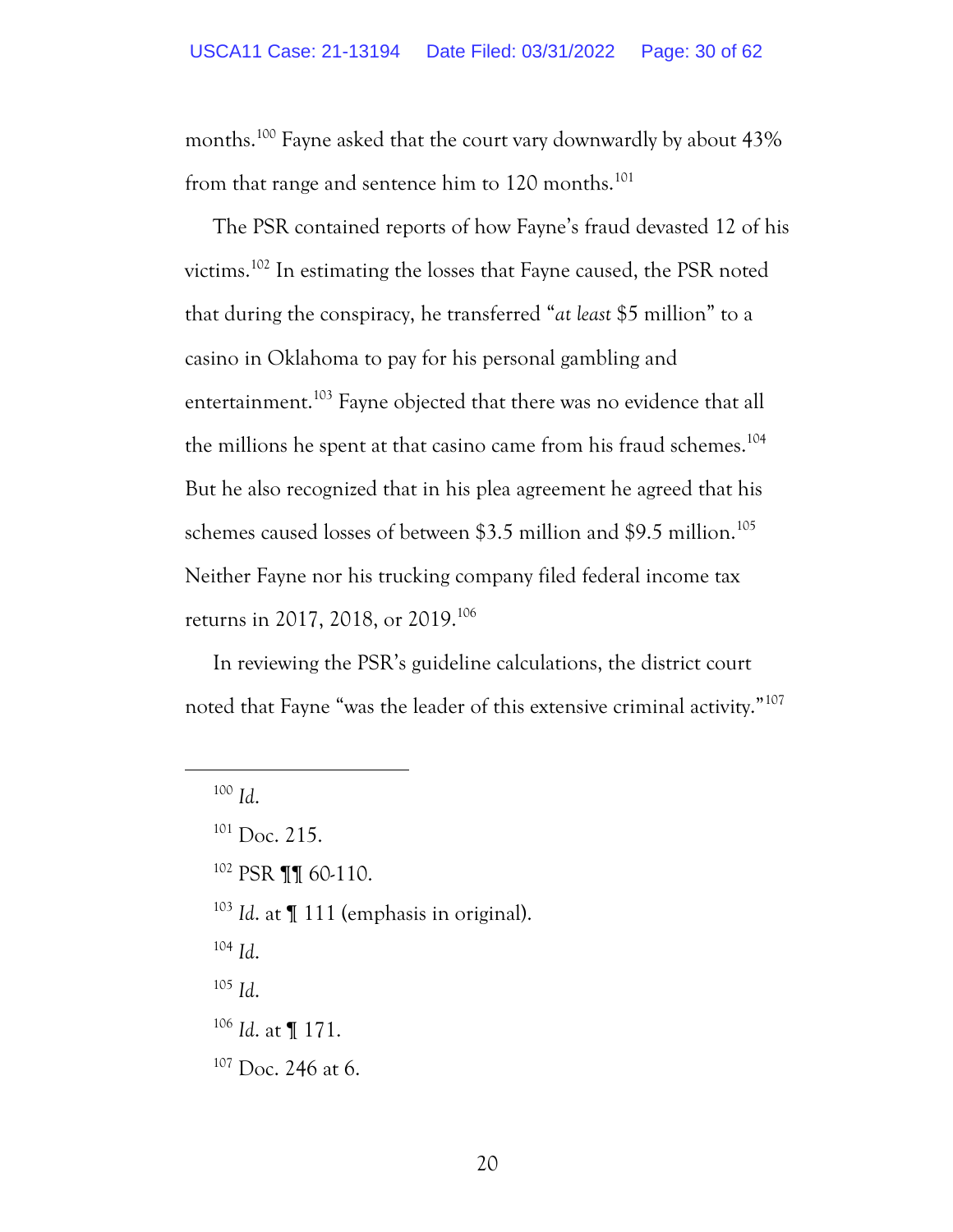The court reviewed the PSR, the victim impact statements, and Fayne's sentencing memo before the hearing.<sup>108</sup> The court then asked the parties for their views on a reasonable sentence.<sup>109</sup>

The prosecutor said that as agreed in the plea agreement, he recommended that Fayne be sentenced to prison for 151 months:

First of all, your Honor, let me say that the government honors its commitment in the plea agreement to recommend that the defendant be sentenced to a term of imprisonment of 151 months. That will be my recommendation. So nothing I'm going to say changes that.<sup>110</sup>

He spent the rest of his presentation arguing against Fayne's request for a 120-month sentence:

However, there are some things that I want to bring to the Court's attention that I think should be highlighted, because the defendant is asking for a sentence that's even lower than that. 111

The prosecutor first explained that the sentence the United States agreed to recommend, 151 months, was substantially below the low-

<sup>109</sup> *Id*.

<sup>110</sup> *Id*.

<sup>111</sup> *Id*. at 11-12.

<sup>108</sup> *Id*. at 11.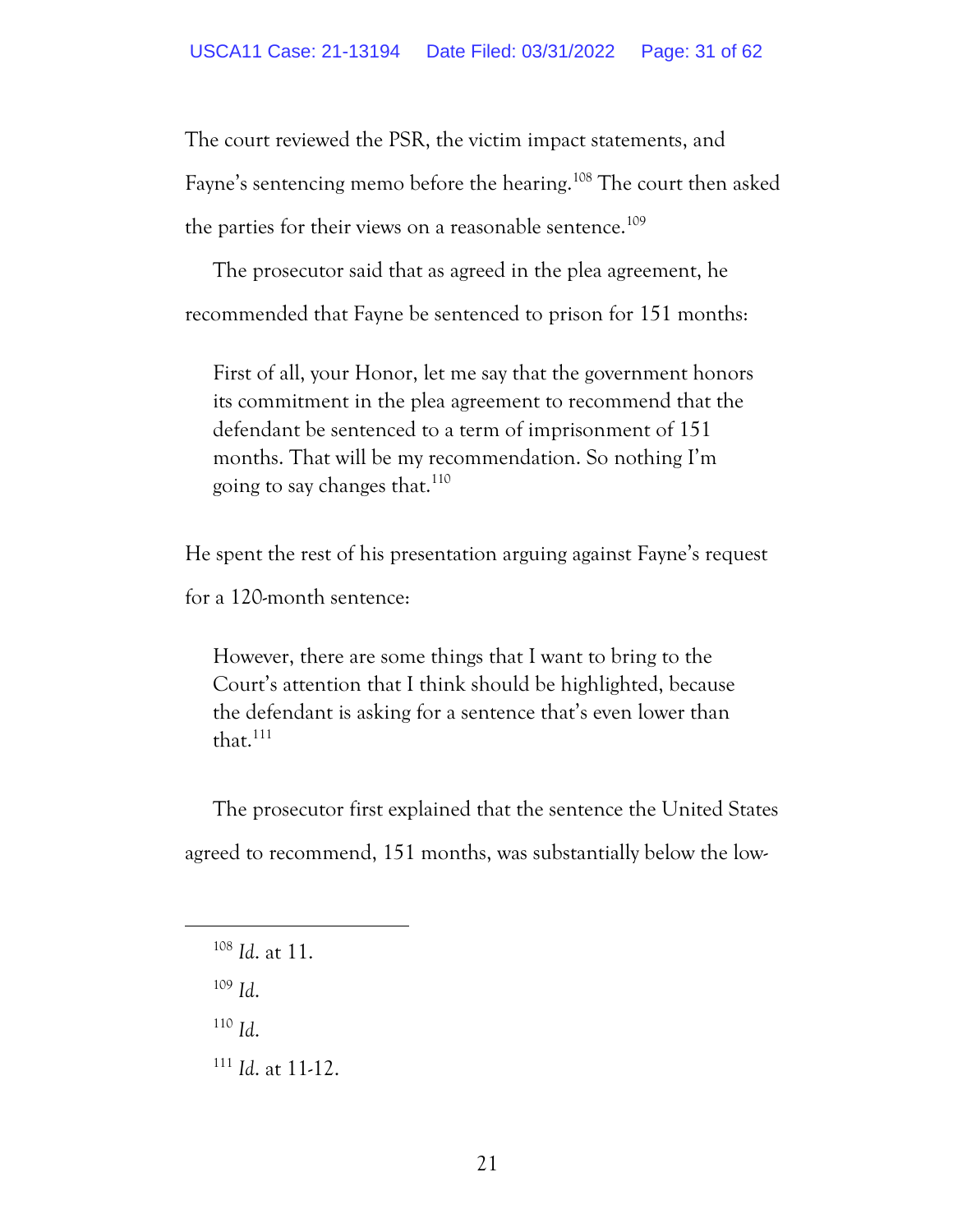end of Fayne's custodial guideline range.<sup>112</sup> The prosecutor explained that the government agreed to recommend that sentence in part because it was mistaken about Fayne's criminal history when the parties negotiated the plea agreement.<sup>113</sup> The prosecutor said that was "on us," and then explained why the Court should not go even lower than 151 months.<sup>114</sup> The prosecutor's brief presentation-it fills only seven transcript pages—included slides that showed the receipt for \$85,000 in custom jewelry that Fayne bought with the PPP loan and a picture of the Rolls-Royce.<sup>115</sup> The AUSA pointed out that Fayne leased the Rolls-Royce by falsely claiming an annual income of \$660,000.<sup>116</sup> The AUSA concluded that Fayne's use of PPP money to buy these luxuries was an "outrageous and wasteful use of taxpayer money."<sup>117</sup> The AUSA asked the court to consider this evidence "when the defendant is asking for an even lower sentence."<sup>118</sup> He noted that the guidelines did not account for the fact that Fayne

- <sup>113</sup> *Id*. at 11-12.
- <sup>114</sup> *Id.* at 12.
- <sup>115</sup> *Id*. at 16-17.
- <sup>116</sup> *Id*. at 17.
- <sup>117</sup> *Id*.
- <sup>118</sup> *Id*.

<sup>112</sup> *Id.* at 12.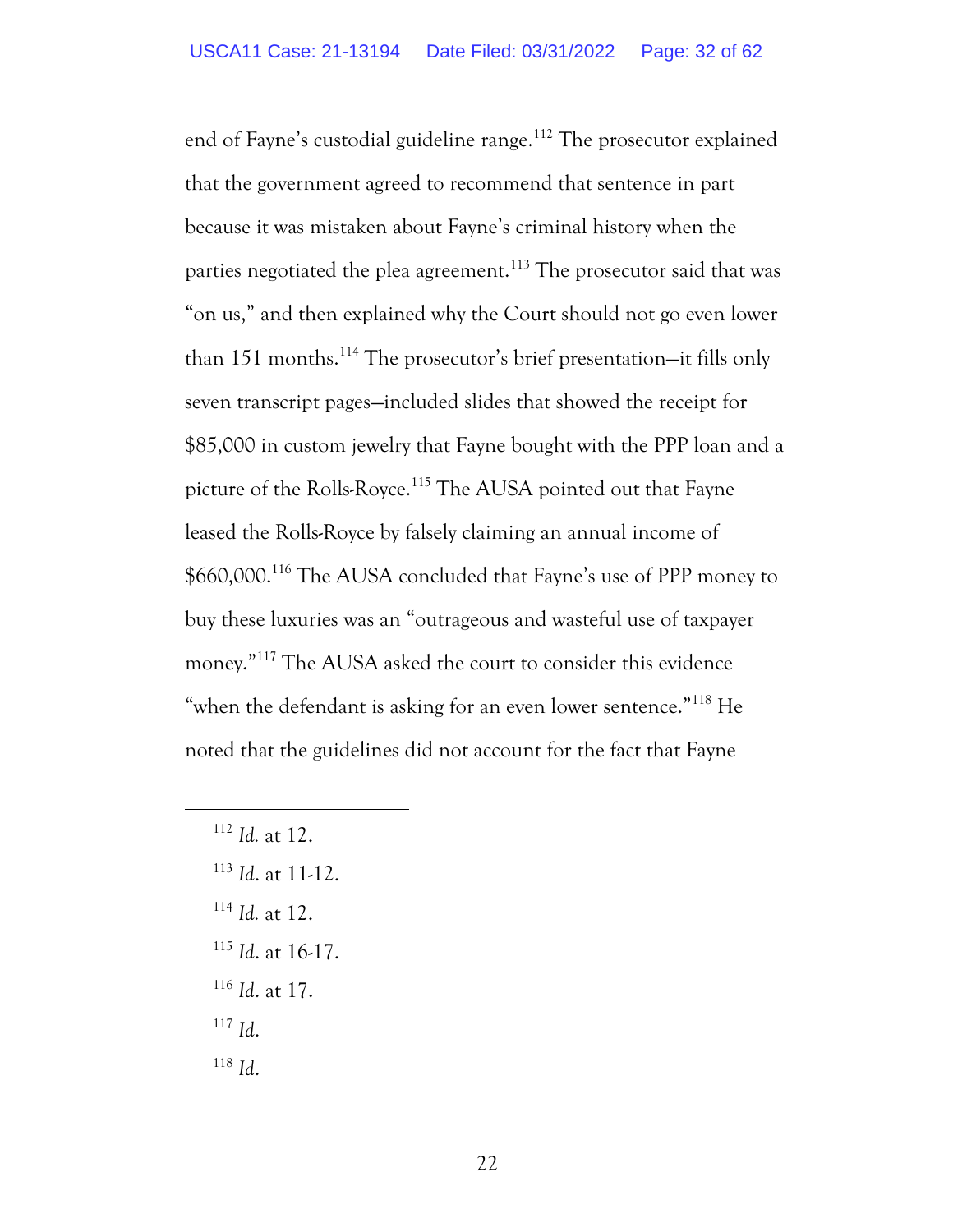committed this fraud while the country was suffering through a pandemic, and he urged the court to impose a sentence no lower than 151 months. $^{119}$ 

Defense counsel asked the court to disregard Fayne's guideline range because the guidelines "are not really based on empirical data."<sup>120</sup> Counsel argued that a sentence of 120 months would be significant for Fayne because he had spent little time incarcerated for his prior convictions.<sup>121</sup>

Two victims, L.W. and S.F., described to the court how Fayne had personally enticed and betrayed them, and left them bankrupt, homeless, and heartsick.<sup>122</sup> They both said that Fayne had never apologized to them before making his general apology at the sentencing hearing, and they urged the court to imprison him for as long as possible, as his record and crimes gave no reason to believe that Fayne would ever change.<sup>123</sup>

- <sup>120</sup> *Id*. at 20.
- <sup>121</sup> *Id*. at 21-22.
- <sup>122</sup> *Id*. at 23-39.
- <sup>123</sup> *Id*.

<sup>119</sup> *Id.* at 17-18.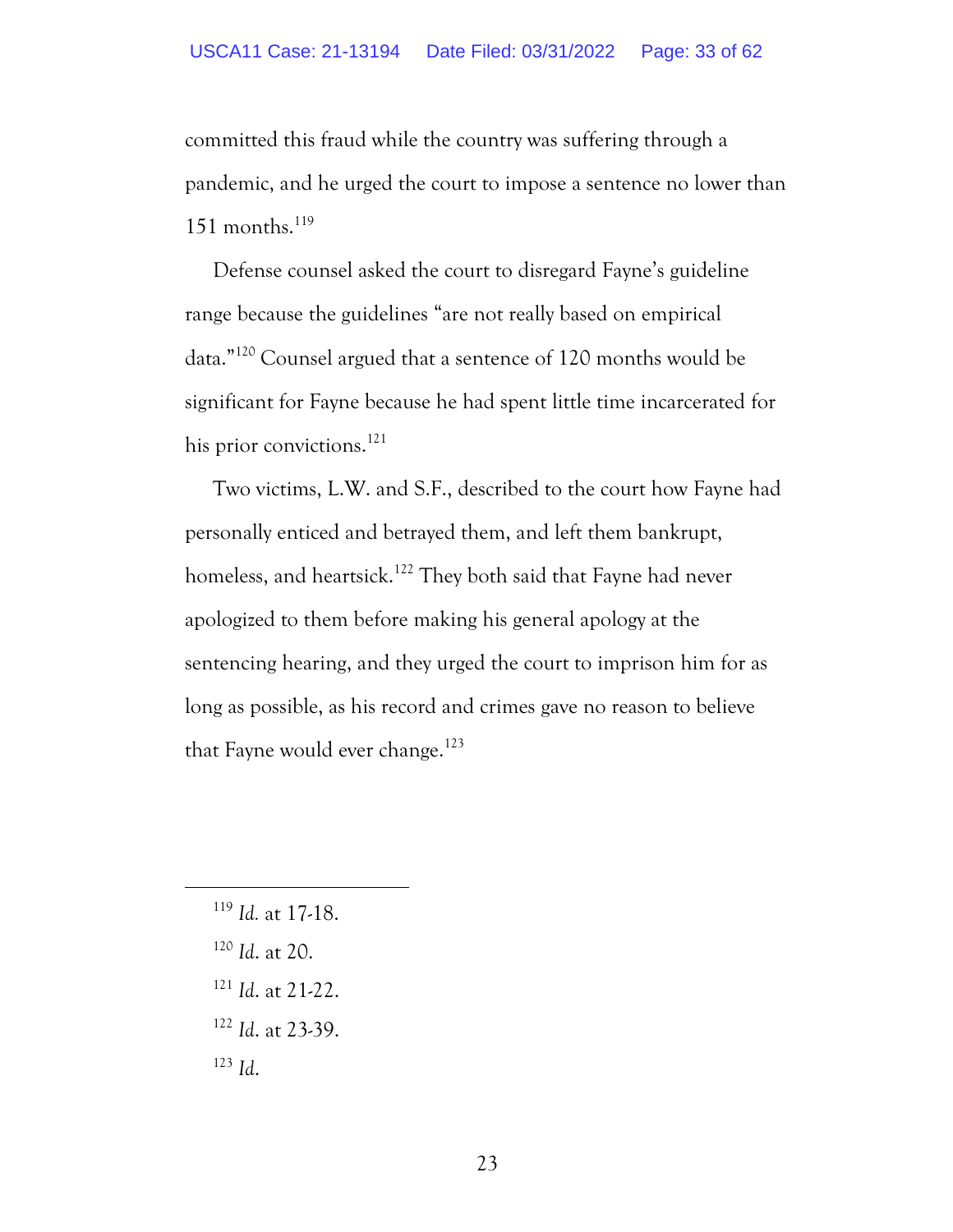The district court sentenced Fayne to prison for 210 months—the bottom of his guideline range.<sup>124</sup> It ordered him to pay \$4,465,865 restitution and to serve five years of supervised release.<sup>125</sup> The court explained the sentence by reviewing the § 3553(a) sentencing factors in detail.<sup>126</sup> As for the nature and circumstances of the offense, the district court found that Fayne's crimes "may be the worst case of fraud that I have ever seen since I have been on the bench, and I have seen some bad cases."<sup>127</sup> The court found it "unconscionable" that Fayne stole from so many individuals for seven years.<sup>128</sup>

The court found that the nature of Fayne's fraud was especially troubling because he stole from working-class citizens—"people who couldn't afford to lose this money"—simply to get more for himself: more cars, more jewelry, more indulgences.<sup>129</sup> Worse, Fayne did not stop defrauding victims until he was caught after seven years.<sup>130</sup> The court explained:

<sup>124</sup> *Id*. at 39.

<sup>126</sup> *Id.* at 43-47.

- <sup>127</sup> *Id*. at 43.
- <sup>128</sup> *Id*. at 44.

<sup>129</sup> *Id*.; *see* 18 U.S.C. § 3553(a)(1) ("the nature and circumstances of the offense and the history and characteristics of the defendant.")

<sup>130</sup> Doc. 246 at 44.

<sup>125</sup> *Id*. at 39-43.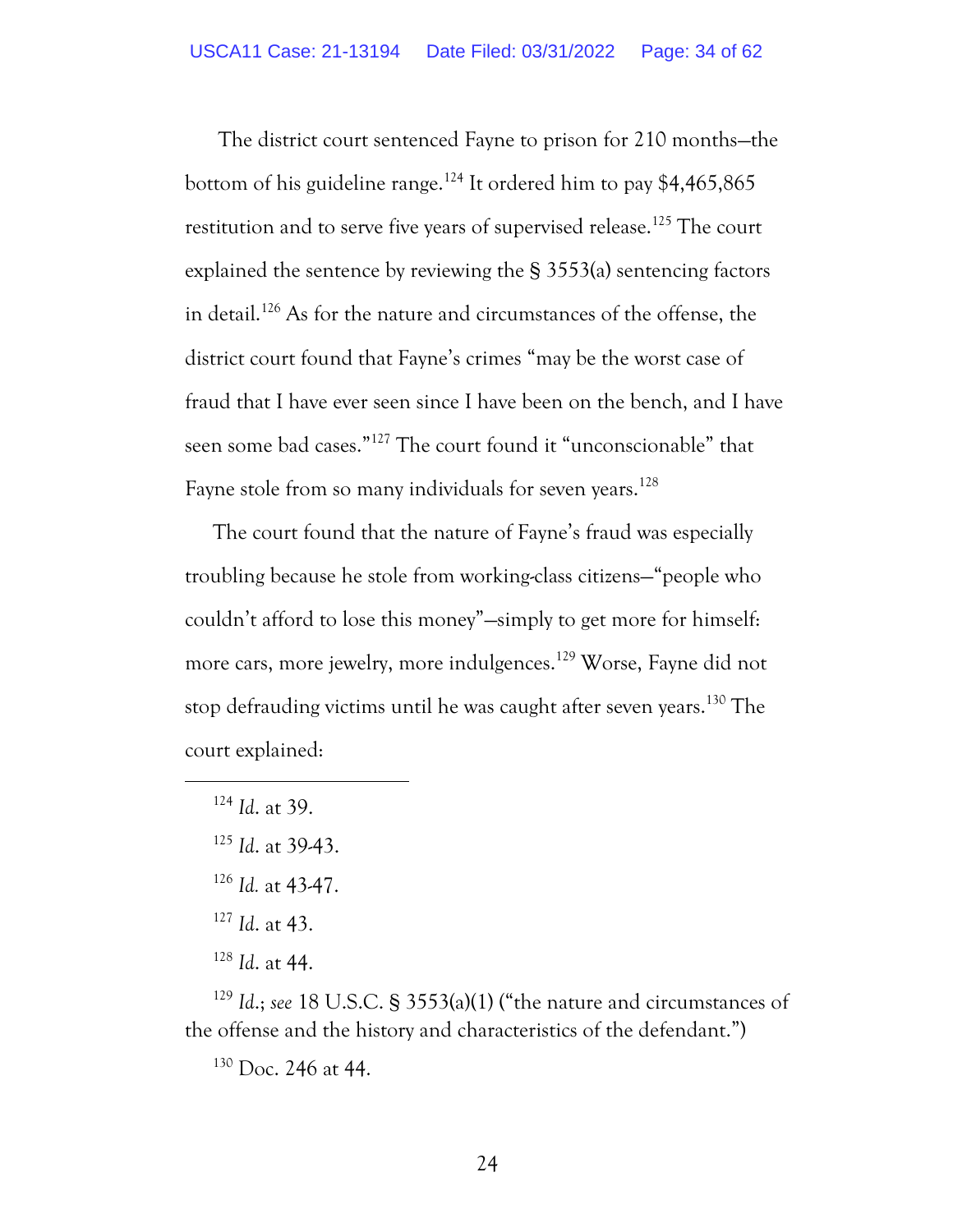So just continually during this period [Fayne kept] doing everything he could to make sure that the victims kept giving him money. Kept zeroing out their bank accounts. Sold their possessions so that Mr. Fayne could have more possessions.

And that was just the Ponzi scheme. Then we go off into the PPP fraud . . . which was another complete fabrication.<sup>131</sup>

The district court found that Fayne's crimes required a guidelines sentence, in part because Fayne had a history of defrauding others and avoiding punishment for living off of what he took from "average citizens."<sup>132</sup> Given the long life of the fraud scheme and the harm Fayne caused to so many victims, "how can I not give him a guideline sentence?" the court asked.<sup>133</sup>

The court was "flabbergasted" by the prosecutor's recommendation of a variance below the guideline range.<sup>134</sup> The court stressed that "even criminal history or not," Fayne's fraud "may be the worst case of continual fraud that I have seen since I have been on the bench."<sup>135</sup>

- <sup>133</sup> *Id*.
- <sup>134</sup> *Id*.
- <sup>135</sup> *Id*. at 46-47.

<sup>131</sup> *Id*. at 45.

<sup>132</sup> *Id*. at 46.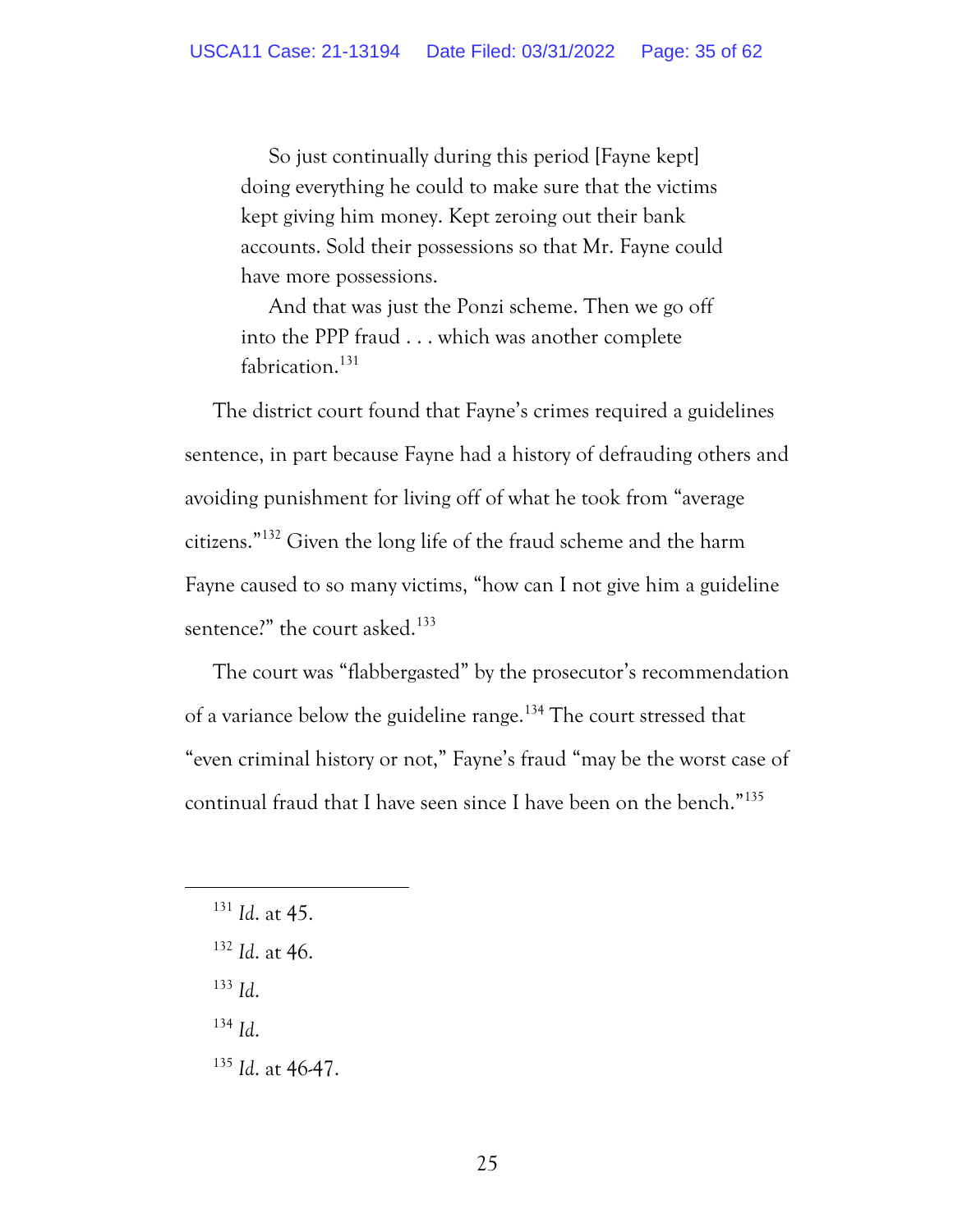The court found that a prison sentence of 210 months reflected the seriousness of Fayne's offenses, and it provided general deterrence and "deterrence for Mr. Fayne, who needs deterrence . . . ."<sup>136</sup> The court told the victims that it would have put Fayne in prison for the rest of his life if that would "rain money on all of you," but it would not, and so it found the sentence to be reasonable and fair.<sup>137</sup>

Fayne's only objection at sentencing was to the substantive reasonableness of the sentence.<sup>138</sup>

### **C. Standard of Review**

When a defendant does not make a timely objection to an alleged breach of a plea agreement, this Court reviews his claim only for plain error. *United States v. Puckett*, 556 U.S. 129, 143 (2009); *United States v. De La Garza*, 516 F.3d 1266, 1269 (11th Cir. 2008).

<sup>136</sup> *Id*. at 48-49; *see* 18 U.S.C. § 3553(a)(2)(A), (B), and (C) (the sentence should reflect the seriousness of the offense, promote respect for the law, and provide just punishment, afford adequate deterrence to criminal conduct, and protect the public from further crimes of the defendant).

<sup>&</sup>lt;sup>137</sup> Doc. 246 at 50.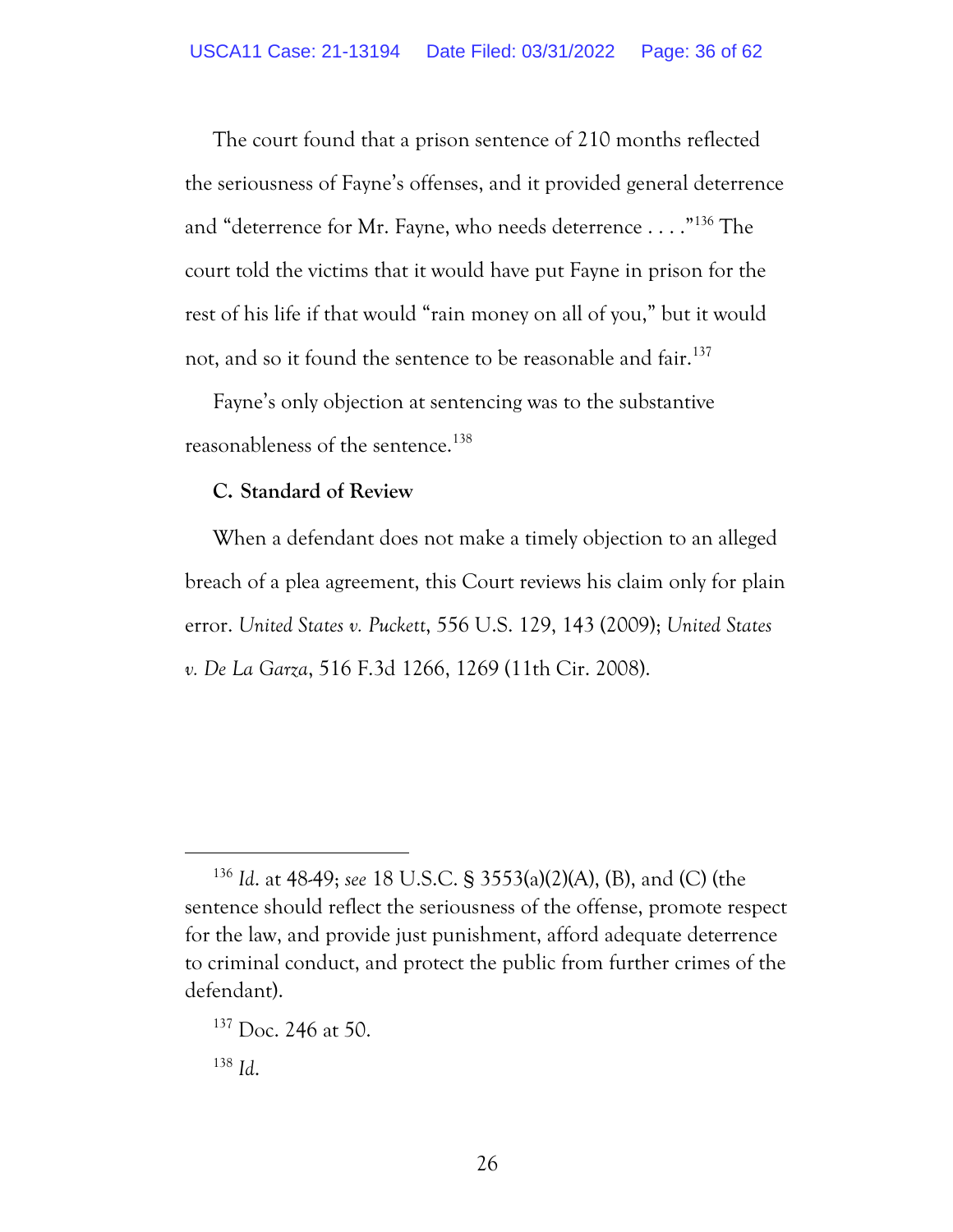#### **SUMMARY OF THE ARGUMENT**

As the plea agreement required, the prosecutor recommended that Fayne be sentenced to prison for 151 months. The prosecutor neither took any positions that were contrary to the plea agreement nor asked for a sentence of more than 151 months. The prosecutor did, however, urge the district court not to grant Fayne's request for a sentence of 120 months. But nothing in the plea agreement required the prosecutor to stand silent in response to Fayne's request for a lower sentence. To the contrary, the plea agreement authorized both parties to inform the court of "all facts and circumstances regarding" Fayne and this case. Moreover, Fayne cannot show that any purported error by the prosecutor was "plain," because he has not provided this Court with any controlling precedent that holds that a prosecutor breaches a plea agreement by arguing against a defendant's request for a sentence that is lower than what the prosecutor has agreed to recommend.

Even had the prosecutor breached the agreement, Fayne's sentence should be affirmed because he cannot show prejudice—that he would have received a more favorable sentence but for the prosecutor's remarks. The district court found that Fayne's frauds were among the worst it had ever seen, and the AUSA's recommendation of a variance below the guideline range left the court "flabbergasted." The court

27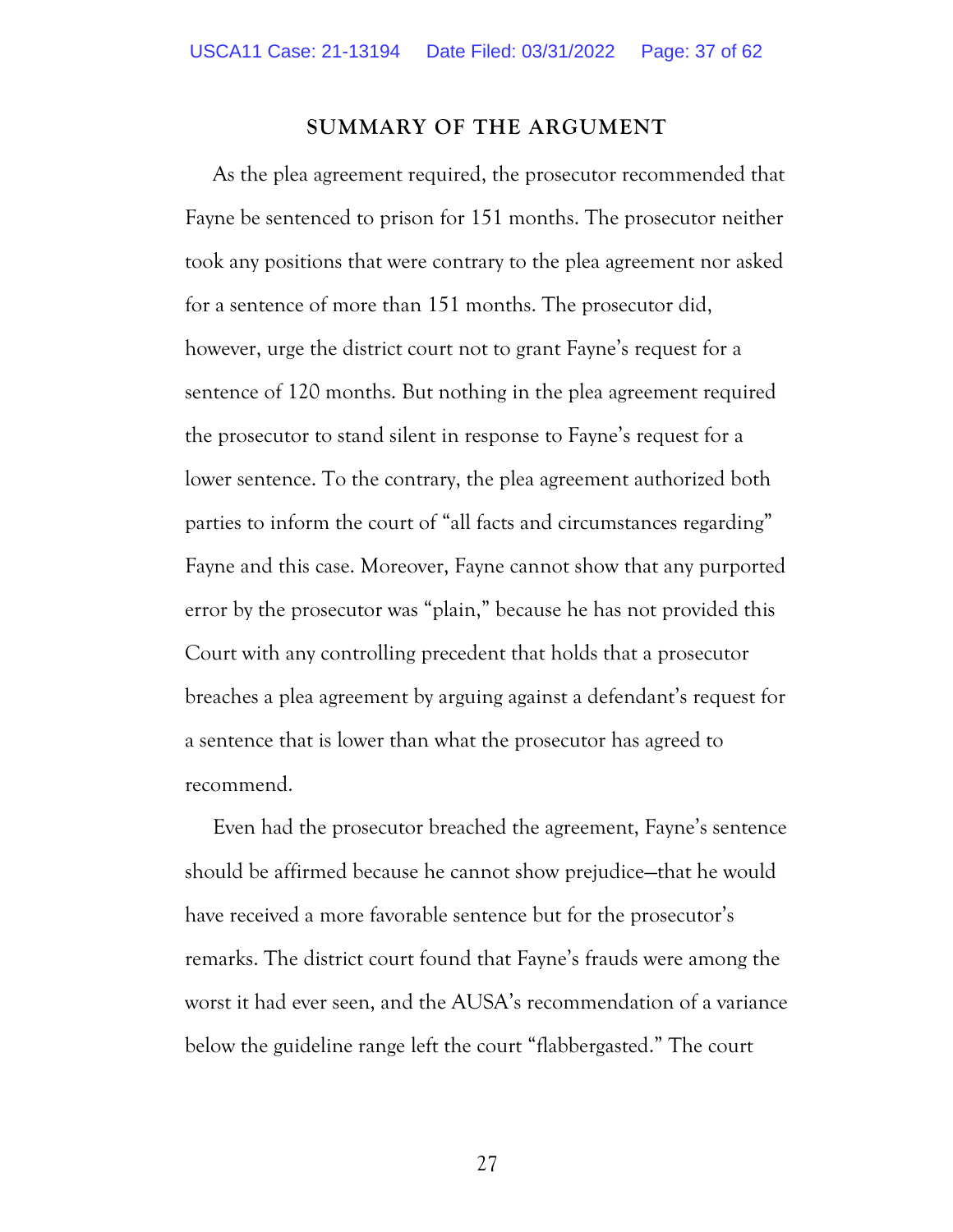rejected both parties' sentencing recommendations because it found that Fayne had "earned" a guideline sentence with his leadership in two fraud schemes and his preying on working-class victims like L.W. and S.F. Fayne cannot carry his burden of showing that any of his substantial rights were affected when there is no evidence in the record that the district court would have given him a lower sentence if the prosecutor had not opposed his request for 120 months.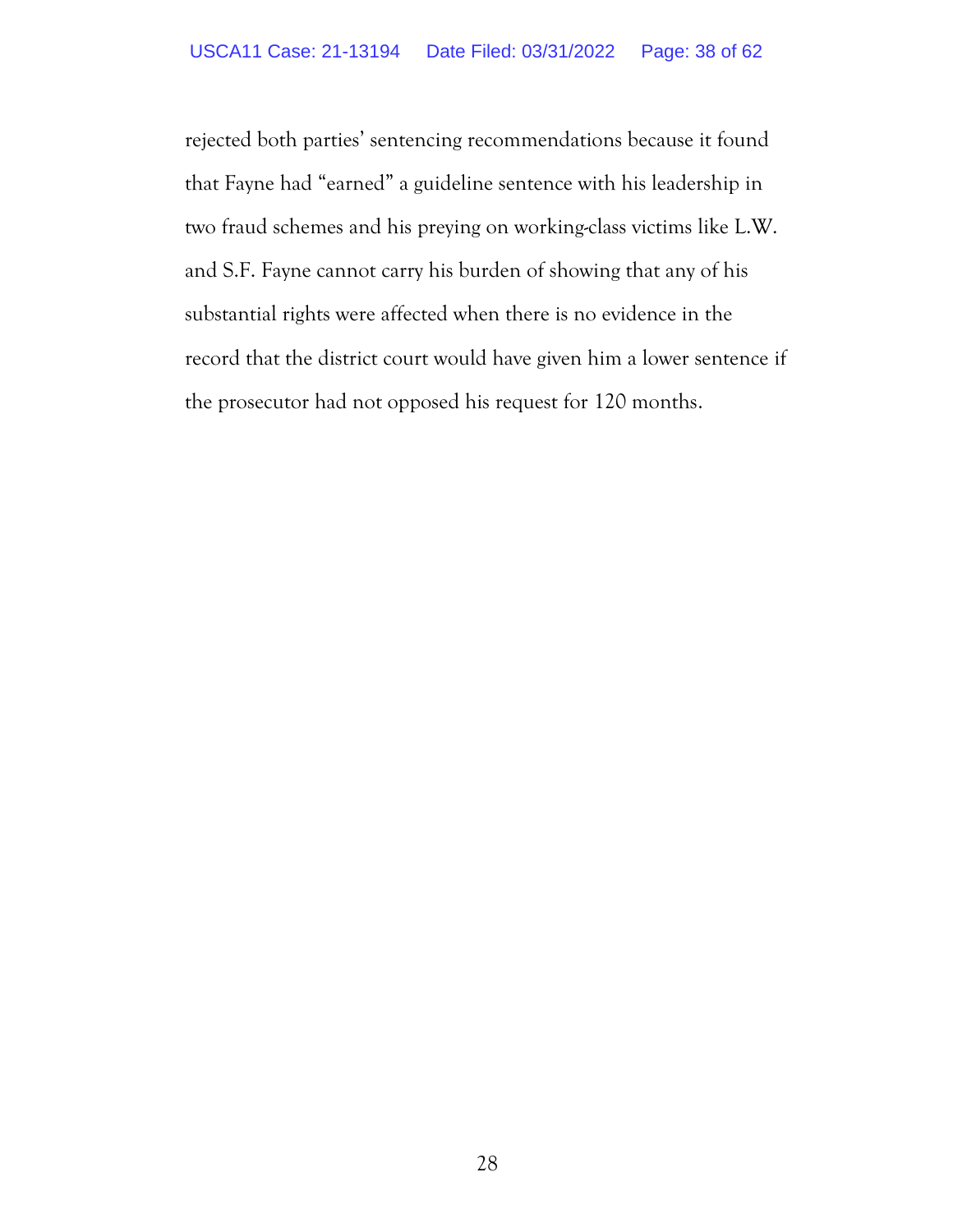### **ARGUMENT AND CITATIONS OF AUTHORITY**

**Fayne cannot carry his burden of showing plain error where (1) the prosecutor did not breach the plea agreement by arguing against the defense's request for a lower sentence, and (2) the district court rejected both parties' sentencing recommendations and imposed a low-end guidelines sentence.** 

The plea agreement required the United States to recommend that the district court sentence Fayne to prison for 151 months.<sup>139</sup> The AUSA did so at the beginning and end of his brief presentation, stressing that the United States stood by its commitment to make that recommendation.<sup>140</sup> Fayne's claim that the AUSA breached the agreement ignores that nothing in the plea agreement prohibited the prosecutor from responding to Fayne's request for an even lower sentence. The sentencing transcript shows that Fayne's claim to be the victim of a breached plea agreement has no merit.

Fayne's district court counsel, who negotiated the plea agreement and argued at the sentencing hearing, made no objection to the AUSA's arguments. Only now, on appeal, does Fayne raise this objection. Thus, this Court reviews his claim of a breached plea

<sup>&</sup>lt;sup>139</sup> Doc. 186-1 at ¶ 18.

<sup>140</sup> Doc. 246 at 11-12, 17-18.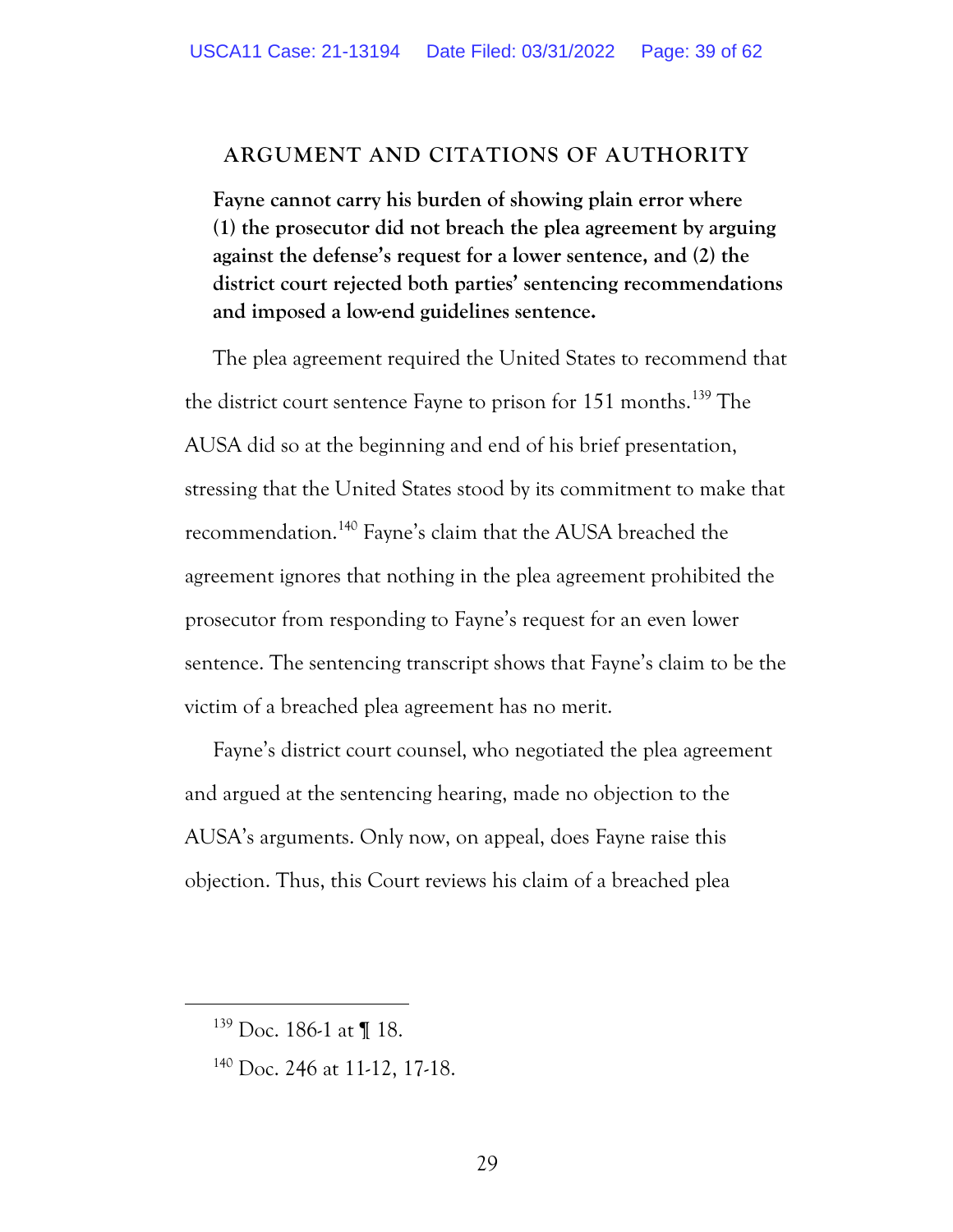agreement only for plain error.<sup>141</sup> To show plain error, a defendant has the burden of showing that (1) there was error, (2) the error was obvious, and (3) the error caused him to suffer prejudice, "which in the ordinary case means he must demonstrate that it 'affected the outcome of the district court proceedings.'" <sup>142</sup> If the defendant carries his burden of showing all three of these elements, this Court may correct an unpreserved error if it seriously affected the fairness, integrity, or public reputation of judicial proceedings.<sup>143</sup> Meeting all four prongs of the plain-error test "is difficult, 'as it should be."<sup>144</sup>

The United States breaches a plea agreement when it fails to perform the promises on which the plea was based.<sup>145</sup> "Whether the government violated the agreement is judged according to the defendant's reasonable understanding at the time he entered his

<sup>142</sup> *Puckett*, 556 U.S. at 135.

<sup>143</sup> *Puckett*, 556 U.S. at 135.

<sup>144</sup> *Id*. (citing and quoting *United States v. Dominguez Benite*z, 542 U.S. 74, 83, n.9 (2004)); *see also United States v. Margarita-Garcia*, 906 F. 3d 1255, 1266 (11th Cir. 2018) ("The burden placed on the defendant under plain error is heavy.").

<sup>145</sup> *Santobello v. New York*, 404 U.S. 257, 262 (1971).

<sup>141</sup> *Puckett*, 556 U.S. at 143, *United States v. Pitts*, 794 F. App'x 868, 870-71 (11th Cir. 2019).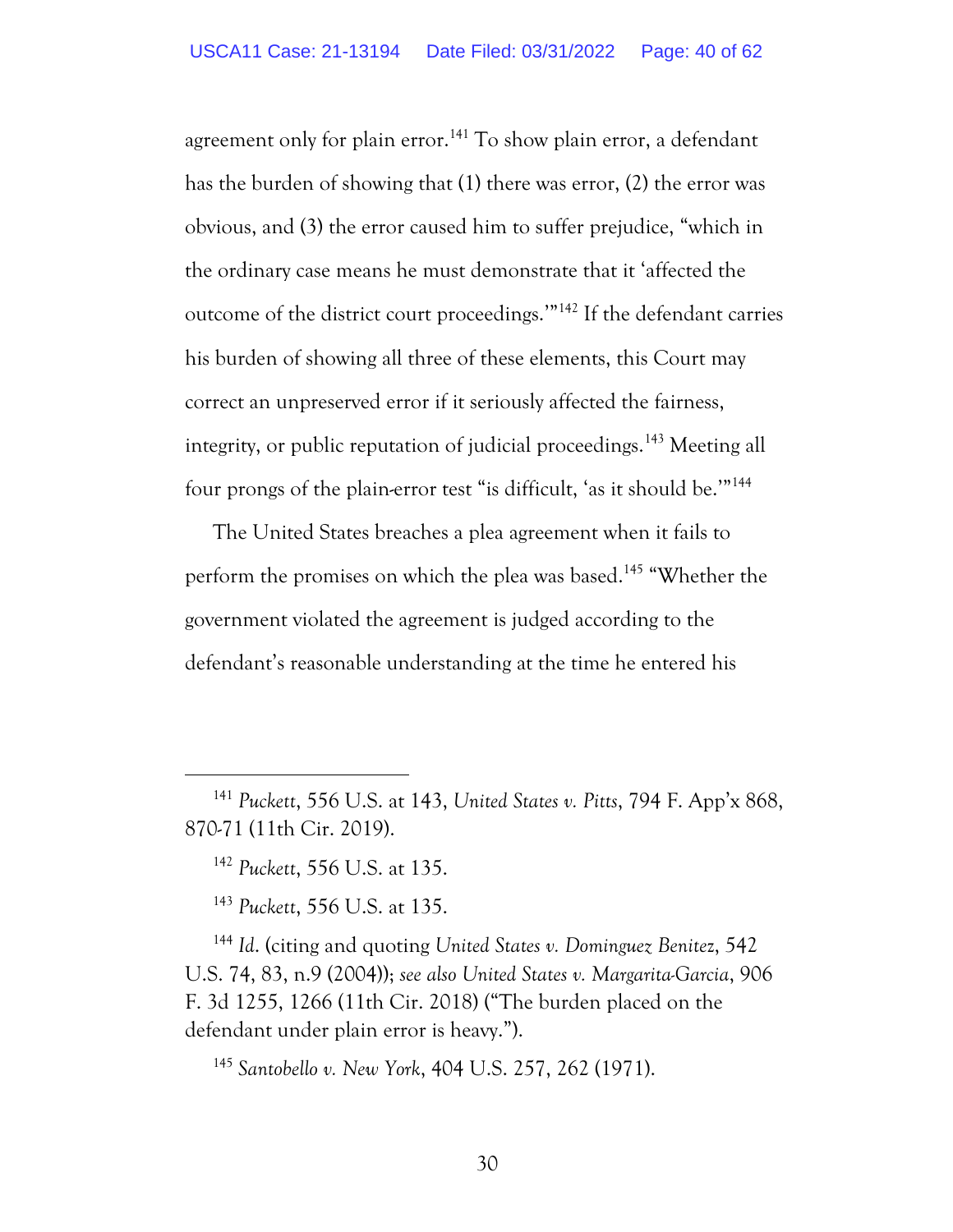plea."<sup>146</sup> This Court applies an "objective standard" to determine whether a breach occurred, and will not read a plea agreement in a "hyper-technical" or "rigidly literal" manner.<sup>147</sup> Fayne cannot show any plain error here, where the prosecutor lived up to the plea agreement's promise by advocating that Fayne be sentenced to prison for 151 months, but argued against Fayne's request for an even lower sentence. 148

## **A. Fayne cannot show that the prosecutor breached the plea agreement where the prosecutor consistently maintained the plea agreement's recommendation of 151 months while arguing against Fayne's request for an even lower sentence.**

The prosecutor began and ended his remarks by recommending that the district court sentence Fayne to prison for 151 months.<sup>149</sup> The first thing he said was that the United States honored its commitment to recommend that Fayne be sentenced to 151 months.<sup>150</sup> The prosecutor then explained why he was recommending a downward variance from the guideline range of nearly five years,

- <sup>148</sup> Doc. 246 at 11-12, 17-18.
- <sup>149</sup> *Id*. at 11-12, 17-18.
- <sup>150</sup> *Id*. at 11-12.

<sup>146</sup> *United States v. Hunter,* 835 F.3d 1320, 1324 (11th Cir. 2016).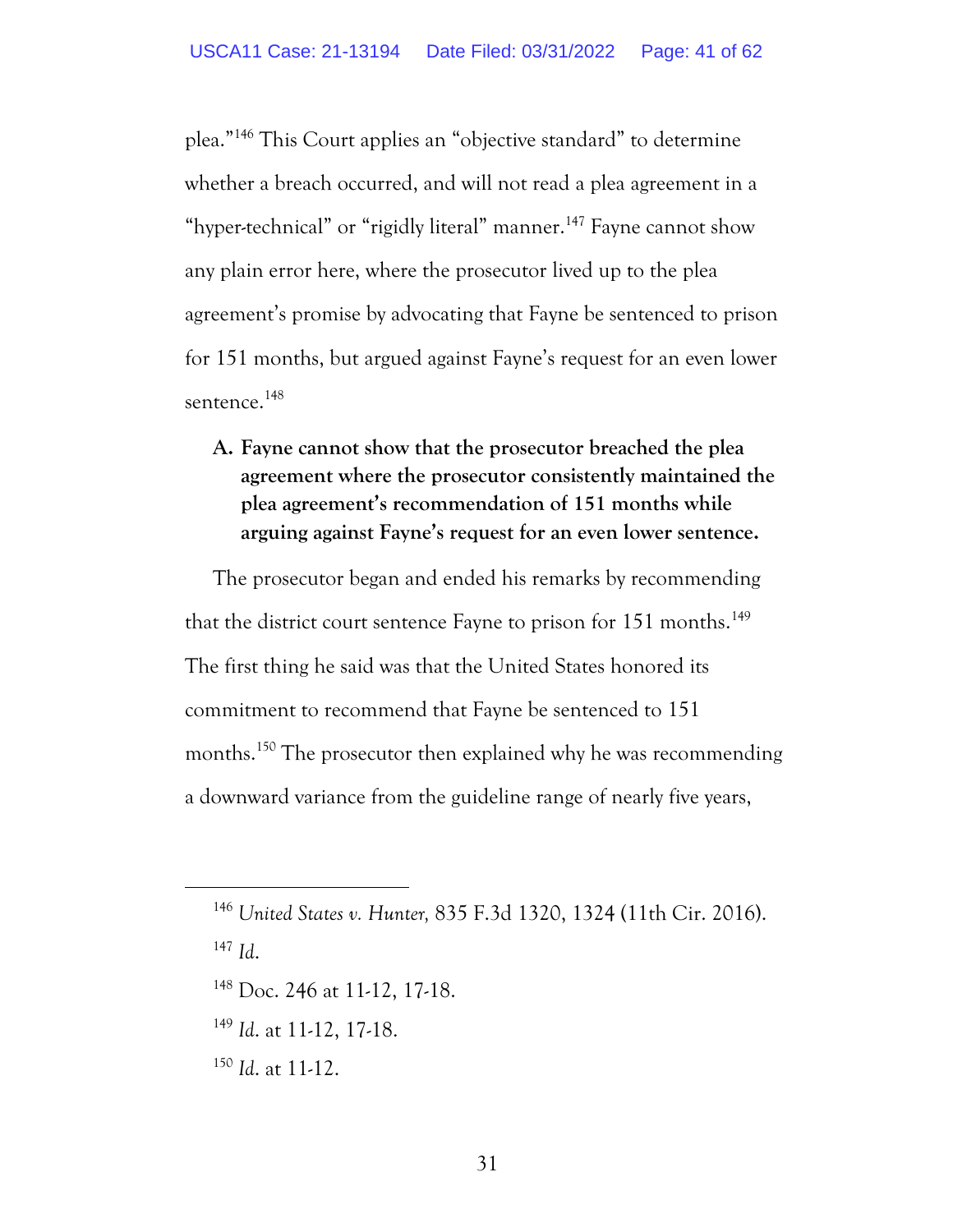and responded to Fayne's request for a greater downward variance.<sup>151</sup> The AUSA asked the court to consider his remarks "when the defendant is asking for an even lower sentence," and finished by saying, "[s]o we're standing by the 151-month recommendation, but we certainly are asking this Court not to go any lower than that."<sup>152</sup>

The United States never promised to be silent in the sentencing hearing, or to present only facts that would cast Fayne in a positive light.<sup>153</sup> Nothing in the plea agreement prohibited the AUSA from responding to Fayne's request for a sentence of 120 months. Nothing in the plea agreement prohibited the AUSA from responding to Fayne's request for an even greater downward variance than the prosecutor recommended.<sup>154</sup>

<sup>153</sup> *Raulerson v. United States*, 901 F.2d 1009, 1012 (11th Cir. 1990).

<sup>154</sup> *United States v. Yedor*, 649 F. App'x 763, 765–66 (11th Cir. 2016) (where AUSA recommended a mid-range sentence, as agreed, the prosecutor did not breach the plea agreement by opposing the defendant's request for a lower sentence); *United States v. Anderson*, 641 F. App'x 937, 948 (11th Cir. 2016) (where the United States agreed to recommend a guidelines sentence, the AUSA did not breach plea agreement by responding to defendant's request for a below-guidelines sentence).

<sup>151</sup> *Id*. at 12-17.

<sup>152</sup> *Id*. at 17-18.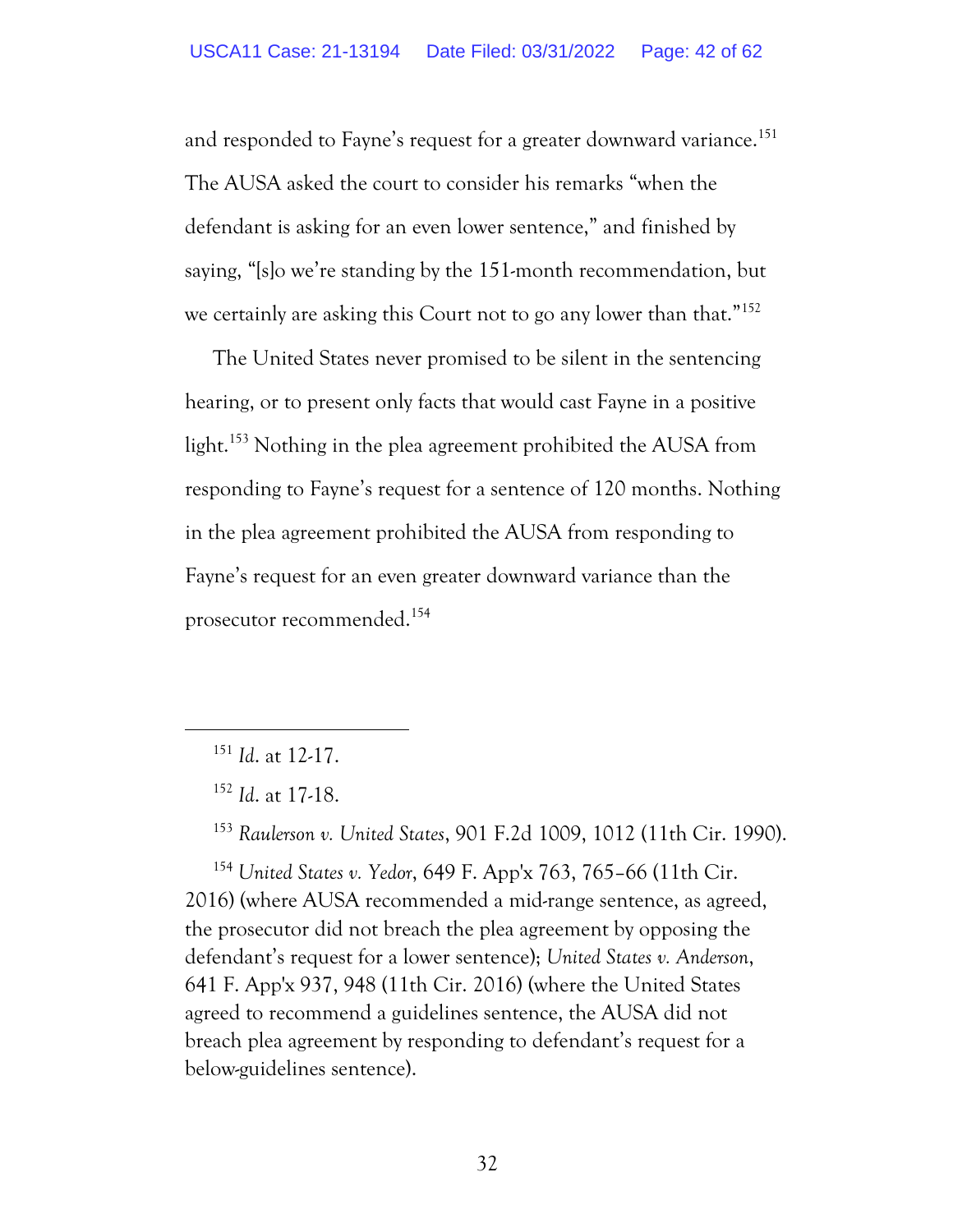The AUSA never advocated for a sentence of more than 151 months, nor did he ever advocate any positions that contradicted any of the promises and recommendations in the plea agreement. The plea agreement did not prohibit the prosecutor from saying anything that he said in the hearing. Rather, the agreement authorized both the AUSA and Fayne to inform the Court "of all facts and circumstances regarding" Fayne and this case, which would include his criminal history and details of his two fraud schemes. <sup>155</sup> This reservation of the government's right to inform the district court of the facts of the case authorized the AUSA to introduce evidence that illustrated the fruits of Fayne's fraud schemes and argue against a sentence below 151 months. 156

Fayne argues throughout his brief that nothing occurred in the case to "release" the prosecutor from his agreement to recommend a sentence of 151 months.<sup>157</sup> But the United States has never asserted

 $155$  Doc. 186-1 at ¶ 16.

<sup>156</sup> *United States v. Horsfall*, 552 F.3d 1275, 1282-83 (11th Cir. 2008) (collecting cases); *United States Carrazana,* 921 F.2d 1557, 1569 (11th Cir. 1991); *see also United States v. Tilly*, 839 F. App'x 404, 407 (11th Cir. 2021); *Yedor*, 649 F. App'x at 765–66; *Anderson*, 641 F. App'x at 948; *United States v. Cochran*, 199 F. App'x 784, 790 (11th Cir. 2006).

<sup>&</sup>lt;sup>157</sup> Def.'s brief at 19-29 (using the brief's pagination at the bottom center of each page).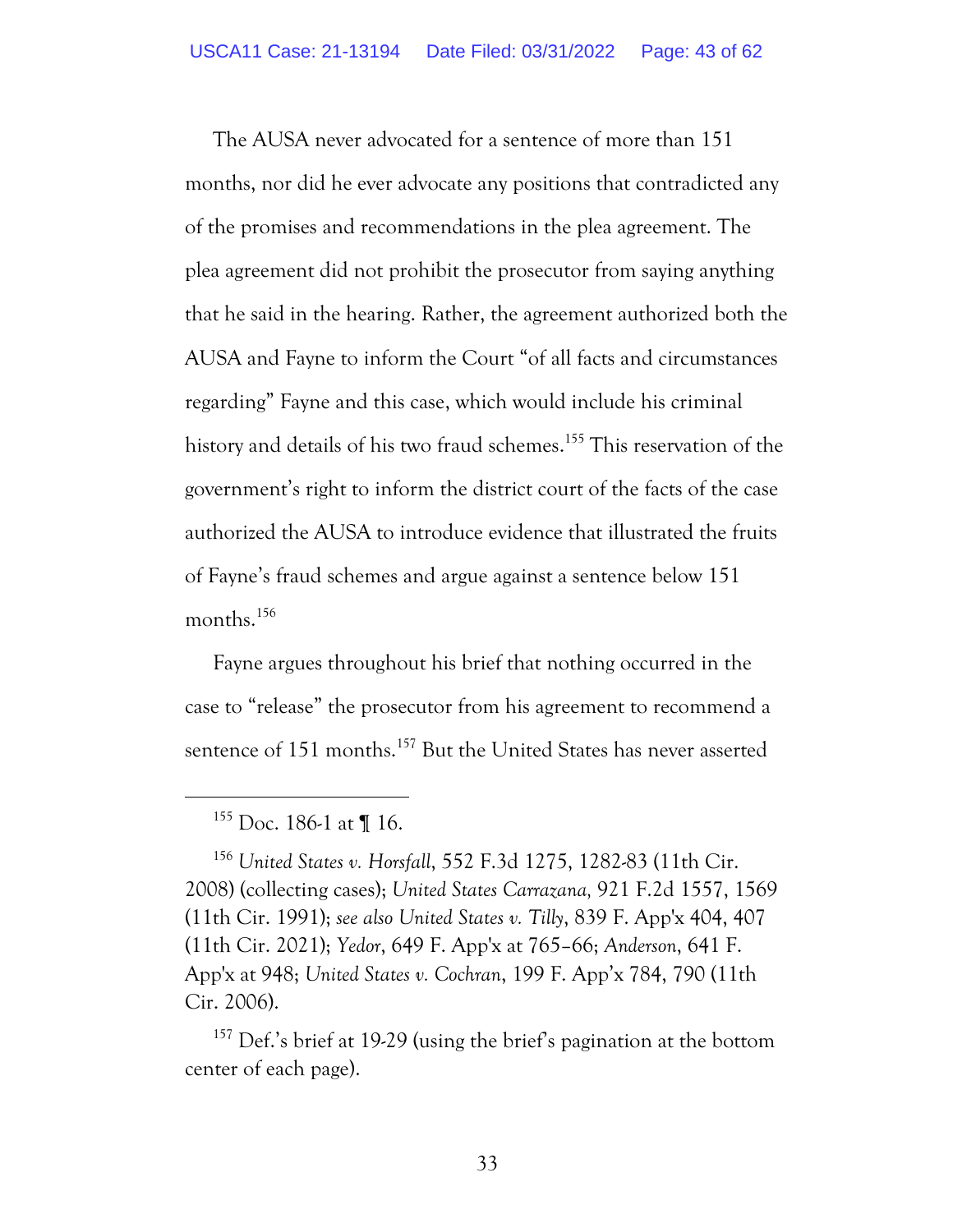that it was released from the agreement. To the contrary, the AUSA recommended a 151-month sentence at the start and conclusion of his argument at the sentencing hearing.<sup>158</sup>

Fayne argues that the AUSA undercut his sentence recommendation by showing the district court slides in a PowerPoint presentation that showed how Fayne spent some of his PPP fraud money: a picture of the receipt for \$85,000 of custom jewelry, a picture of the Rolls Royce he leased with a down payment of \$136,000, and a video of Fayne receiving the diamond-encrusted Rolex watch.<sup>159</sup> The day is long past when a lawyer's use of a slideshow in a hearing is "extraordinary."<sup>160</sup> The slides, moreover, simply showed what Fayne conceded he bought with the PPP loan.<sup>161</sup> None of Fayne's cases hold that an AUSA breaches a plea agreement by showing the sentencing court some pictures of the fruits of the defendant's fraud.<sup>162</sup>

Fayne also argues that the AUSA breached the plea agreement by saying that aspects of Fayne's criminal conduct were "not reflected in

- $159$  Doc. 246 at 16-17.
- <sup>160</sup> Def.'s brief at 25.
- <sup>161</sup> PSR at ¶ 59.
- <sup>162</sup> Doc. 246 at 17-18.

<sup>158</sup> Doc. 246 at 11-18.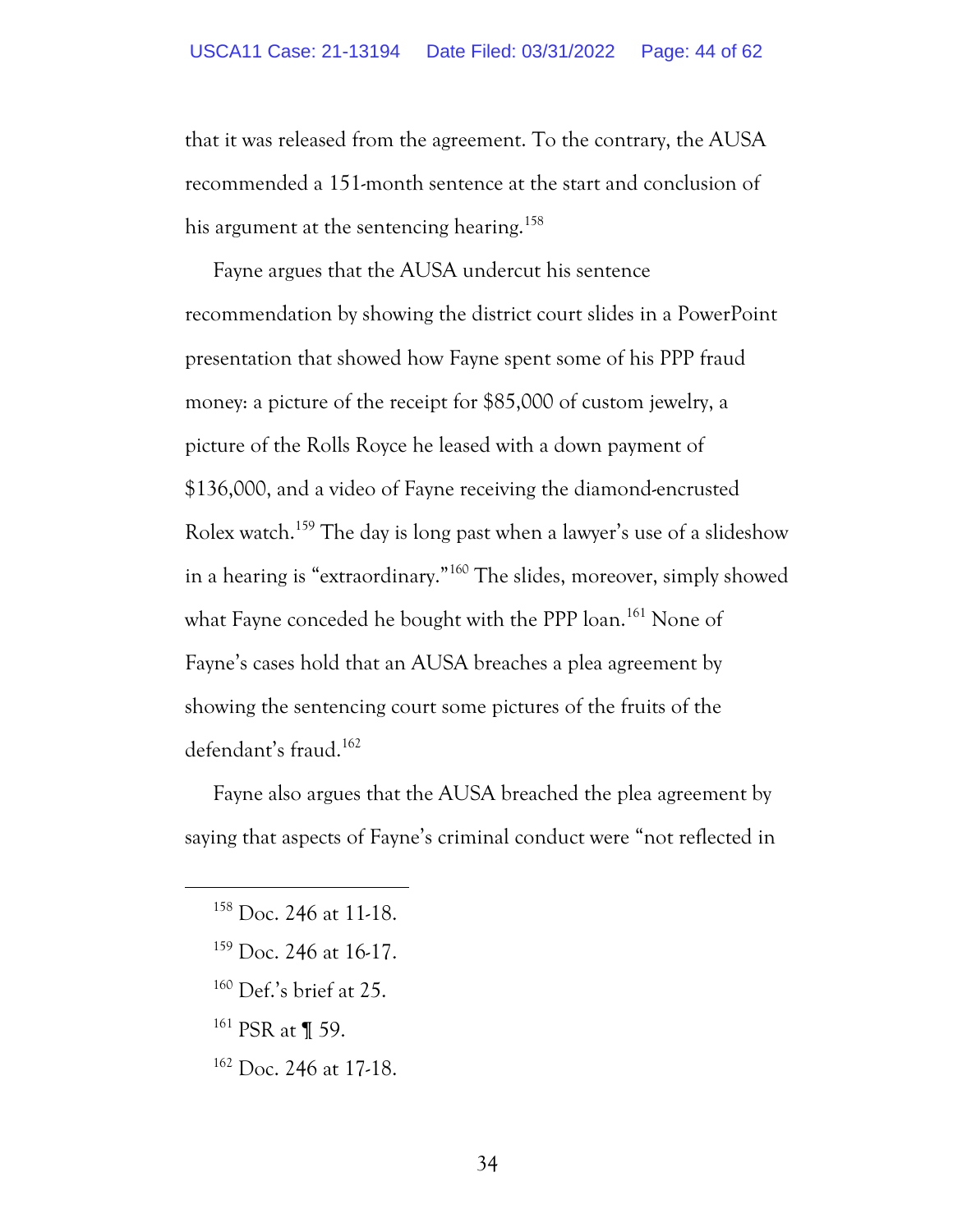the guidelines  $\dots$ ."<sup>163</sup> Fayne overlooks that immediately preceding that remark, the AUSA urged the court to consider his arguments and evidence "when the defendant is asking for an even lower sentence."<sup>164</sup> Then, immediately following the fragment about the guidelines, the AUSA recommended that Fayne be sentenced to 151 months—but no lower.<sup>165</sup> The AUSA's remark about the failure of the guidelines to reflect the circumstances of the pandemic was sandwiched within his argument against Fayne's request for an even lower sentence:

> So those are things I just wanted to bring to the Court's attention that I want the Court to keep in mind when the defendant is asking for an even lower sentence.

This outrageous and wasteful use of taxpayer money is something that is because it happened during this pandemic, that's not reflected in the guidelines, it is not reflected in the 151 months.

So we're standing by the 151-month recommendation, but we certainly are asking this Court not to go any lower than that. $166$ 

<sup>164</sup> *Id*.

<sup>165</sup> *Id*.

<sup>166</sup> *Id*. at 17-18.

<sup>163</sup> *Id*. at 17.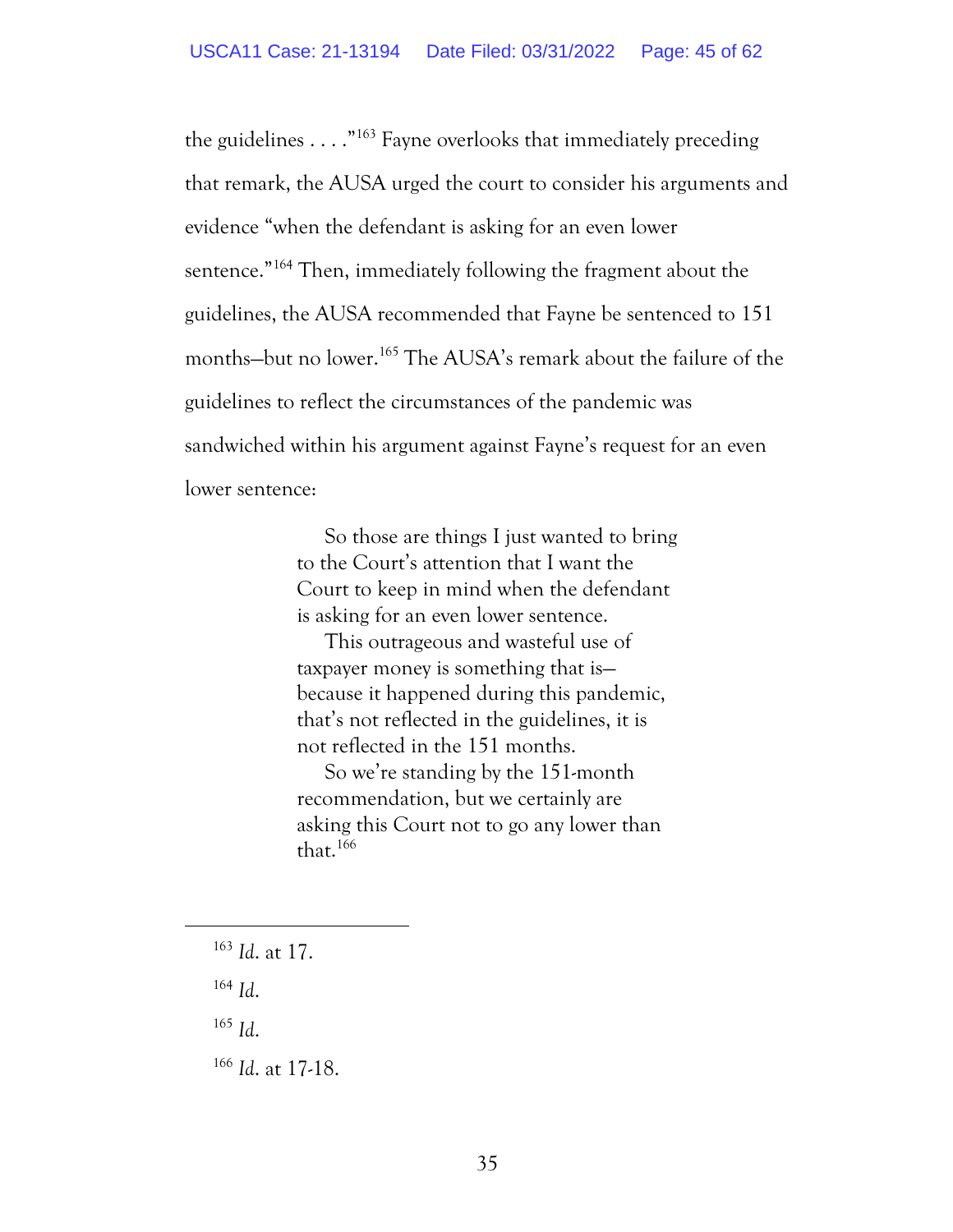Thus, the transcript shows that when viewed in context, the AUSA's single remark about the circumstances of the pandemic cannot be construed as a rejection of the plea agreement. The prosecutor never "discounted" his recommendation of 151 months. Instead, the prosecutor's argument as a whole makes clear, from beginning to end, that the government maintained and advocated for its recommendation of 151 months.

Fayne asserts that the AUSA breached his duty to argue forcefully for a 151-month sentence. Fayne stretches the "lip service" cases of *United States v. Grandinetti* and *United States v. Taylor* far beyond their holdings.<sup>167</sup>

In *Grandinetti*, this Court held that the government breached its agreement to recommend that the district court impose concurrent sentences because at the sentencing hearing, the AUSA expressed his doubt about the "legality" and "propriety" of imposing concurrent

<sup>167</sup> *United States v. Grandinetti*, 564 F.2d 723, 726, 727 (5th Cir. 1977) (binding precedent under *Bonner v. City of Prichard*, 661 F.2d 1206, 1209 (11th Cir. 1981) (en banc) (adopting as binding precedent all decisions of the former Fifth Circuit handed down before the close of business on September 30, 1981); *United States v. Taylor*, 77 F.3d 368 (11th Cir. 1996).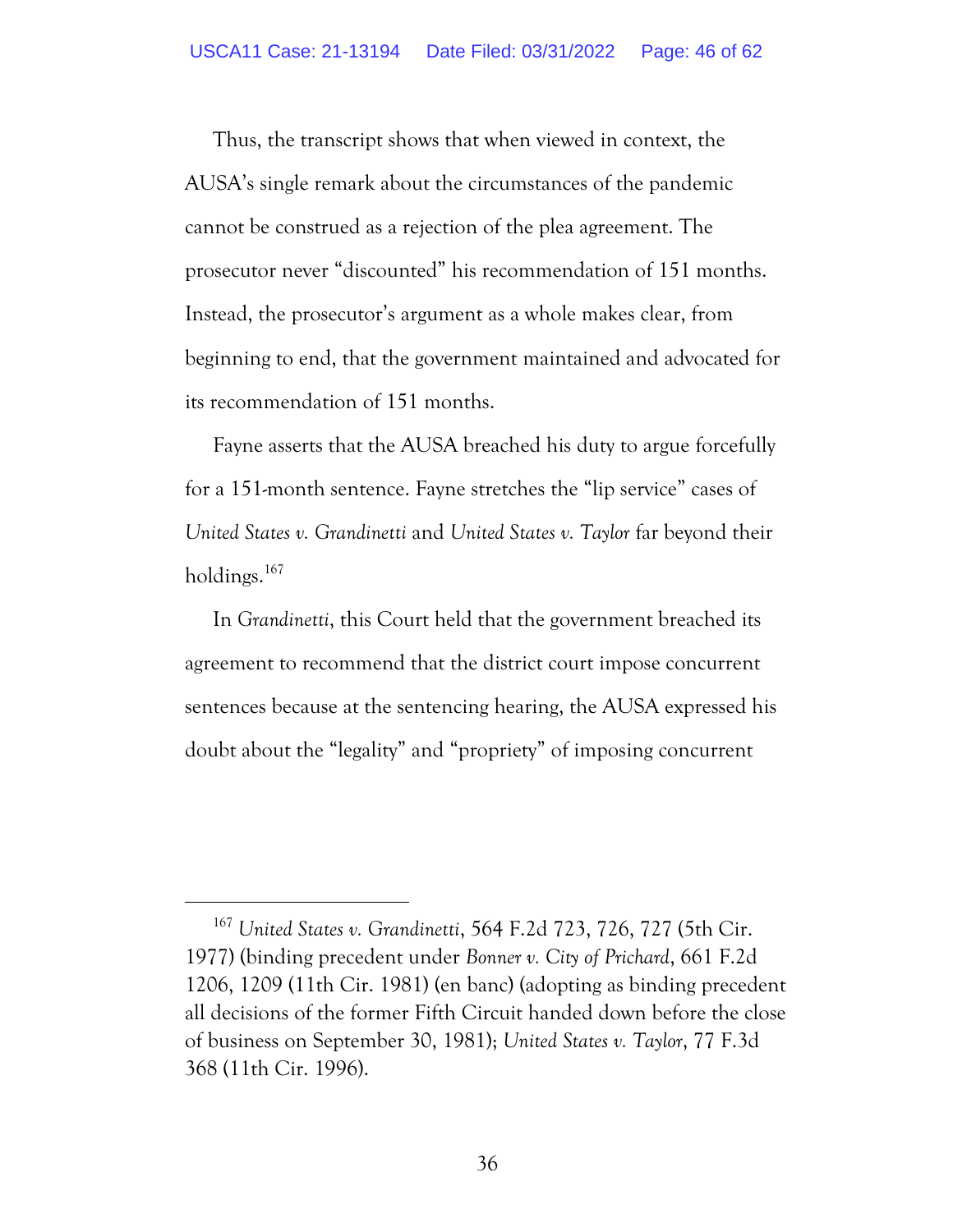sentence and, in doing so, "was not only an unpersuasive advocate for the plea agreement, but, in effect, argued against it."<sup>168</sup>

Similarly, in *Taylor*, the government agreed to recommend a tenyear sentence in exchange for a guilty plea.<sup>169</sup> But at the sentencing hearing the AUSA persuaded the district court to include the defendant's prior drug smuggling as "relevant conduct," which resulted in a guideline range that exceeded ten years.<sup>170</sup> This Court held that this was only "lip service" to the plea agreement, and constituted a breach, because "[i]t was entirely reasonable for [the defendant to understand the government's promise to recommend a ten-year sentence as including a promise not to advocate that the court adopt a position that would require a sentence longer than ten years."<sup>171</sup>

*Grandinetti* and *Taylor* dealt with situations in which the AUSA either (1) repudiated a specific sentence recommendation in the plea agreement, or (2) expressly urged the district court to calculate the defendant's guidelines to arrive at a range higher than the sentence recommended in the plea agreement. Here, in sharp contrast, the

- <sup>169</sup> 77 F.3d at 368-69.
- <sup>170</sup> 77 F.3d at 371.
- <sup>171</sup> *Id*. at 370.

<sup>168</sup> 564 F.2d at 725, 727.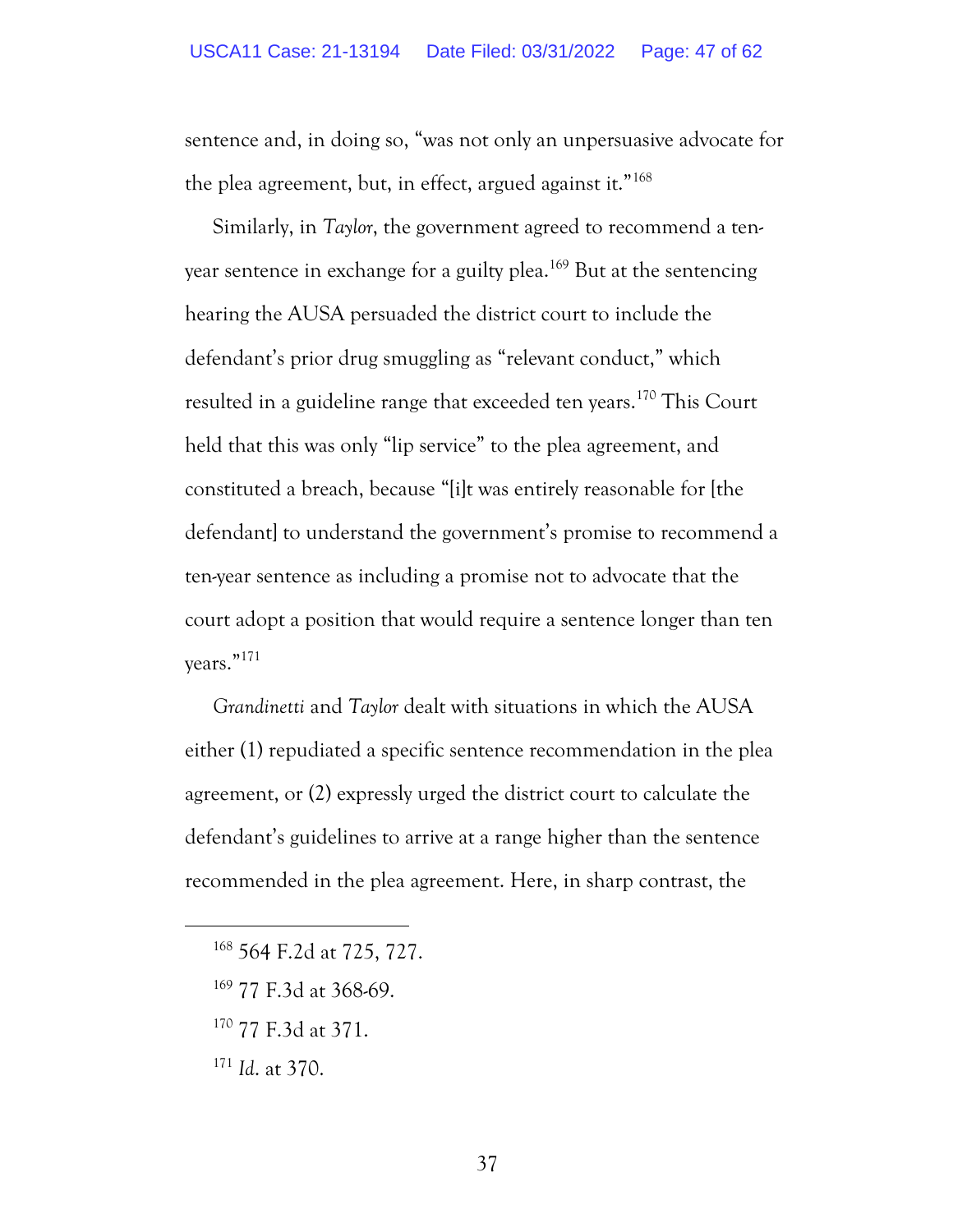AUSA argued specifically for the sentence recommended in the plea agreement.<sup>172</sup> The prosecutor's arguments complied with the plea agreement, and the government never agreed to remain silent in response to Fayne's request for a lower sentence.

Fayne cannot rely on *United States v. Johnson* because as in *Taylor*, the United States stipulated in the plea agreement that the defendant should be held responsible for trafficking 100 pounds of marijuana.<sup>173</sup> But at the sentencing the AUSA argued for a higher quantity that increased the defendant's guideline range.<sup>174</sup> The prosecutor was not responding to a defendant's request for a downward variance and a lesser sentence—as Fayne sought—but instead, he abandoned a fact that the parties had stipulated in the plea agreement.<sup>175</sup> Fayne cannot point to any stipulated facts in his plea agreement that the AUSA abandoned or undermined at the sentencing hearing.

The record in this case shows that the AUSA argued forcefully for his recommendation and against Fayne's request for an even lower sentence. Throughout his brief Fayne consistently overlooks that nothing in the spirit or letter of the plea agreement prohibited the

<sup>175</sup> *Id*. at 631.

<sup>172</sup> Doc. 246 at 11-12, 17-18.

<sup>173</sup> *United States v. Johnson*, 132 F.3d 628, 630 (11th Cir. 1998). <sup>174</sup> *Id.*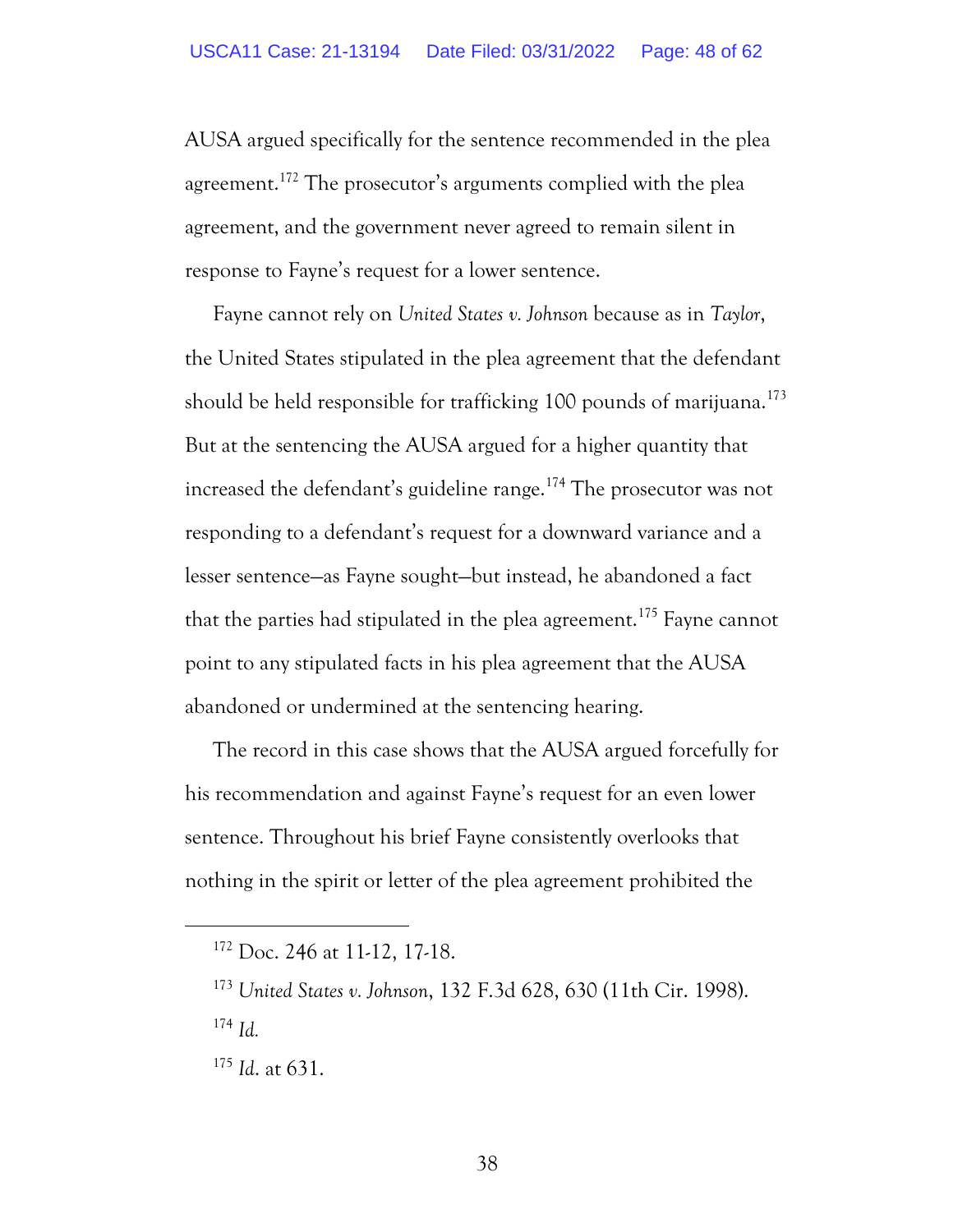AUSA from responding to the defense's request for a sentence of 120 months.<sup>176</sup> And Fayne has not produced a single case from this Court that holds that a prosecutor breaches a plea agreement by responding to a defendant's request for a sentence that is lower than the government's recommendation.

Fayne states in his brief than when a plea agreement binds the United States to recommend a certain sentence, "it is almost always the case" that the defendant asks for a lower sentence.<sup>177</sup> Just as the prosecutor should have reasonably expected Fayne to request a sentence below 151 months, Fayne should have reasonably expected the AUSA to respond to his request for an even lower sentence. 178 The prosecutor did not breach Fayne's plea agreement.

<sup>178</sup> *See United States v. Wilson*, 517 F. App'x 844, 846 (11th Cir. 2013) (where the government reserved the right to make recommendations "as to the quality and quantity of punishment," the defendant could not have reasonably assumed that the prosecutor would not advocate for a sentencing enhancement, if applicable.)

<sup>176</sup> *Yedor*, 649 F. App'x at 765-66; *Anderson*, 641 F. App'x at 948.

<sup>177</sup> Def.'s Br. at 28 n.3.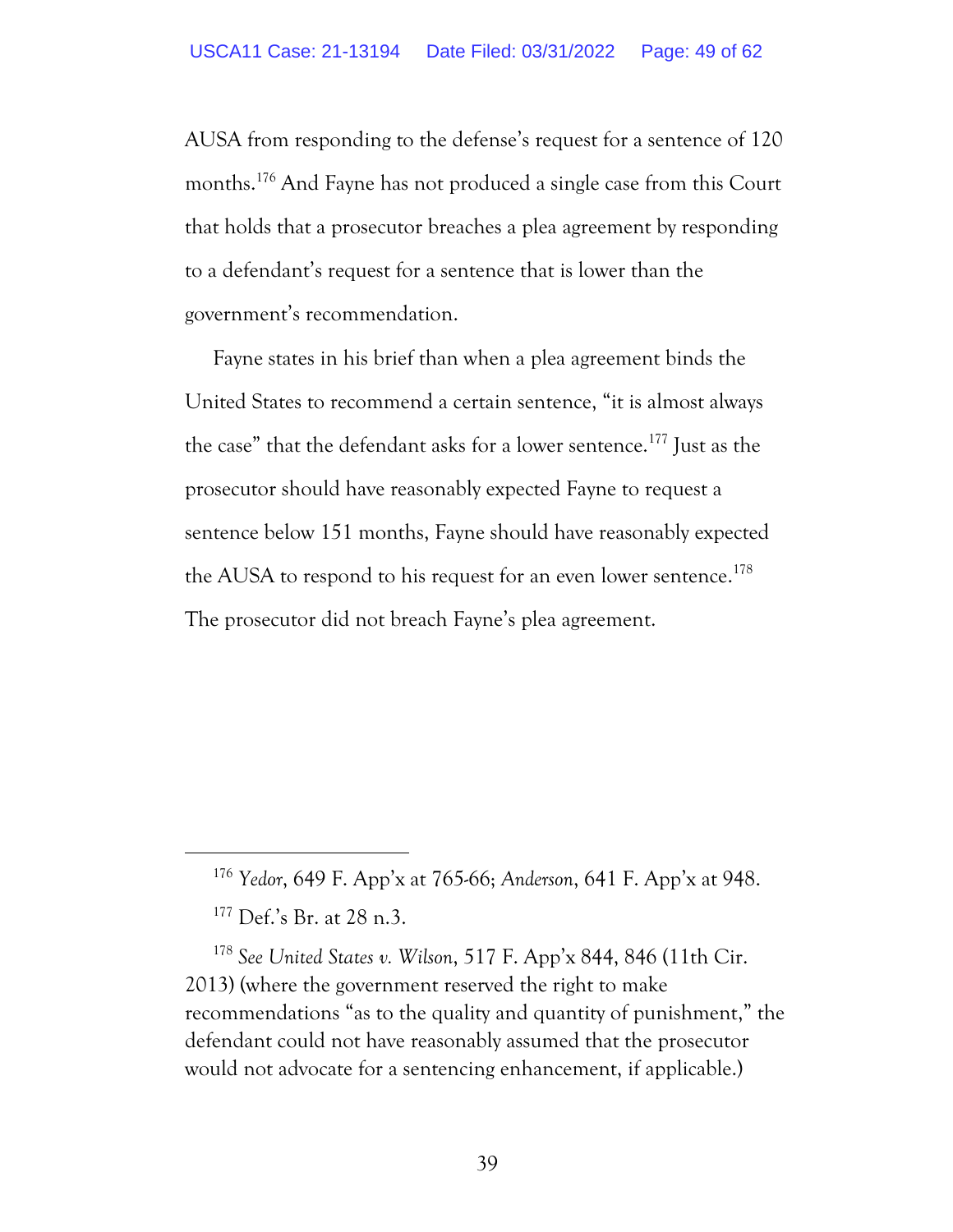### **B. Fayne has not carried his burden of showing that any error that purportedly occurred at his sentencing was "plain."**

Fayne concedes that he has the burden in this appeal of showing that the alleged breach of his plea agreement was plain error. 179 "Plain" is synonymous with "clear" or "obvious."<sup>180</sup> Thus, Fayne has the burden of showing that this Court's precedent or Supreme Court precedent established at the time of the sentencing hearing that the AUSA breached the plea agreement by responding to Fayne's request for a lower sentence.<sup>181</sup> "Before an error is subject to correction under the plain error rule, it must be plain under controlling precedent or in view of the unequivocally clear words of a statute or rule."<sup>182</sup> Fayne, however, does not provide any controlling authority holding that a prosecutor breaches a plea agreement where he argues against a defendant's request for a lower sentence.<sup>183</sup> Without such authority,

<sup>181</sup> *Id*.; *United States v. Innocent*, 977 F.3d 1077, 1081-82 (11th Cir. 2020).

<sup>182</sup> *United States v. Schmitz*, 634 F.3d 1247, 1270-71 (11th Cir. 2011) (internal citations omitted).

<sup>183</sup> This Court has held to the contrary at least twice in unpublished decisions. *Yedor*, 649 F. App'x at 765-66; *Anderson*, 641 F. App'x at 948.

<sup>179</sup> Def.'s brief at 14.

<sup>180</sup> *United States v. Olano*, 507 U.S. 725, 734 (1993) (internal citations omitted).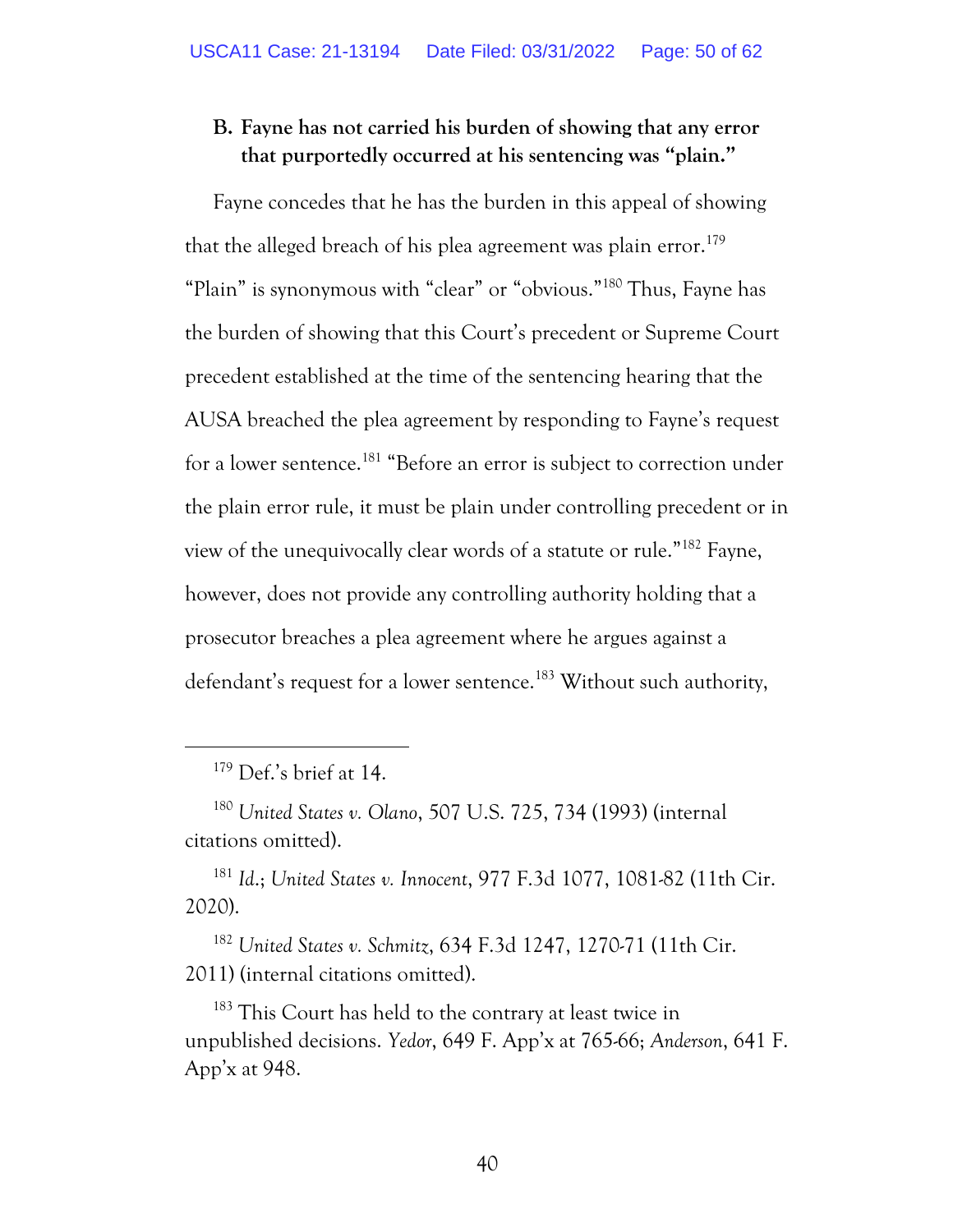Fayne cannot carry his burden of showing any purported breach of the plea agreement was plain.<sup>184</sup>

With nothing in the plea agreement text to support his argument, Fayne relies on the cases that prohibit the prosecutor from paying lip service by stipulating to one thing in the plea agreement (an offense level or a drug quantity), but then advocating for contrary positions at the sentencing hearing. As developed above, Fayne's reliance on *Grandinetti, Taylor*, and *Johnson* is mistaken, because in opposing Fayne's sentence request, the AUSA never came close to repudiating the sentence recommendation in the plea agreement, or urging the court to impose a sentence higher than 151 months. Nothing as regrettably extreme as *Grandinetti*, *Taylor*, or *Johnson* occurred in this case.

Fayne's reliance on cases from other circuits is misplaced because, as developed above, he must produce controlling precedent from this Court to establish plain error.<sup>185</sup> And his cases from other circuits are irrelevant because none of them deal with prosecutors who had to

<sup>184</sup> *United States v. Lejarde-Rada*, 319 F.3d 1288, 1291 (11th Cir. 2003).

<sup>185</sup> *United States v. Bankston*, 945 F.3d 1316, 1318 (11th Cir. 2019); *Lejarde-Rada*, 319 F.3d at 1291.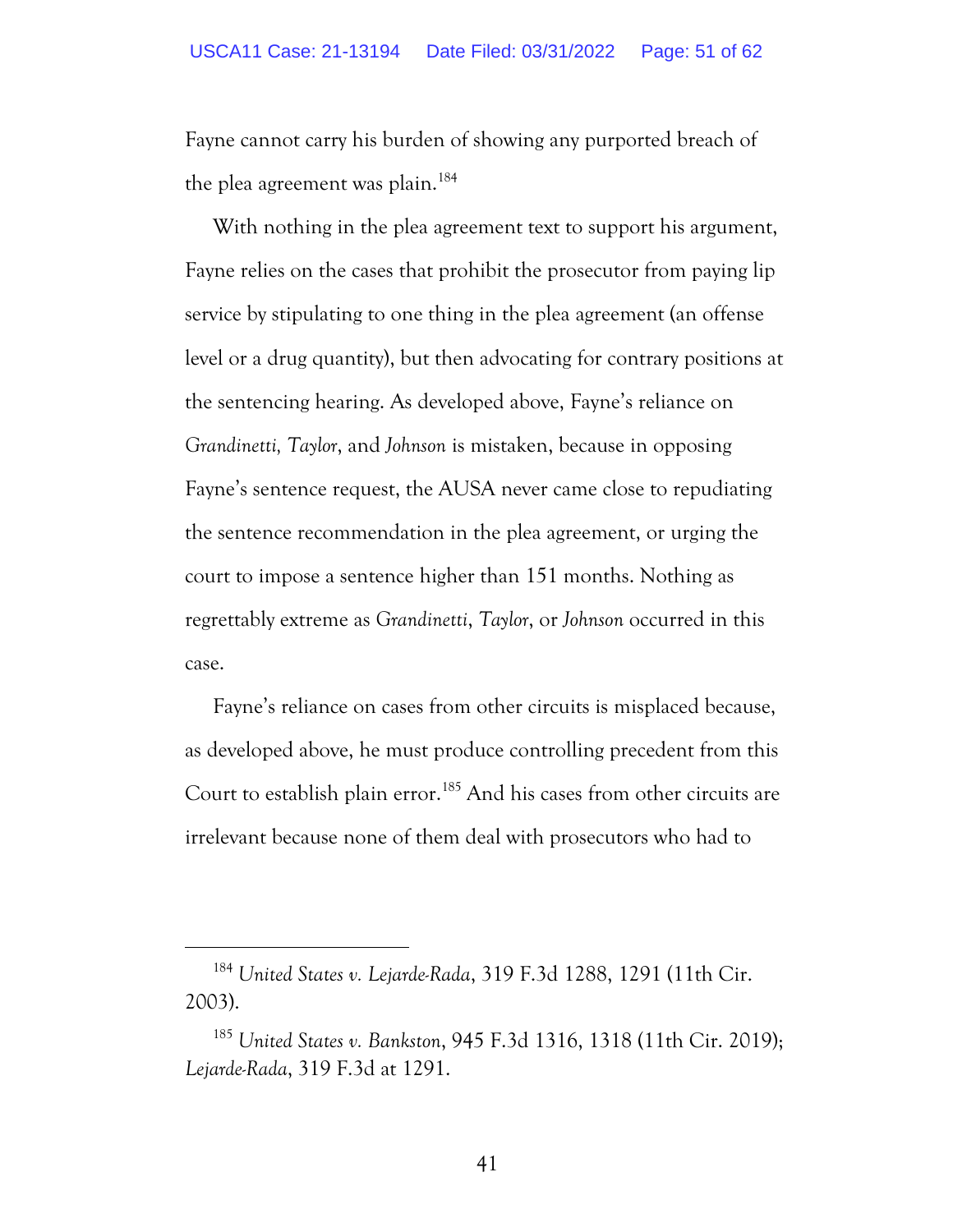respond to a defendant's request for a sentence below the prosecutor's recommendation.

A closer case that Fayne never addresses is this Court's decision in *United States v. Carrazana.* <sup>186</sup> There, the government promised in the plea agreement to make no recommendation as to the length of the defendant's sentence.<sup>187</sup> As in this case, the plea agreement authorized the prosecutor to inform the district court of all facts relevant to the sentencing process. <sup>188</sup> The defendant, who pleaded guilty to conspiring to traffic cocaine, asked for a sentence of 20 years.<sup>189</sup> In response to that request, the AUSA said that the defendant was more culpable than his codefendants because he "was the kingpin in this organization. It was clearly his organization." 190

The defendant argued that the prosecutor's statement about the defendant's leadership in the conspiracy was "disparaging criticism" of his request and amounted to "an abbreviated but emphatic closing

<sup>186</sup> 921 F.2d at 1557.

<sup>187</sup> *Id*.

<sup>188</sup> 921 F.2d at 1569

<sup>189</sup> *Id*.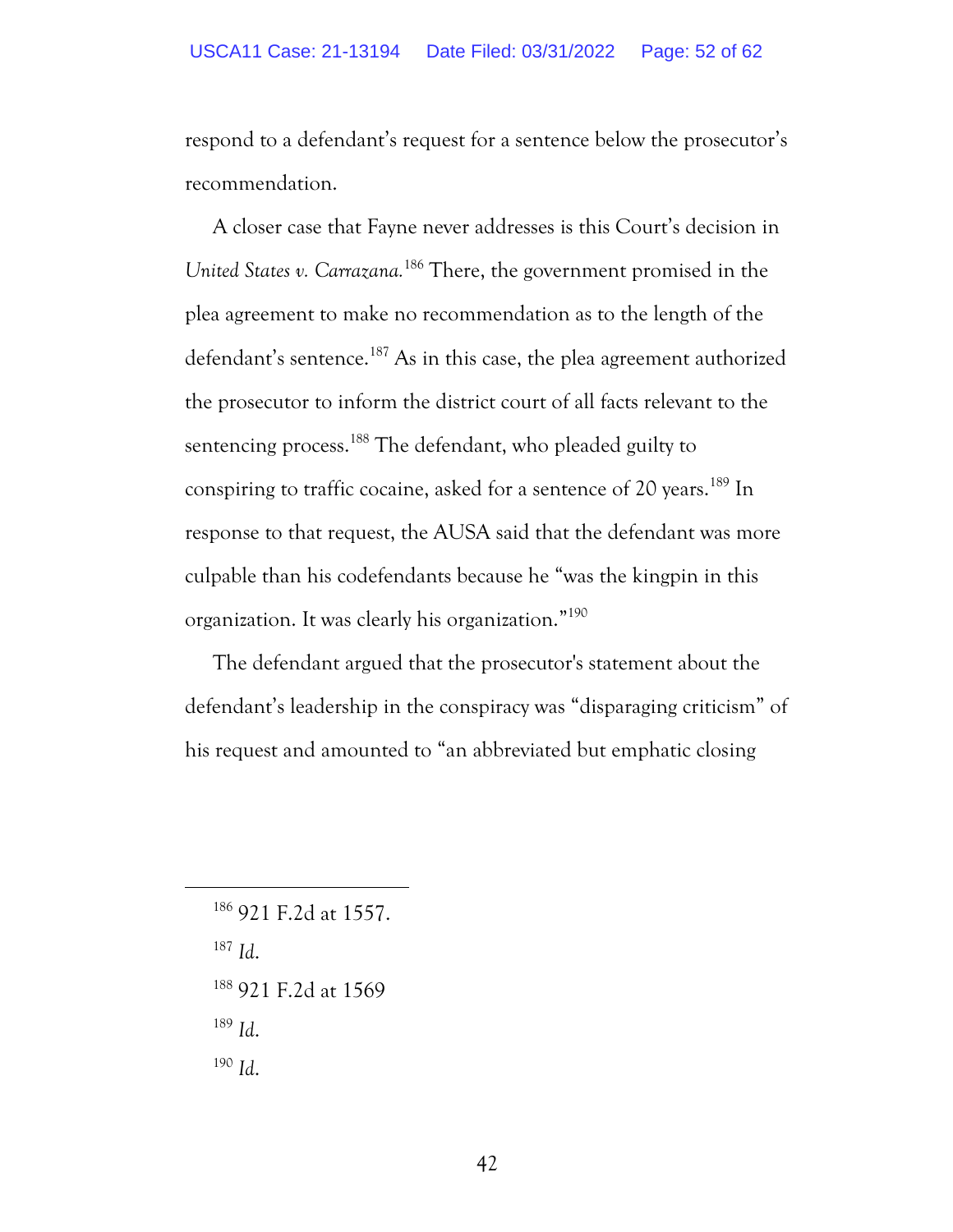statement urging the court to find the defendant guilty of managing a continuing" drug trafficking conspiracy.<sup>191</sup>

This Court rejected the defendant's claim of breach because the government had reserved in the plea agreement the right to inform the court "of all facts relevant to the sentencing process." <sup>192</sup> This Court held that the "prosecutor's statement concerning [the defendant's] leading role in the offense was relevant to the sentencing process."<sup>193</sup> Consequently, the prosecutor's statement in response to the defendant's sentence request did not breach the plea agreement.<sup>194</sup>

*Carrazana* shows that the plea agreement did not bar the AUSA from responding to Fayne's sentence request, but authorized it. Everything the AUSA said in the sentencing hearing pertained to the facts and circumstances of Fayne's case and sentencing, and was

<sup>194</sup> *Id*.; *see also Yedor*, 649 F. App'x at 765-66 (where AUSA recommended a mid-range sentence, as agreed, the prosecutor did not breach the plea agreement by opposing the defendant's request for a lower sentence); *Anderson*, 641 F. App'x at 948 (where the United States agreed to recommend a guidelines sentence, the AUSA did not breach plea agreement by responding to defendant's request for a below-guidelines sentence).

<sup>191</sup> *Id*.

<sup>192</sup> *Id*.

<sup>193</sup> *Id*.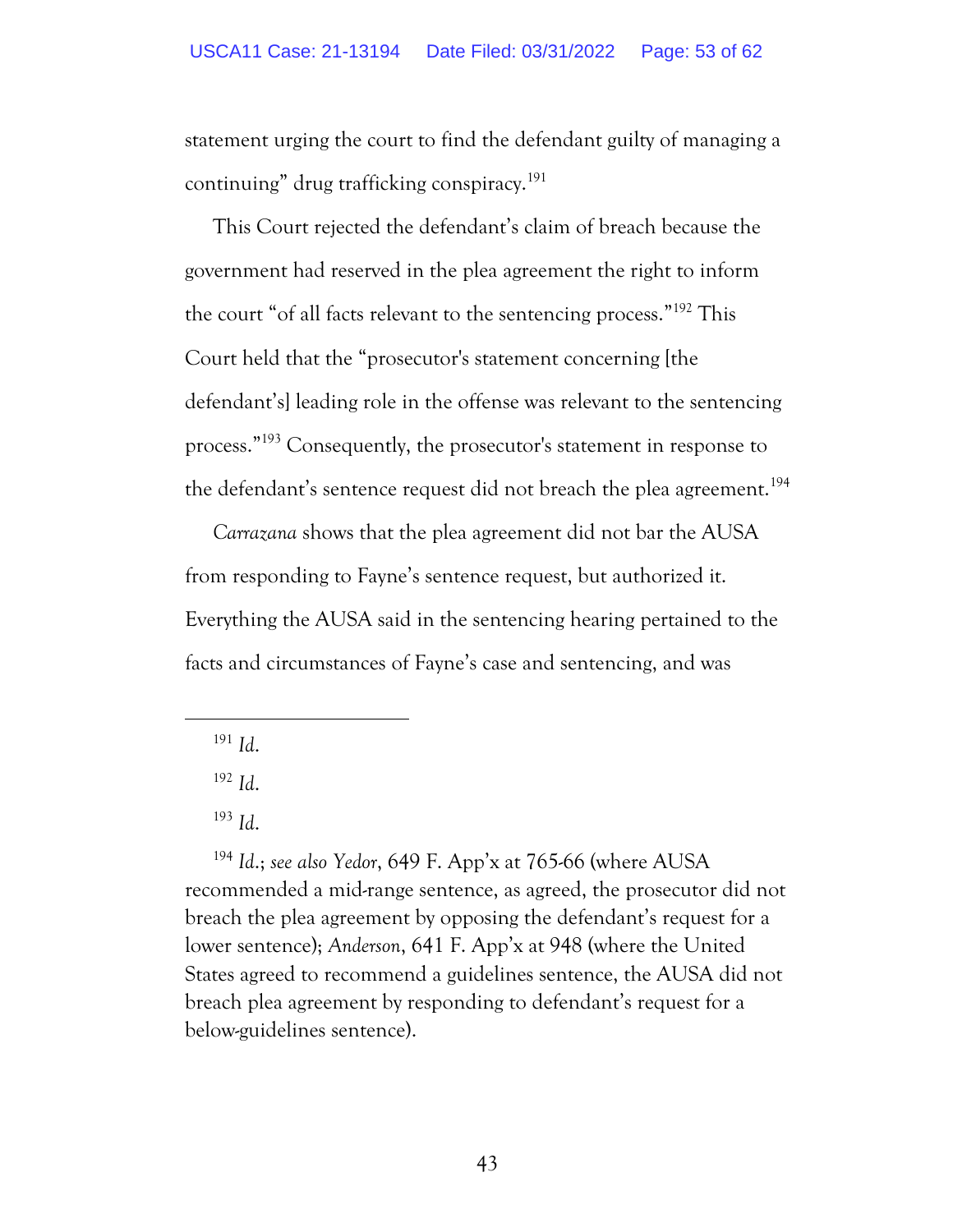relevant to "the sentencing process" and the reasonableness of the recommendation of a sentence of 151 months.<sup>195</sup>

"An error is obvious when it flies in the face of either binding precedent or the explicit language of a statute or rule."<sup>196</sup> Fayne has not pointed this Court to any binding precedent that holds that any purported breach of his plea agreement was plain and, therefore, his sentence should be affirmed. 197

**C. Fayne cannot show plain error because he cannot show that the alleged breach of his plea agreement affected his sentence, particularly where the district court rejected both parties' recommendations and explained the sentence it chose to impose.**

After reviewing Fayne's leadership in the two fraud schemes, the district court asked the parties, "how can I not give him a guideline sentence?" <sup>198</sup> After reviewing the facts of the case in the PSR, the district court was "flabbergasted" by the AUSA's recommendation that Fayne be sentenced to only 151 months.<sup>199</sup> The district court rejected the parties' requests for a downward variances and imposed a

<sup>195</sup> *Carrazana*, 921 F.2d at 1569.

<sup>196</sup> *Bankston*, 945 F.3d at 1318 (internal quotation omitted).

<sup>197</sup> *Lejarde-Rada*, 319 F.3d at 1291.

<sup>&</sup>lt;sup>198</sup> Doc. 246 at 46.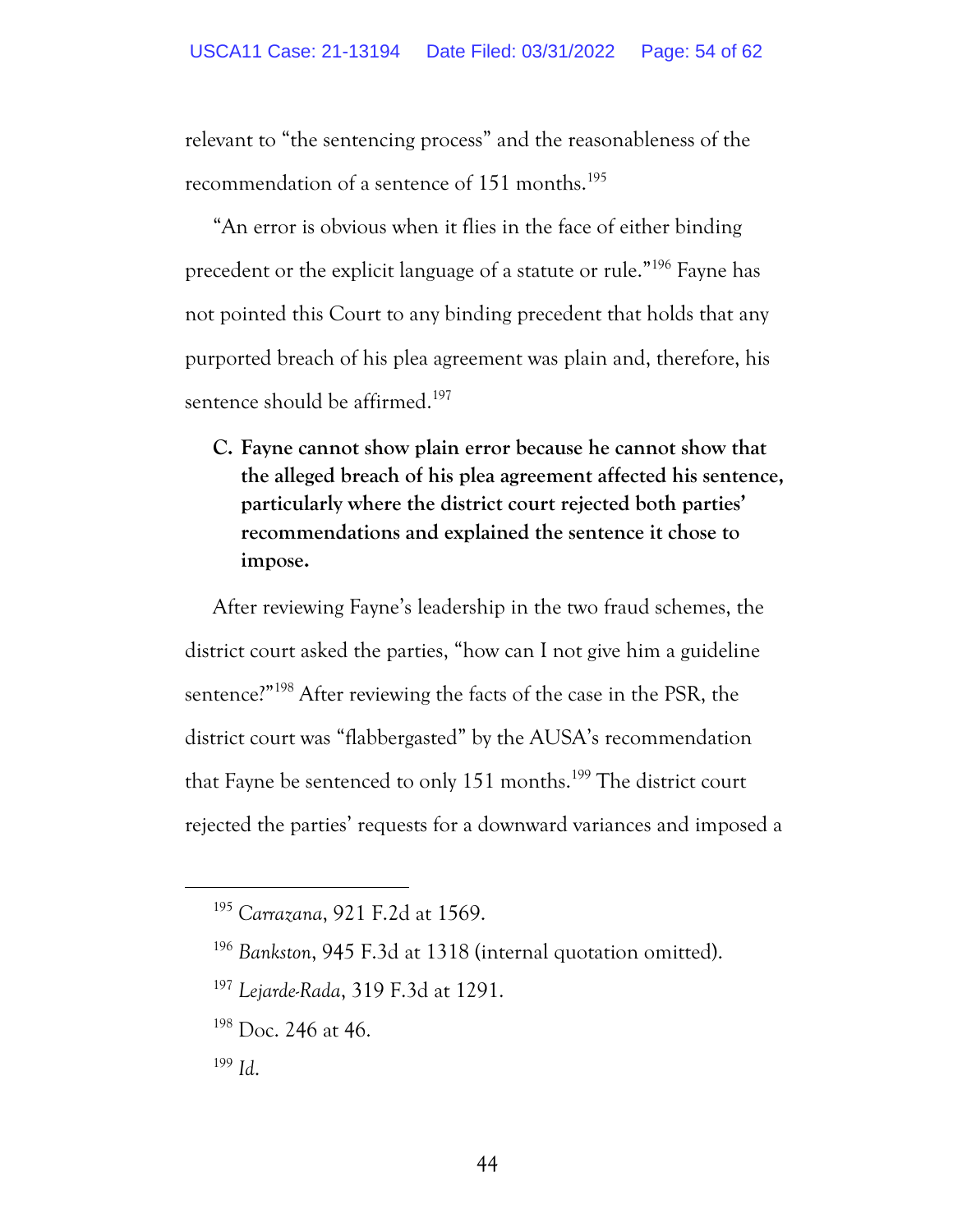sentence at the low end of Fayne's guideline range.<sup>200</sup> Thus, Fayne's appeal should also be denied because he cannot show that but for the AUSA's arguments he would have received a more favorable sentence.<sup>201</sup>

The third step of plain error review requires Fayne to show prejudice—that the error affected his substantial rights.<sup>202</sup> A defendant's burden to show prejudice in plain error analysis is "anything but easy."<sup>203</sup> Fayne cannot make this showing because the district court stated repeatedly that Fayne earned and deserved a guideline sentence, regardless of the parties' recommendations. 204 Instead of evidence of prejudice Fayne offers this Court only his hope that he might have received a lower sentence but for the prosecutor's alleged breach. 205

<sup>200</sup> *Id*.

<sup>201</sup> *Puckett*, 556 U.S. at 141-42 & n.4.

<sup>202</sup> Defendant's brief at 30-31; *see also De La Garza*, 516 F.3d at 1269.

<sup>203</sup> *United States v. Rodriguez*, 398 F.3d 1291, 1299-1300 (11th Cir. 2005).

<sup>204</sup> Doc. 246 at 43-50.

<sup>205</sup> *De La Garza*, 516 F.3d at 1270 (no prejudice despite breach where the district court imposed a low-end guideline sentence and defendant only speculates he would have received a lower sentence); *United States v. Pitts*, 794 F. App'x 868, 871 (11th Cir. 2019) (same).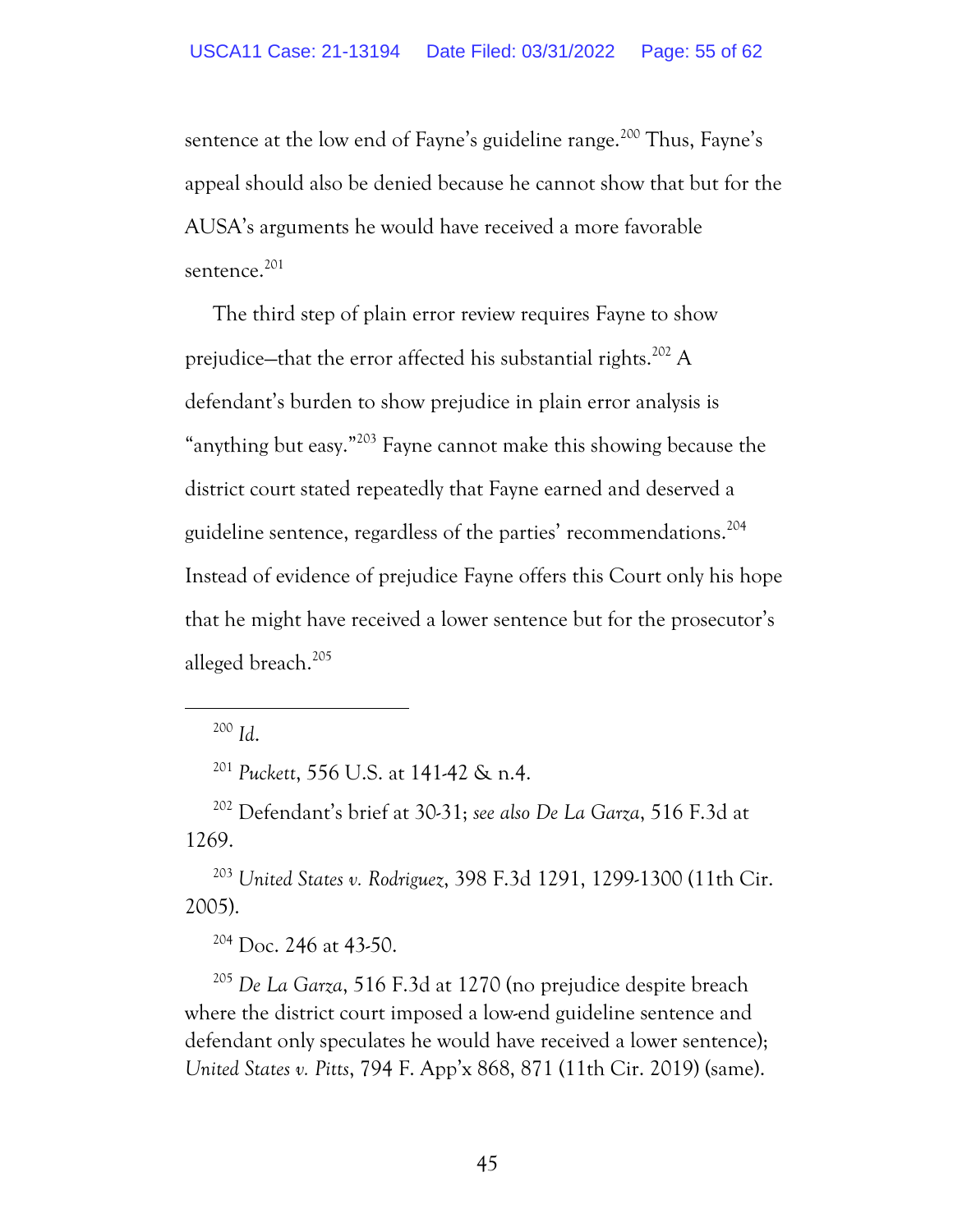The district court started the sentencing hearing by describing Fayne as "the leader of this extensive criminal activity."<sup>206</sup> The court said twice that the long life of Fayne's Ponzi scheme, combined with his stealing from the "average citizens" he drove into bankruptcy, was perhaps "the worst case of fraud that I have seen since I have been on the bench, and I have seen some bad cases."<sup>207</sup> The district court found Fayne's fraud to be "unconscionable" and inexcusable.<sup>208</sup> The district court said that Fayne's schemes amounted to "the most serious fraud that I have seen."<sup>209</sup>

The district court was particularly disturbed that Fayne enriched himself for seven years by "stealing from people that couldn't afford to lose this money and making himself rich" while the victims "kept zeroing out their bank accounts."<sup>210</sup> The PSR set out the financially and emotionally devastating experiences of 12 victims.<sup>211</sup> Two victims, L.W. and S.F., spoke at the sentencing hearing and described how

- <sup>207</sup> *Id*. at 43; *see also* 46-47.
- <sup>208</sup> Id. at 44.
- <sup>209</sup> *Id*. at 48.
- <sup>210</sup> *Id*. at 44-45.
- <sup>211</sup> PSR at ¶¶ 60-110.

 $206$  Doc. 246 at 6.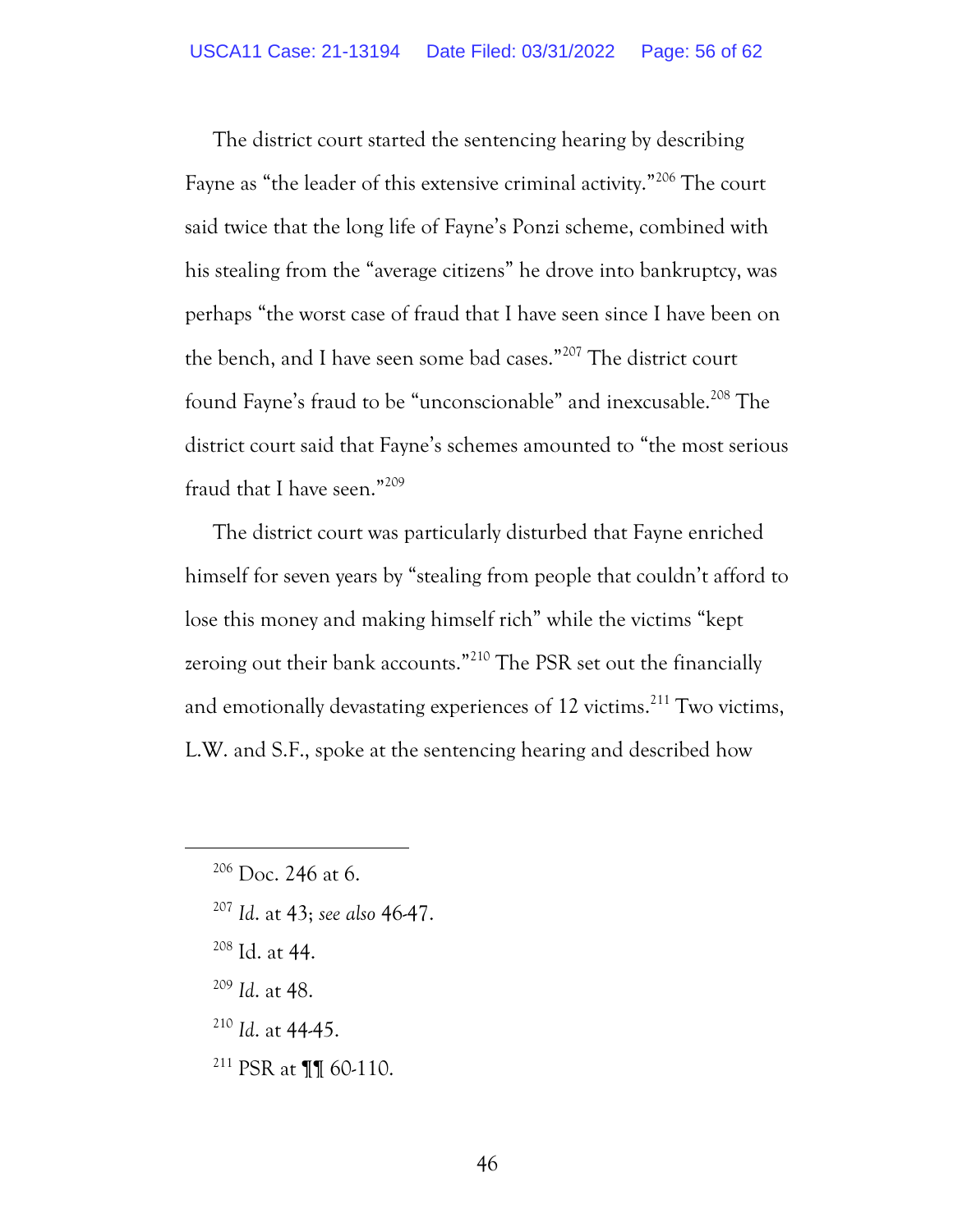Fayne's Ponzi scheme had left them bankrupt and homeless.<sup>212</sup> Their statements were compelling, and the district court referred to the victims' suffering throughout its explanation of its sentence.<sup>213</sup> Fayne "just kept doing it and doing it," the court said, "[a]nd the lies just kept on" in the seven-year Ponzi scheme and then in the PPP loan fraud.<sup>214</sup> Fayne never had a legitimate job, the court found, but lived "off the proceeds that he took from average citizens."<sup>215</sup>

The district court then turned to Fayne's history of fraudulent crimes and asked, "Was this the first time that Mr. Fayne has committed fraud? No, it isn't."<sup>216</sup> The difference with this case, the court said, was that Fayne "has never had to pay like he's going to have to pay now, that's for sure, but he graduated to the big leagues with this one."<sup>217</sup>

Given that Fayne had "graduated to the big leagues" for sentencing, the district court was "flabbergasted" by the

- <sup>215</sup> *Id*.
- <sup>216</sup> *Id*. at 46.

<sup>212</sup> Doc. 246 at 23-39.

<sup>213</sup> *Id*. at 11, 31, 44 (Fayne stole "from people that couldn't afford to lose this money . . . ."), 46.

 $^{214}$  *Id.*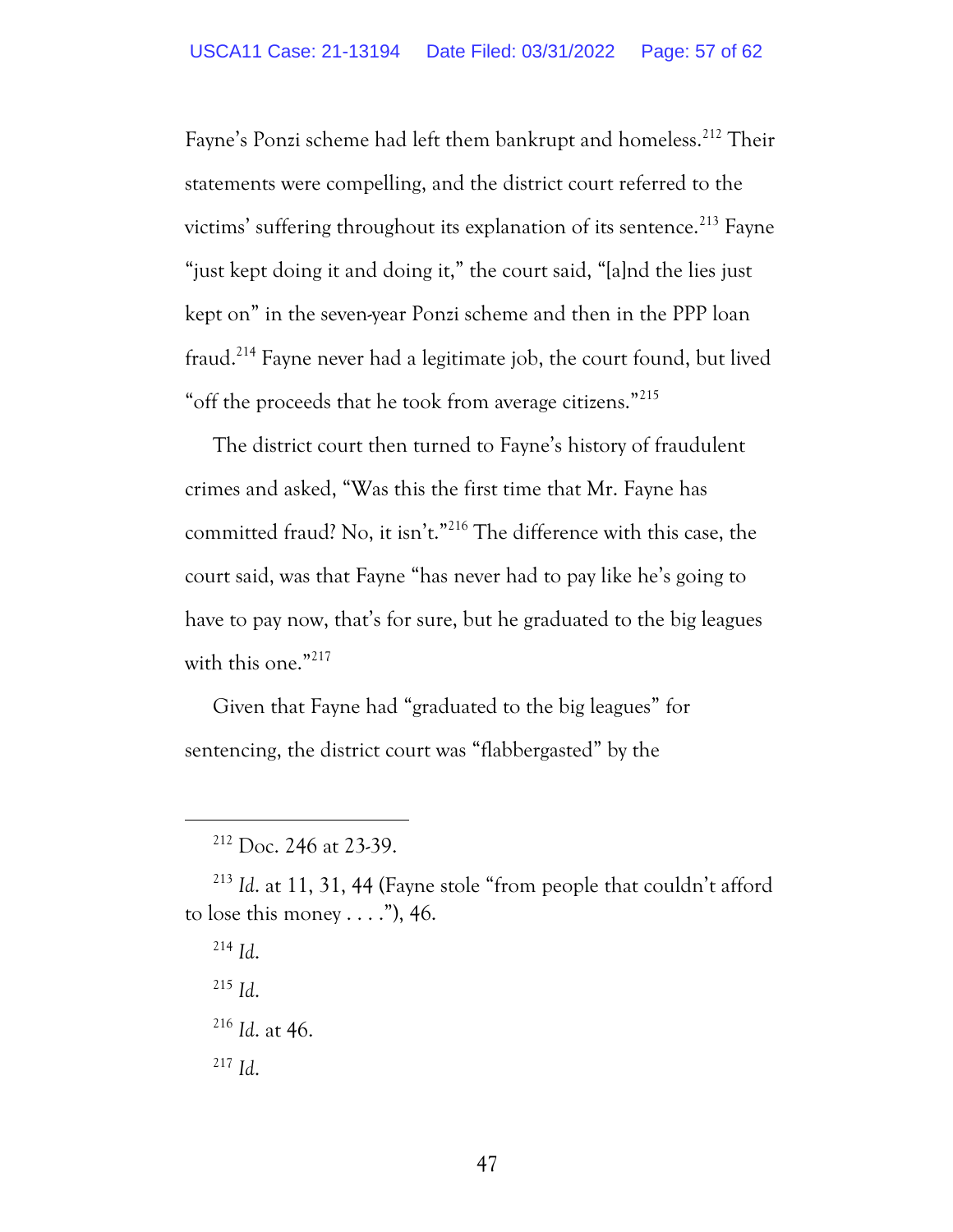recommendation in the plea agreement that Fayne be sentenced with a downward variance.<sup>218</sup> "When you think about the amount and the time that this went on, how can I not give him a guidelines sentence?" the court asked.<sup>219</sup>

The court dismissed the prosecutor's admitted confusion about Fayne's criminal history, saying "even criminal history or not, this, as I said, may be the worst case of continual fraud that I have seen since I have been on the bench."<sup>220</sup>

The district court told Fayne that he had earned a guidelines sentence:

> You earned this sentence by what you did to these people and what you did with respect to the PPP loan.<sup>221</sup>

The court noted that the sentence was comparable to sentences it had given in comparable fraud cases, and it deterred Fayne from future criminal conduct, protected the public, and was sufficient but not greater than necessary to satisfy the goals of  $\S$  3553(a).<sup>222</sup>

 $^{219}$  *Id.* 

<sup>221</sup> *Id*. at 47.

<sup>222</sup> *Id*. at 48-50.

<sup>218</sup> *Id*.

<sup>220</sup> *Id*. at 46-47.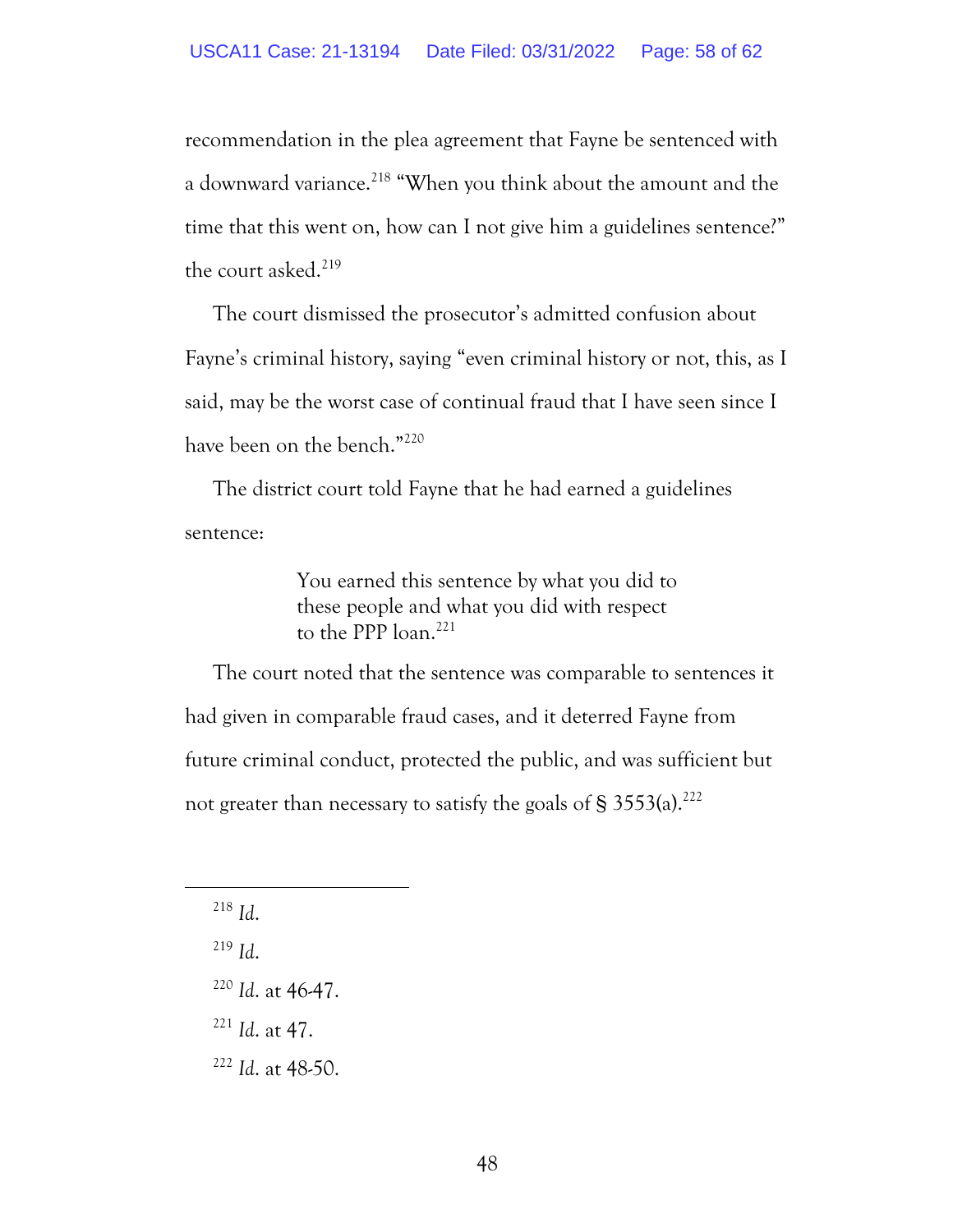Faced with the district court's finding that Fayne had graduated to the big leagues of fraud and earned a guideline sentence, Fayne seeks a new sentencing by speculating that had the prosecutor spoken more enthusiastically for a sentence of 151 months, "it is likely" that the court would have imposed a sentence "of at least somewhat lower than" the bottom of the guideline range.<sup>223</sup> Based on hope but devoid of any support in the record, Fayne speculates that the district court "may have" imposed a sentence somewhere between 151 and 210 months.<sup>224</sup> This speculation cannot stand in light of the district court's repeated statements that Fayne had earned a guideline sentence for perpetrating one of the worst continual frauds the court had seen.<sup>225</sup> This is the same type of speculation this Court rejected in *De La Garza<sup>226</sup>* and *Pitts*, <sup>227</sup> where the district court's statements in the sentencing hearing established that the court intended to impose a guideline sentence regardless of the parties' recommendations.<sup>228</sup>

<sup>224</sup> *Id*.

- $225$  Doc. 246 at 43-50.
- <sup>226</sup> 516 F.3d at 1270.
- <sup>227</sup> 794 F. App'x at 871.

<sup>228</sup> *See also United States v. Williams*, 438 F. App'x 828, 830 (11th Cir. 2011) (defendant cannot show prejudice from a breached plea agreement based on an "unclear" possibility of a lower sentence);

 $223$  Def.'s brief at 31.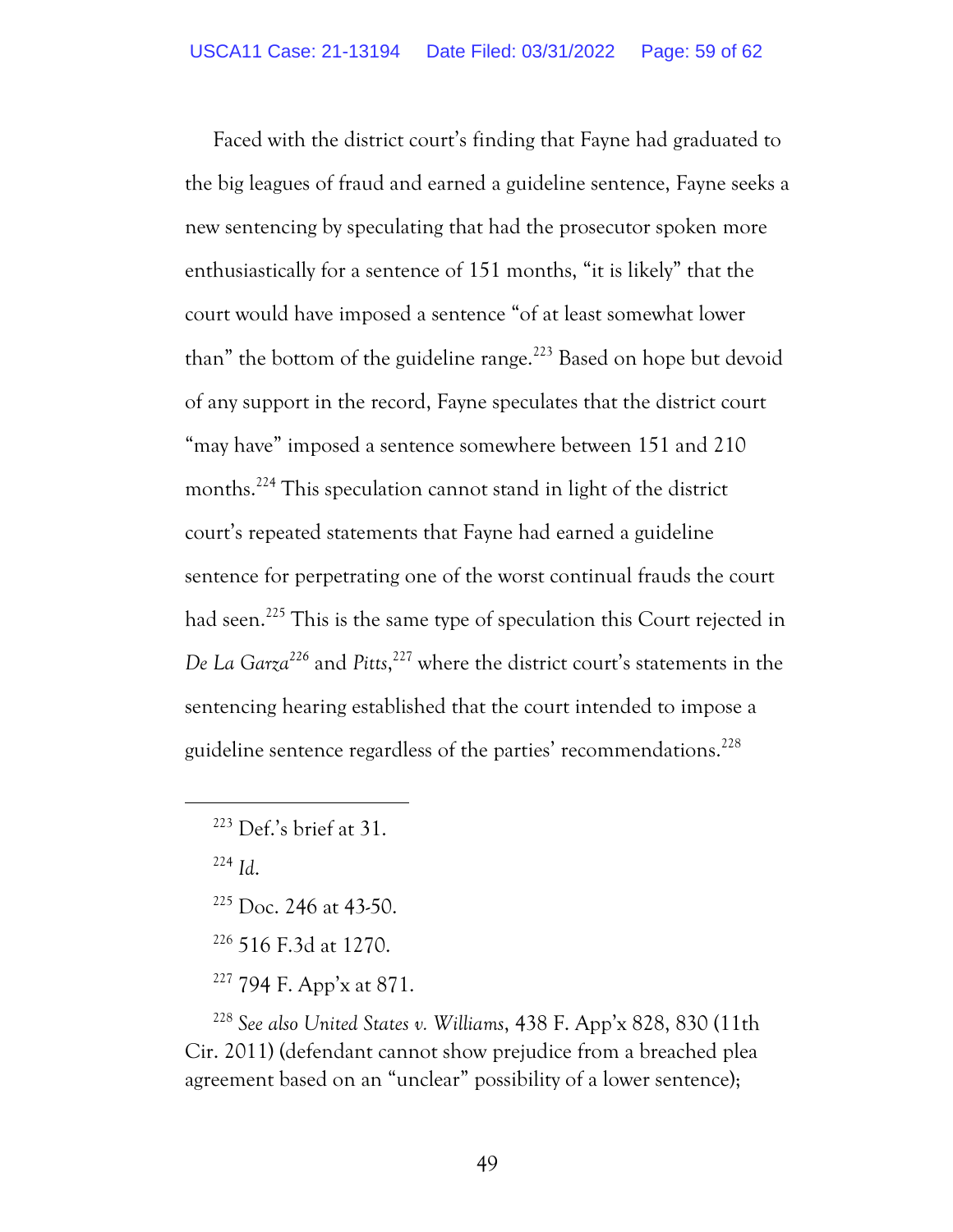The district court said repeatedly in this case that Fayne deserved a guideline sentence and, therefore, this Court's precedent establishes that Fayne cannot carry his burden of showing that he suffered any prejudice from the alleged breach of his plea agreement.

*United States v. Lynn*, 385 F. App'x 962, 965 (11th Cir. 2010) (defendant cannot show prejudice from prosecutor's failure to recommend a low-end sentence when the district court stated that the defendant deserved a high-end sentence).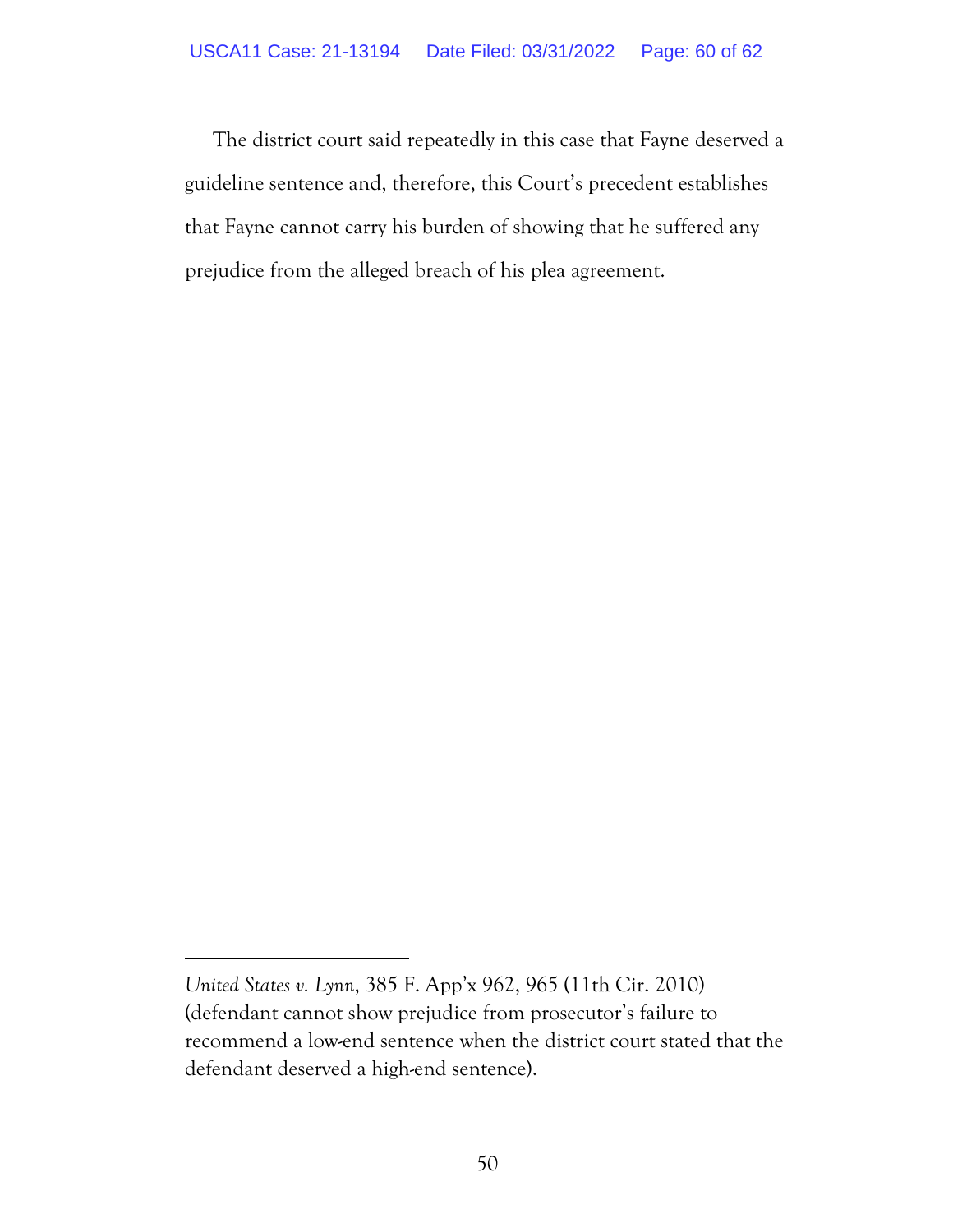#### **CONCLUSION**

The plea agreement did not bar the prosecutor from responding to Fayne's request for a lower sentence, and the prosecutor did not breach the plea agreement. Nor would any purported breach have been plain, considering this Court's previous decisions permitting prosecutors to respond to defendants' requests for lower sentences. Additionally, Fayne cannot show that he suffered any prejudice from any alleged breach because the district court expressly rejected the parties' sentencing recommendations and found that Fayne had earned a guideline sentence with his leadership in two fraud schemes that destroyed the lives of his victims. There was no plain error and, therefore, the district court's sentence should be affirmed.

Respectfully submitted,

KURT R. ERSKINE *United States Attorney*

*/s/ William G. Traynor* WILLIAM G. TRAYNOR *Assistant United States Attorney*